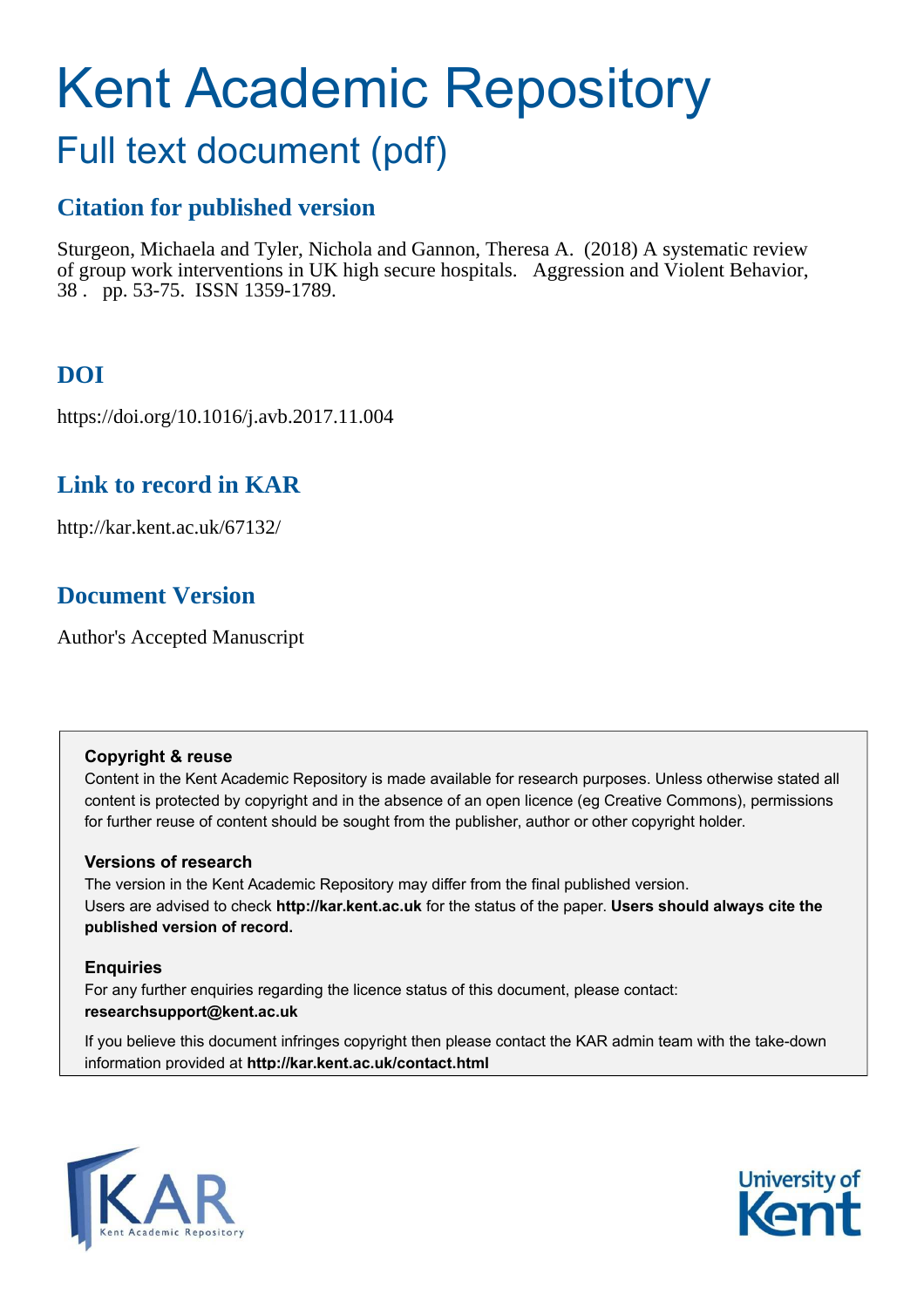This is a pre-publication version of the following article: Sturgeon, M., Tyler, N., & Gannon, T. A. (2018). A systematic review of group work interventions in UK high secure hospitals. *Aggression and Violent Behavior, 38*, 53-75. doi: 10.1016/j.avb.2017.11.004. There may be minor discrepancies between this and the published article.

A Systematic Review of Group Work Interventions in UK High Secure Hospitals

Michaela Sturgeon<sup>a</sup>, Nichola Tyler<sup>ab</sup> and Theresa A. Gannon<sup>ab</sup>

## <sup>a</sup>CORE-FP, School of Psychology, University of Kent, UK

 $b$  Forensic and Specialist Care Group, Kent & Medway NHS and Social Care Partnership

Trust, UK

Correspondence concerning this article should be addressed to Theresa A. Gannon, Centre of Research and Education in Forensic Psychology (CORE-FP), School of Psychology, Keynes College, University of Kent, Canterbury, Kent, CT2 7NP, England. E-mail:

T.A.Gannon@kent.ac.uk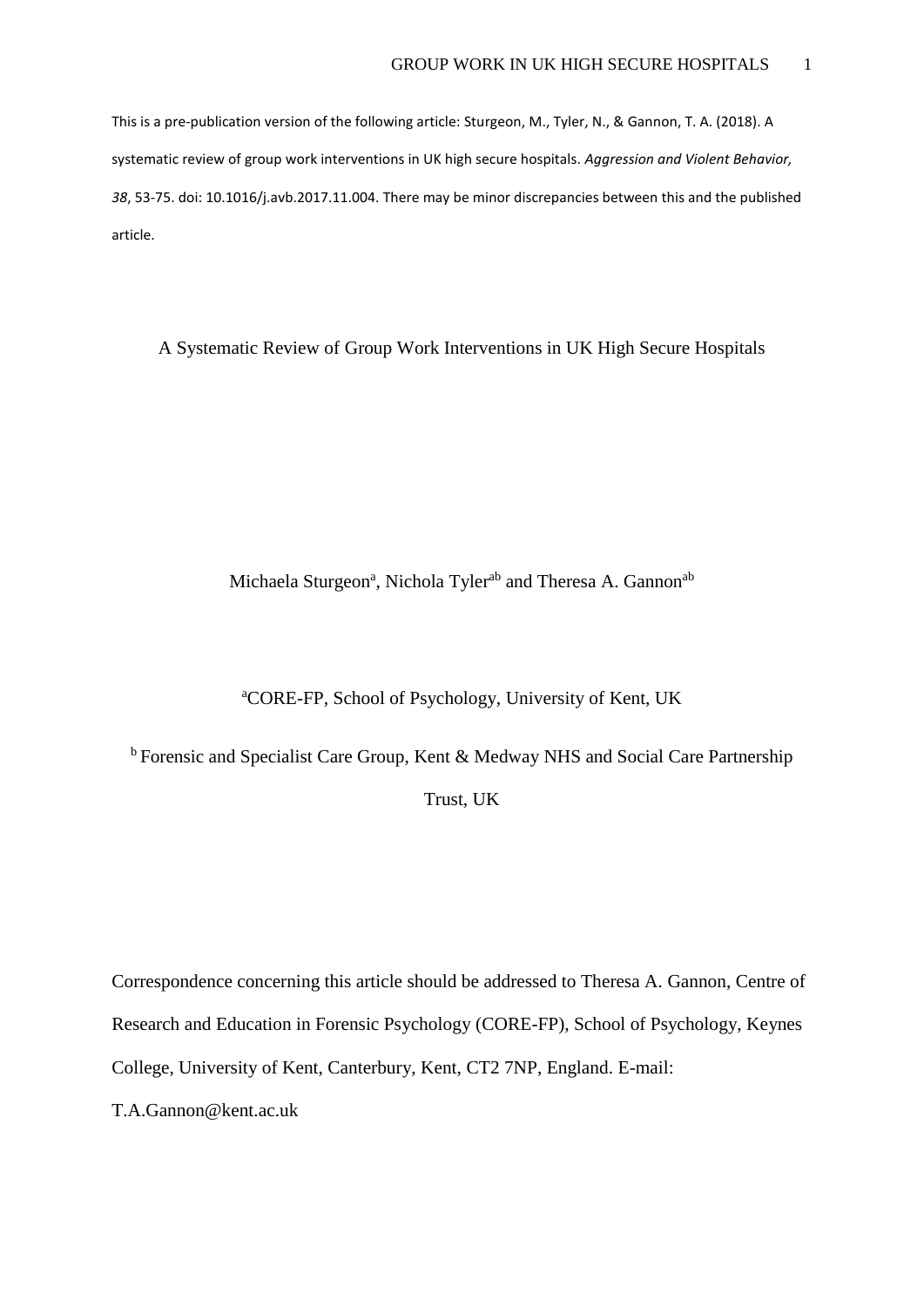#### Abstract

**Background:** Rehabilitating high secure hospital patients poses significant challenges. Group work is thought to play a key role in patient recovery; however, there have been no reviews conducted specifically assessing group work interventions for high secure hospital patients. **Objectives:** To review the focus of group work interventions that are being implemented and evaluated with high secure hospital patients in the UK and to examine the effectiveness of these interventions and the methods used to assess intervention effectiveness.

**Method:** A systematic literature search combined with reference screening was conducted examining group work interventions with high secure hospital patients in the UK.

**Results:** In total, 29 manuscripts were identified for review inclusion. Across these, ten focuses of group work intervention emerged: anger/aggression, offence-specific, enhancing insight and understanding of mental illness, thinking skills/problem solving, substance misuse, self-harm, relationships, self-esteem and well-being, relapse prevention, and moving on. Positive outcomes were generally reported across all ten areas.

**Conclusions:** Studies assessing the impact of group work interventions could be improved by increasing sample sizes, reducing sole reliance on self-report measures, employing clear statistical and clinical significance testing, and increasing the use of follow-up assessments and control groups.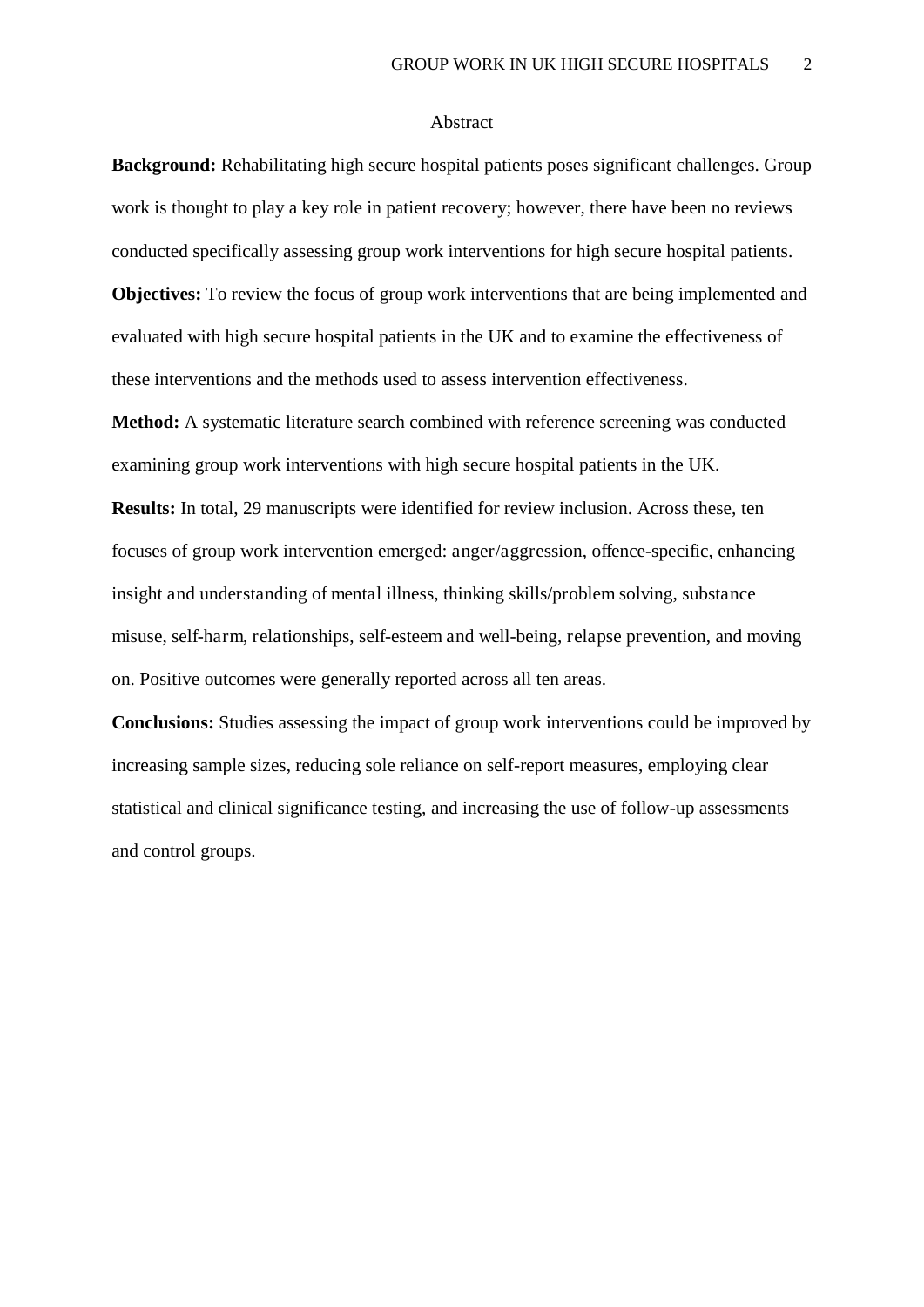Individuals admitted to high secure services present with severe and often co-morbid mental and personality disorder(s). Additionally, their propensities for dangerous, violent, and/or criminal behaviours mean that the risk of harm they pose to both themselves and others cannot effectively be managed in conditions of lesser security<sup>1</sup>. The majority of patients detained in high secure hospitals have been involved with the criminal justice system<sup>2</sup>, and will be referred to throughout this review as Forensic Patients (FPs). FPs typically have long histories of offending behaviour, display poor psycho-social functioning, possess poor problem solving and cognitive abilities, as well as impaired verbal intelligence and substance misuse problems<sup>3-5</sup>.

Secure hospitals consume around a fifth of the overall mental health budget in England and Wales; and costs per person are substantially more for FPs resident in conditions of high security in comparison to low security<sup>6</sup>. The recent mandate of Payment by Results within England, together with funding cuts to mental health services, means that developing and utilising effective interventions for patients in secure hospitals is of paramount importance both ethically and fiscally<sup>7,8</sup>.

 The objectives of secure services are to reduce risk, assess and treat mental disorder, and promote recovery in the least restrictive environment possible<sup>9</sup>. This is done via structured care pathways and the use of a broad range of evidence-based treatments and interventions such as group work therapy<sup>2</sup>. In terms of general intervention provision, there has been a shift from concluding that 'nothing works'<sup>10</sup> to establishing 'what works best'<sup>11</sup>. This appears to have been as a result of the Risk Need and Responsivity Model which has shown that interventions adhering to these principles produce positive outcomes  $12, 13$ .

With regard to group therapy provision in particular,  $Y$ alom<sup>14</sup> proposes a number of therapeutic factors (originally termed curative factors) that are thought to influence and facilitate change and recovery in group participants. These factors are; universality, altruism,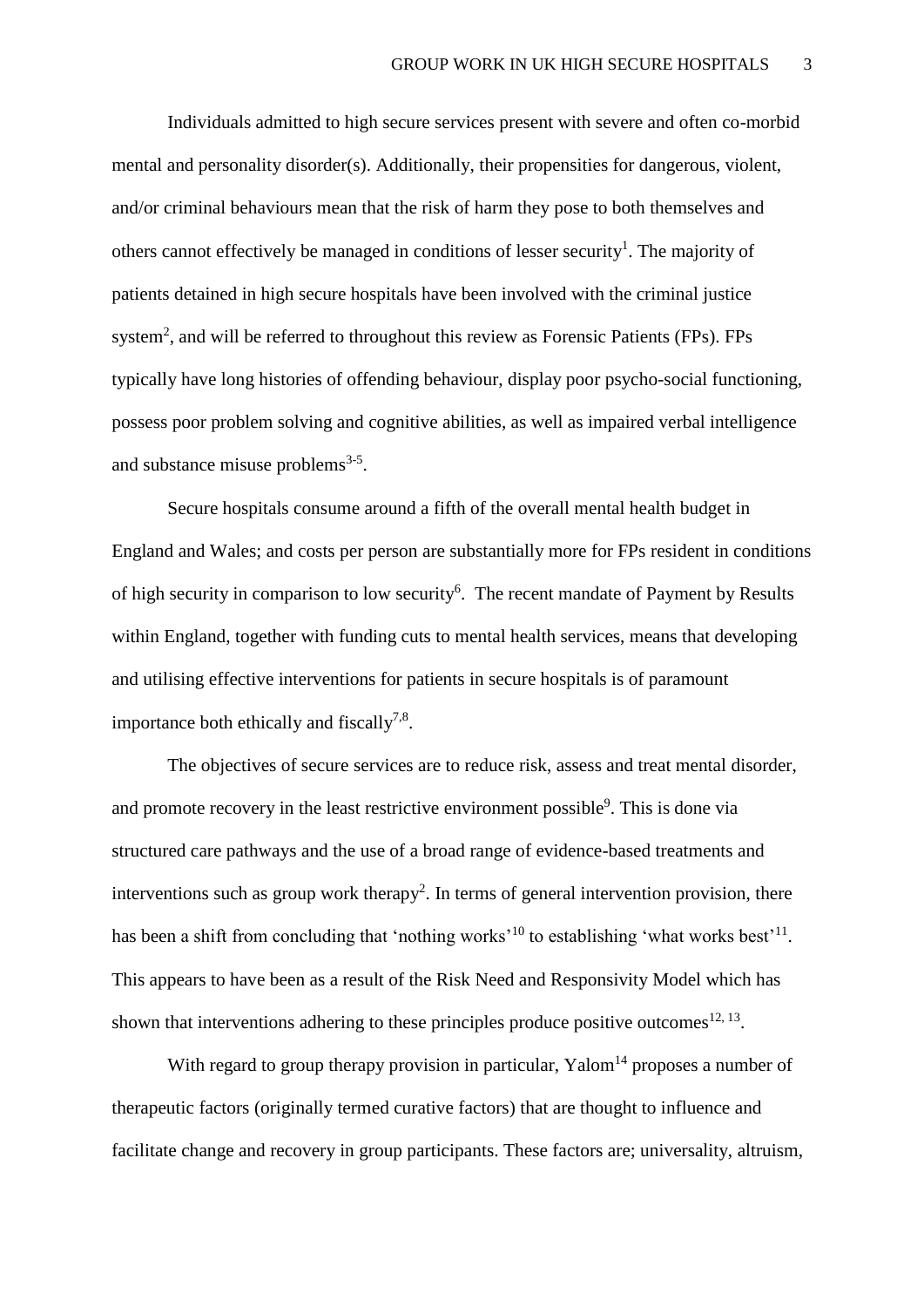instillation of hope, imparting information, corrective recapitulation of the primary family experience, development of socialising techniques, imitative behaviour, cohesiveness, existential factors, catharsis, interpersonal learning, and self-understanding.

Qualitative research has reported that many of the therapeutic factors outlined by Yalom are valued by FPs engaged (or previously engaged) in group therapy<sup>15</sup>. Such factors cited by FPs include; learning from others (interpersonal learning), supportive alliances (universality/cohesiveness), and impact of disclosing offending experiences (catharsis). In fact, FPs report that these elements of group work have positively contributed to their progress and recovery within secure settings<sup>16</sup>. Additionally, given the emergence of the focus on both risk and protective factors within forensic mental health settings, it has been argued that dynamic protective factors, such as capacity for hope, are amenable to treatment via group therapy $17$ .

 However, the mercurial nature of high secure FPs means that the delivery of group work interventions is challenging. Many patients are difficult to engage and attrition rates are high<sup>18</sup>. Furthermore, patients in secure services are liable to attend group work interventions sporadically, which is likely to impede upon the success of interventions<sup>19</sup>. Notwithstanding these problems, engagement with appropriate group work interventions is associated with positive outcomes such as reduced length of stay and reductions in antisocial behaviour<sup>20, 21</sup>. As such, group work interventions are seen as a fundamental component of a patient's care pathway<sup>22</sup>.

Evidence Based Practice (EBP) is viewed as the gold standard for psychological practice 23, 24. The importance of evaluating treatment interventions in order to increase their effectiveness and suitability for forensic populations is widely recognised<sup>25, 26</sup>. A number of studies and reviews have previously been conducted examining 'what works' for  $FPs^{27, 28, 29}$ , <sup>30</sup>. These have focused on FPs generally (i.e., from a range of settings) and have reported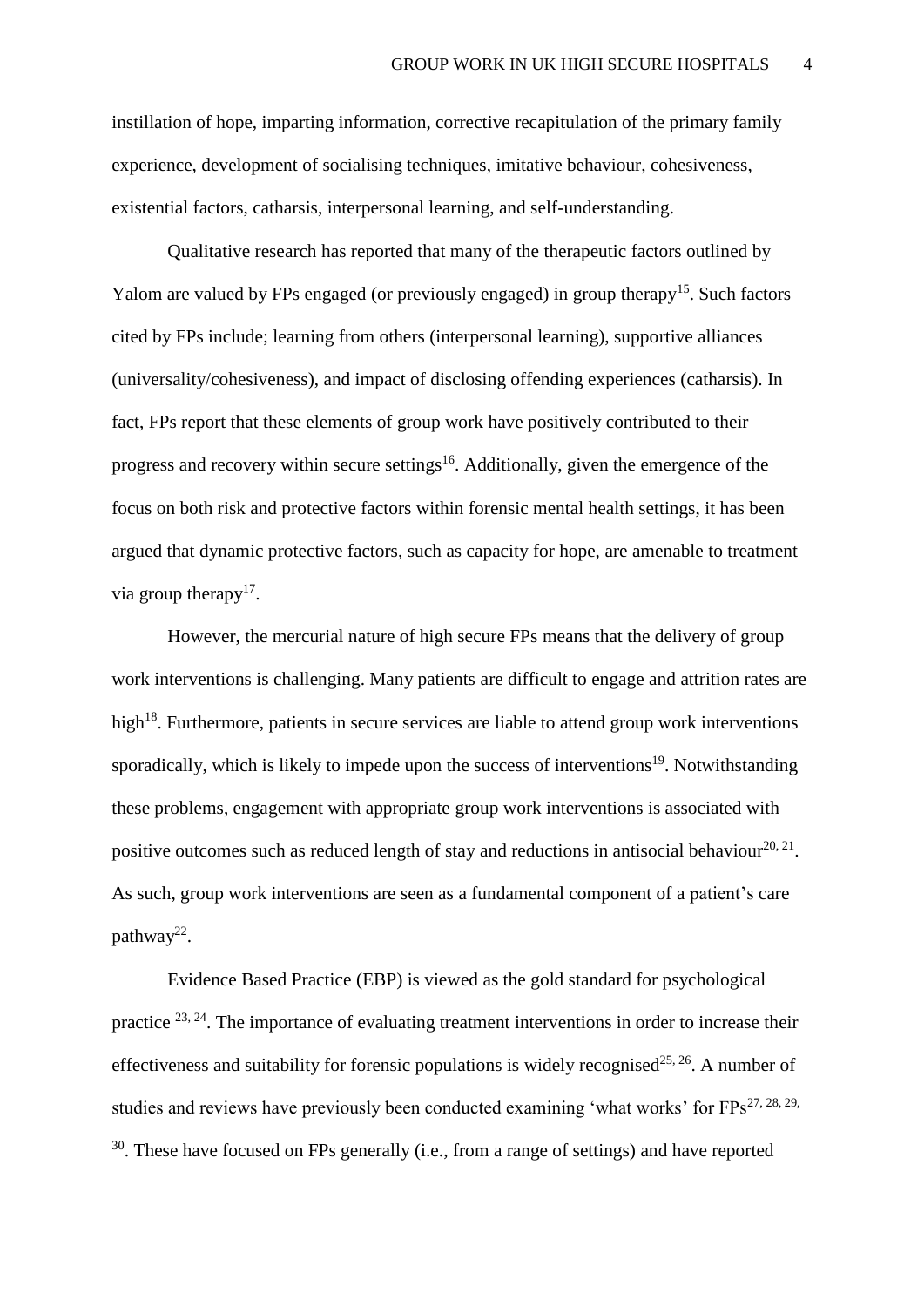evidence of group work alongside other methods of rehabilitation. Qualitative research in this area has also offered insights into the interventions and processes that are valued by FPs when progressing through secure services. The difficulties with measuring outcome in relation to FPs given the heterogeneity of such a population and their complex care and rehabilitation needs has also been highlighted within the literature<sup>15, 16</sup>.

Previous reviews of the effectiveness of group work interventions for FPs have been conducted<sup>31</sup>; however, they have focused mainly on cognitive-behavioural group work interventions and have not implemented formal data extraction techniques. Additionally, previous reviews are now dated since, although still relatively limited, research examining group work interventions has proliferated over recent years.

To our knowledge, there have been no reviews that specifically assess group work interventions for UK high secure hospital patients. Given that high secure hospitals have been described as the 'last chance saloon' for individuals who have transgressed interpersonal, community, and legal boundaries<sup>32</sup>, we argue that it would not be appropriate to generalise findings of existing studies and reviews examining group work for other populations (e.g., FPs in medium / low security, or community settings, or individuals detained in prisons) to FPs resident in high security.

Furthermore, as outlined above, the economic burden of such services is high, and they are highly restrictive for FPs. Therefore, it is hoped that this review exploring the treatment interventions provided for FPs resident in UK high security hospitals will be valuable both in terms of drawing conclusions about treatment modalities that effectively promote recovery and risk reduction, as well as highlighting important implications for future research and practice.

This systematic review seeks to fill the current gap in the literature by providing an up to date and comprehensive overview of the research examining group work interventions for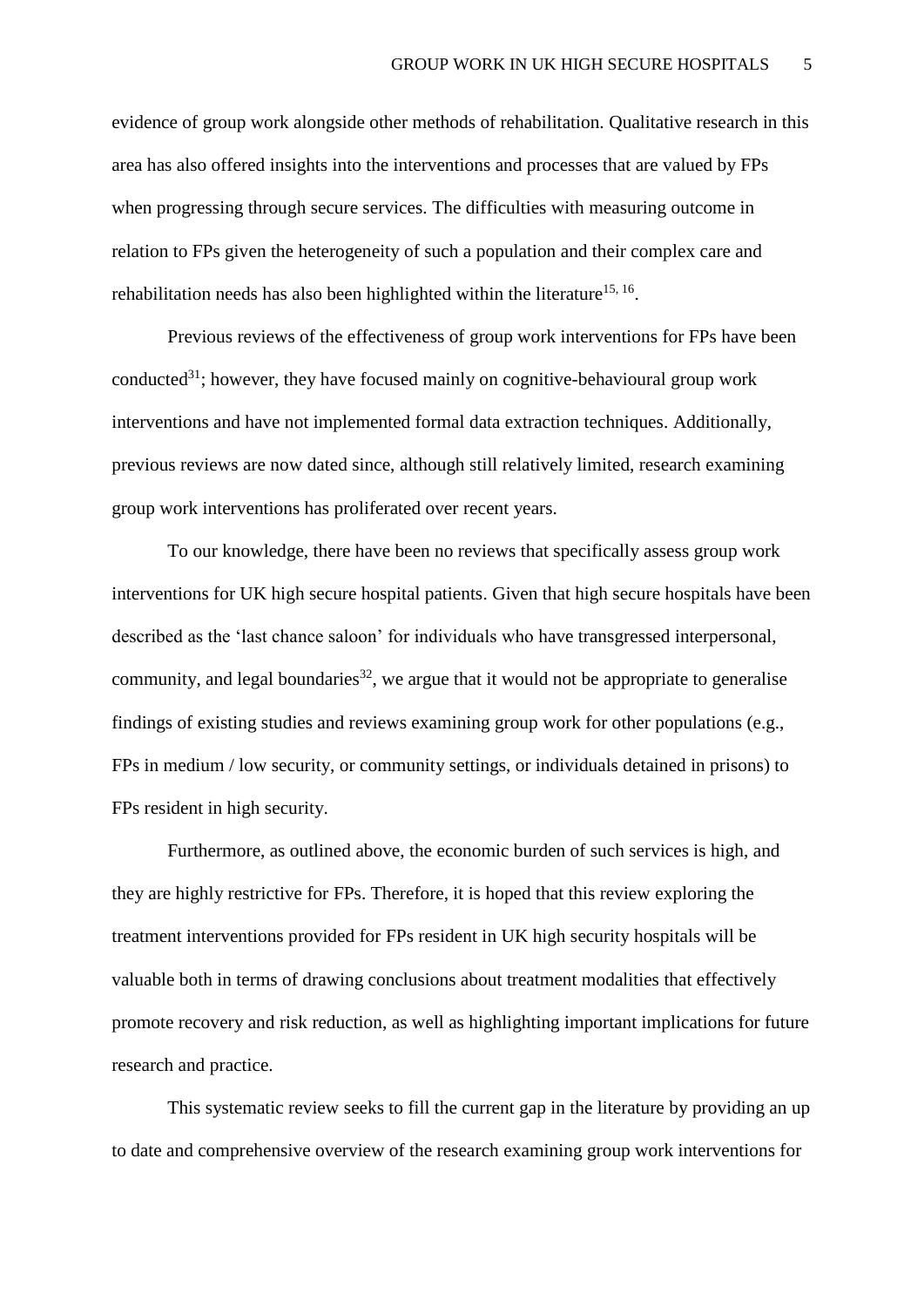high secure hospital patients in the UK. More specifically, the first aim of this study is to identify the focus of group work interventions that are being implemented and evaluated with high secure patients. A second aim is to assess the effectiveness of these interventions with this client group, and to examine the methods used to report intervention outcomes.

#### **Method**

### **Inclusion Criteria**

 Studies that examined the effectiveness of group work interventions provided by high secure services for forensic patients in the UK were selected for inclusion in the review. In order to be selected for final inclusion, studies were required to (1) have been conducted with adult patients (≥ 18 years; male or female) resident in high secure UK hospitals, (2) have evaluated interventions that were group based, (3) include quantitative outcome measures or mixed-methods outcome measures (purely qualitative studies were excluded), (4) be published in a peer reviewed journal from 1990 onwards, and (5) be written in English.

We acknowledge the wealth of information that can be obtained from qualitative research conducted with FPs. However, the literature highlights the issue of face validity when conducting qualitative research with FPs and the impact that this may have on qualitative data being considered a valid outcome with this population<sup>33</sup>. Furthermore, the perspectives of 'more unwell' FPs, or those with more complex needs, may be overlooked in qualitative data<sup>16</sup>; thus reducing the generalisability of results. Because of these issues, we excluded pure qualitative studies from this review.

#### **Search Strategy and Document Extraction**

Prior to identifying studies for inclusion, a scoping search was conducted by the lead investigator to assess the volume and type of publications within this field. Only studies published from 1990 onwards were included due to differences in the definition of mental health problems within the literature prior to this date. Figure 1 shows the results of the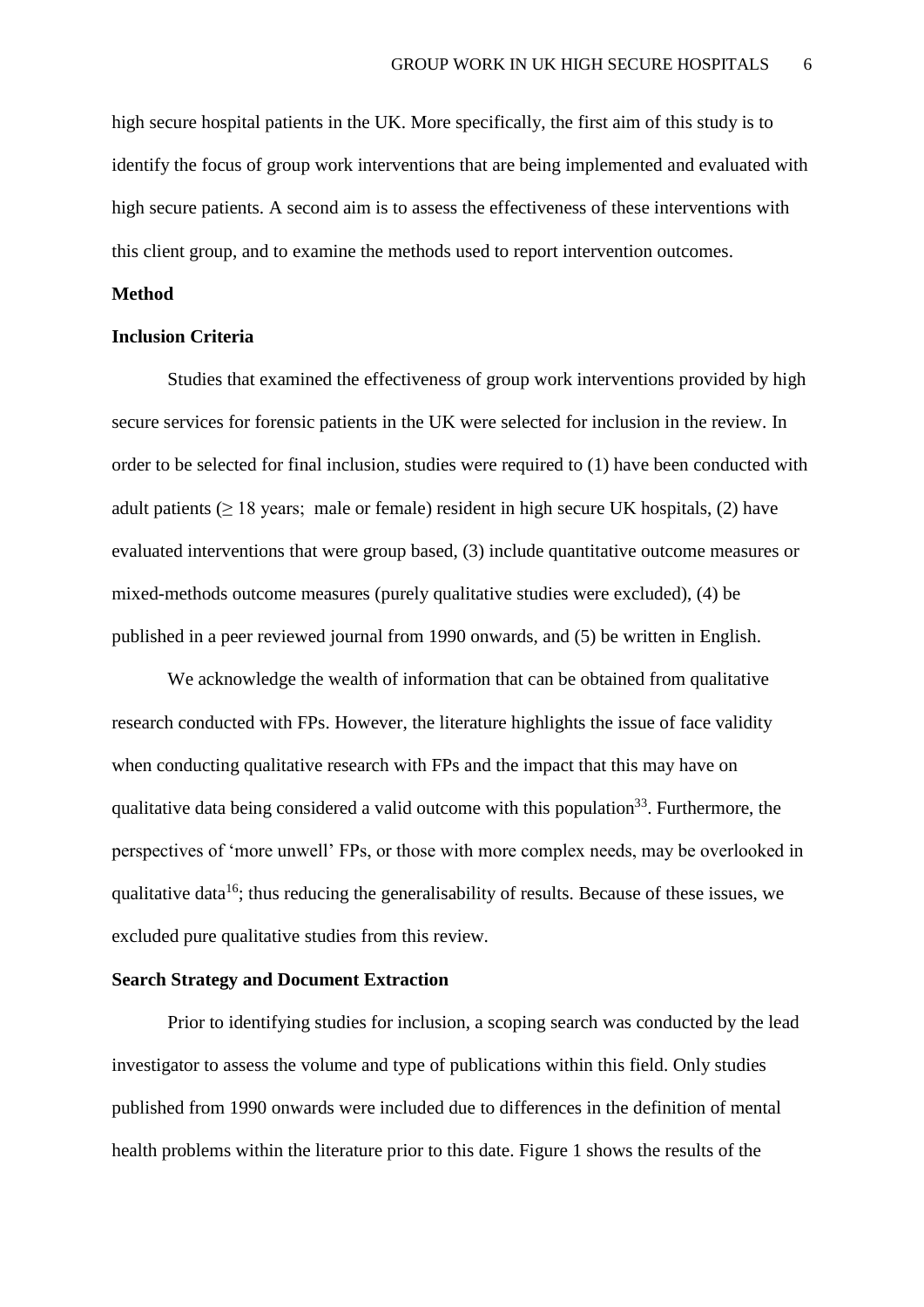publication search and process of study selection. Document extraction was performed independently by MS and databases were last searched on  $14<sup>th</sup>$  October 2017.

PsycINFO and Web of Science were searched by the lead investigator using the following search terms: group work, group, intervention, treatment, evaluation, high secure, high security, forensic, offender, mentally disordered. The search terms were relatively broad to ensure that all relevant documents could be retrieved. When searching Google Scholar, additional search terms were used: forensic, security, mental, personality disorder, outcome, UK, with the specific phrase *'high security'* included. Given that Google Scholar indexes an extensive range of scholarly literature across a vast array of disciplines, these additional search terms were included to confine the results of the search.

 A clinician working within the Centralised Group Work Service at Broadmoor Hospital was contacted via email to identify any further studies or publications that could potentially be included in the review. The research departments within Ashworth, Rampton, and The State (Carstairs) Hospitals were also contacted via email to identify any further publications. A clinician working within the Ashworth Research Centre at Ashworth Hospital provided a recently completed study to be included in the review. The lead investigator was also signposted to the 'Prisons and other secure settings' domain of the Nottinghamshire Healthcare Trust Research Repository by a contact at Rampton Hospital. However, no new publications were retrieved via search of this repository.

The corresponding authors of two studies<sup>34, 35</sup> which included data from FPs across a range of settings (high/medium/low) were contacted to request if data could be provided for FPs in high security only. Unfortunately, the authors were unable to provide this. Consequently, we have had to report their overall findings—across all settings—in the body of this review. Reference lists, including those of two previous reviews<sup>8, 31</sup> were also hand searched for relevant studies.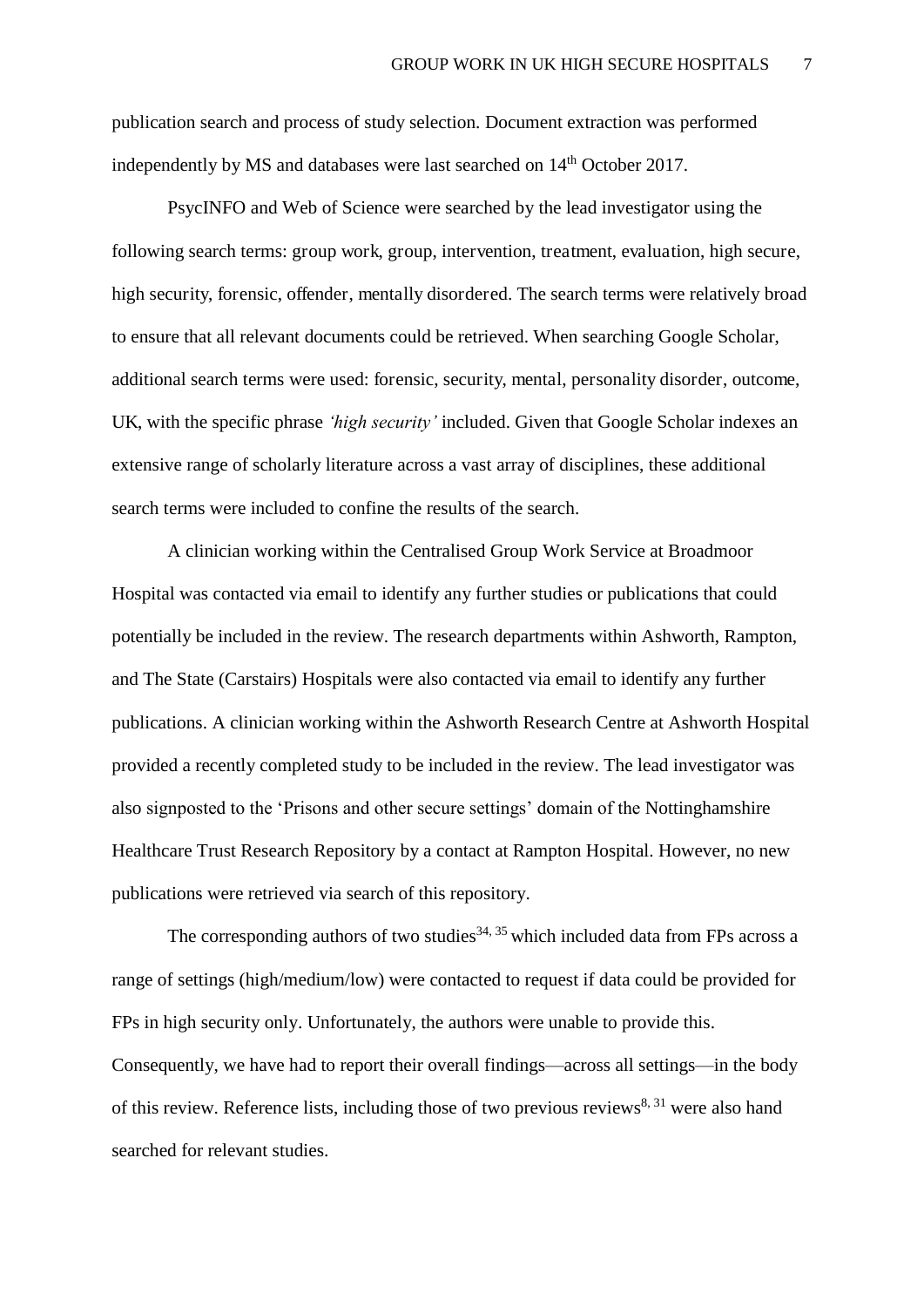A total of 1861 documents were retrieved using the search strategies mentioned above; however, only 28 publications—describing 29 interventions—were included for final review. The majority of the documents excluded did not examine group work interventions for FPs and so were deemed not relevant. Books and book chapters were also excluded due to the absence of peer review. Studies that were relevant but did not adhere to the inclusion criteria (e.g., evaluations of group work in medium secure units or outside of the UK) were excluded. A number of the studies were repeatedly identified via the different search strategies, and as such duplicates were also excluded.

#### **Assessment of Study Quality and Risk of Bias**

 A quality assessment and profile of risk of bias was carried out individually for all studies included in the review using the Cochrane Collaboration's tool<sup>36</sup> for assessing risk of bias (see Table 1).

In all but one<sup>34</sup> of the studies included in the review, patients had been referred for the group work interventions by their Responsible Clinician or clinical team. Furthermore, the authors of the studies were often involved in the facilitation of the groups and/or were part of the clinical teams and as such had knowledge of which patients had been referred for the group work interventions, and which patients had been part of the control group (if a control group was used).

#### **Results**

#### **Outcome Measures**

 The most common approaches used to measure the effectiveness of the group work interventions were standardised assessments (completed by staff members) and self report questionnaires. Twenty evaluations (69%) employed this methodology. Nine evaluations (31%) used a combination of methods to record intervention outcomes - incorporating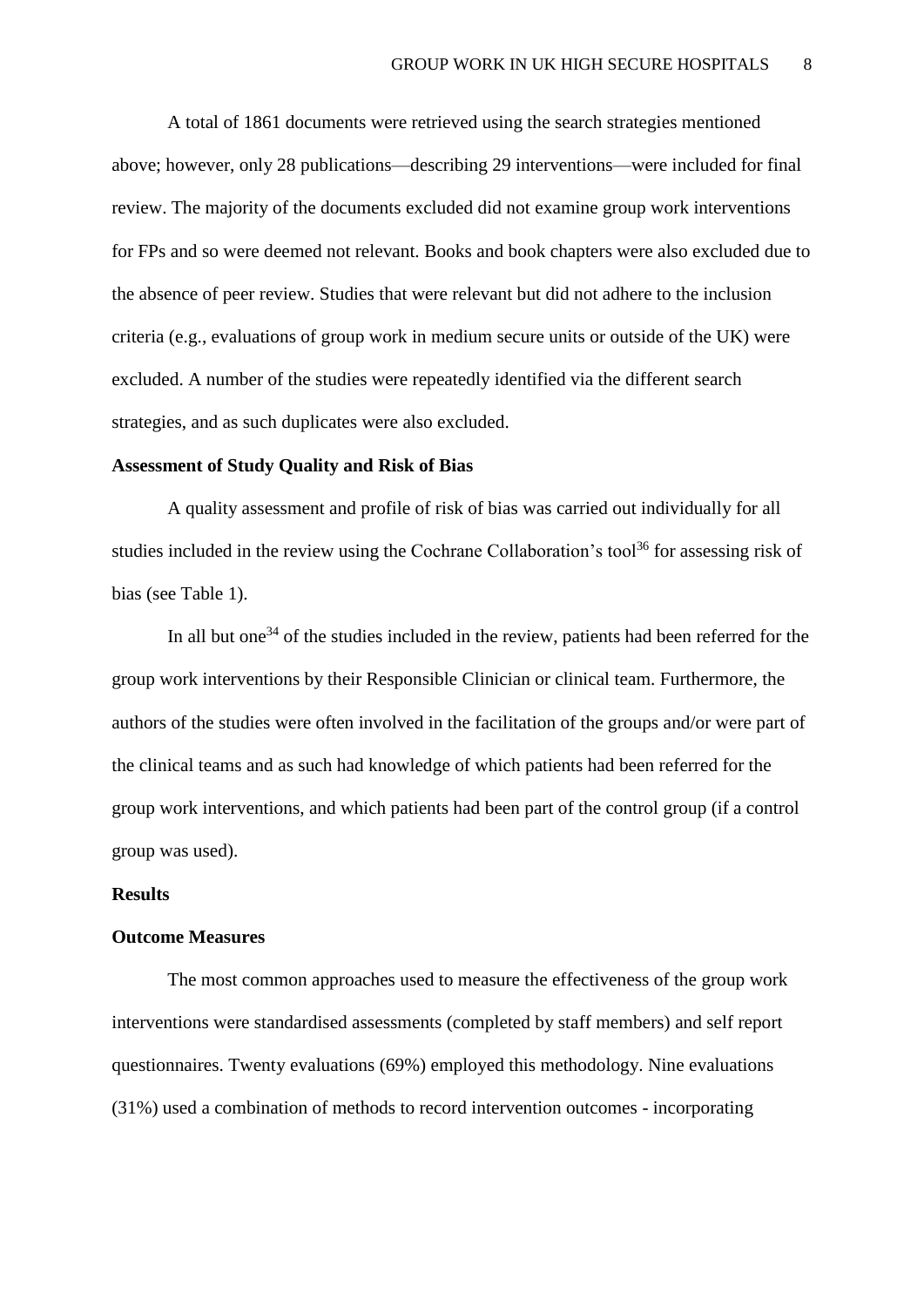standardised assessments, self report questionnaires, clinical observations, and semistructured interviews.

#### **Focus of Group Work Interventions**

 Across the publications identified, 10 distinct focuses of group work intervention were identified. These included; anger/aggression (five evaluations; 17%), offence-specific, (three evaluations; 10%), enhancing insight and understanding of mental illness (six evaluations; 21%), thinking skills/problem solving (five evaluations; 17%), substance misuse (three evaluations; 10%), self-harm (one evaluation; 3%), relationships (two evaluations; 7%), self-esteem and well-being (two evaluations; 7%), relapse prevention (one evaluation; 3%), and moving on (one evaluation; 3%).

One publication<sup>37</sup> presented an evaluation of two focuses of group work intervention (anger/aggression and relationships). Thus, there were 28 publications and 29 intervention evaluations in total. All key findings are outlined in Table 2.

## **Key Findings**

**Anger / aggression.** Five studies assessed the effectiveness of group work interventions targeted at reducing anger and aggression. Quayle and Moore<sup>37</sup> evaluated FPs resident in a Young Men's Unit who completed a nine month weekly CBT-oriented anger management programme. Evaluation showed statistically significant improvements in self reported levels of assertiveness and staff ratings of peer relationships. These results are promising; however, the small sample size  $(n = 10)$ , absence of a control group, and lack of any follow-up data mean that conclusions regarding the effectiveness of the group are drawn with caution.

Nevertheless, more recent studies lend further support to the positive impact of anger management group work for high secure hospital patients. Jones and Hollin<sup>20</sup> investigated the effectiveness of a 'Managing Problematic Anger' group for eight personality disordered high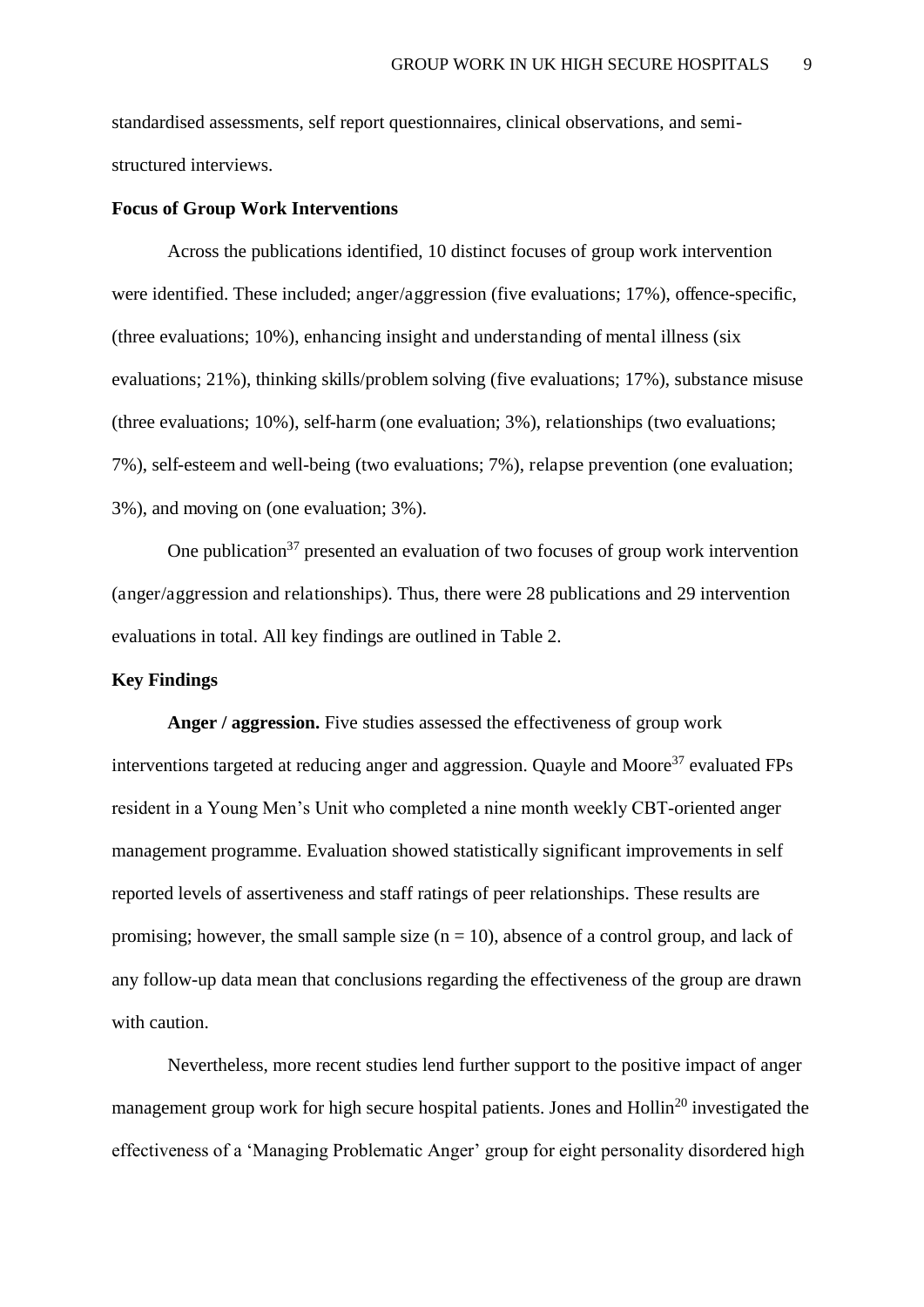secure hospital patients. The intervention ran over weekly two-hour sessions for 36 weeks and incorporated an individual mentor scheme that ran parallel to the group. Although this individualised component of the group raises questions as to whether positive treatment effects were due to group work, individual sessions, or both, the finding that all eight patients completed the group suggests that the design of the programme was appropriate for use with high secure hospital patients. Post-intervention and at 8-week follow-up, reductions in both the frequency and intensity of anger incidents—as rated by staff—were reported. Positive pre-post intervention shifts were also noted on the majority of self report measures assessing anger and aggression. The use of follow-up behavioural assessments represents a strength of this study, as the longer term implications of the group work intervention could be assessed. However, the authors did not employ any statistical significance testing making it hard to assess the most important areas of change facilitated by the intervention.

In a more recent retrospective study, Wilson and colleagues<sup>38</sup> studied the effectiveness of a 20-session CBT anger management group implemented with 86 high secure hospital patients; 70 of whom completed the group. Statistically, the intervention led to significant pre-post intervention improvements on self report measures examining anger duration and control, aggressive acts, as well as trait and dispositional anger. A particular strength of this study was the authors' examination of both clinical and reliable change measures in relation to the self report data. Here, areas that appeared to have been particularly impacted by the intervention were those measuring anger intensity and duration, anger control and inward expression, and dispositional anger. Although the authors report that some behavioural incidents of aggression differentiated patients who completed the intervention versus those who did not, no statistically significant differences were observed when comparing treatment completers with a waiting list control group ( $n = 64$ ).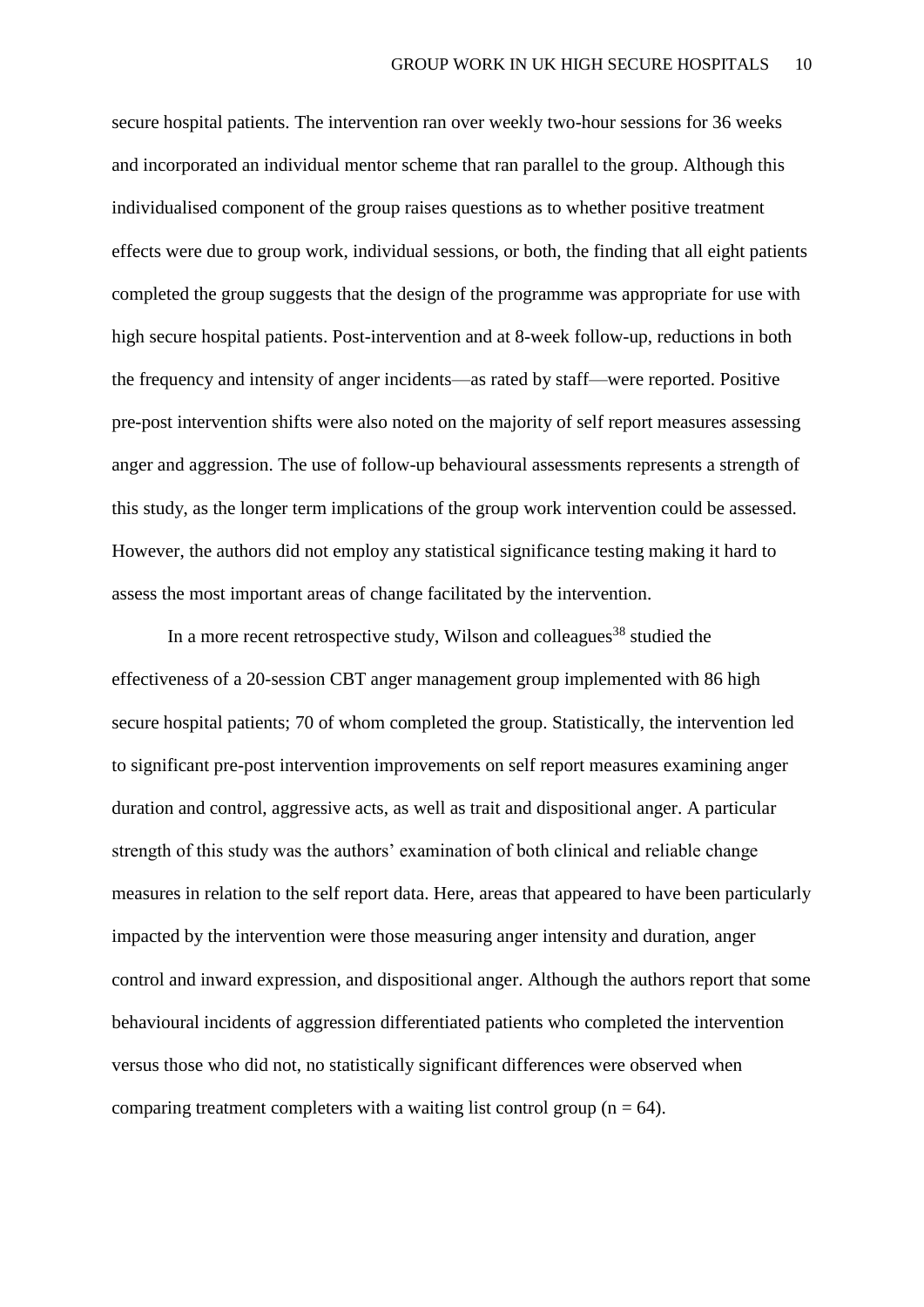Evershed et al.<sup>39</sup> examined the effectiveness of an 18 month group treatment based on DBT targeting anger and violence in males who met the criteria for borderline personality disorder. Evershed et al.<sup>39</sup> compared eight male patients receiving DBT group therapy with nine patients receiving treatment as usual (TAU). The DBT group therapy combined weekly group skills training with behavioural psychotherapy. Both groups had access to other treatments within the hospital. In the DBT group this comprised solely of a sex offender group; whereas patients receiving TAU undertook a sex offender group, substance misuse group, individual CBT work focused on offending, and motivational work.

Outcomes were measured pre-treatment, seven to 12 months into treatment, and posttreatment using the Buss-Durkee Hostility Inventory, Dutch Version (BDHI-D) $^{40}$ , State-Trait Anger Expression Inventory  $(TAXI)^{41}$ , Novaco Anger Scale  $(NAS)^{42}$ , and nursing files to assess the frequency and seriousness of observed behaviours. Patients in the treatment group showed greater gains on a number of treatment measures. These patients were better able to reduce the cognitive, covert, and dispositional aspects of hostility and anger, and were significantly better at managing their outward expression of anger and hostility. However, it is argued that the acid test for an intervention targeting anger and aggression is reduction in aggressive behaviour. The results of this evaluation demonstrated that, although there was no significant change in the frequency of violence related behaviours between the two groups, the seriousness of violence related behaviours did reduce more in the DBT group. These gains were maintained and the reductions increased as the programme proceeded, suggesting that DBT more effectively reduced the seriousness of violence-related behaviour than TAU.

As with many of the studies mentioned in this review, conclusions regarding the positive impact of DBT group work for targeting anger and violence in FPs are drawn tentatively. In this particular evaluation, the DBT therapists had no adherence training and it is impossible to determine the extent to which the treatment delivered was truly DBT.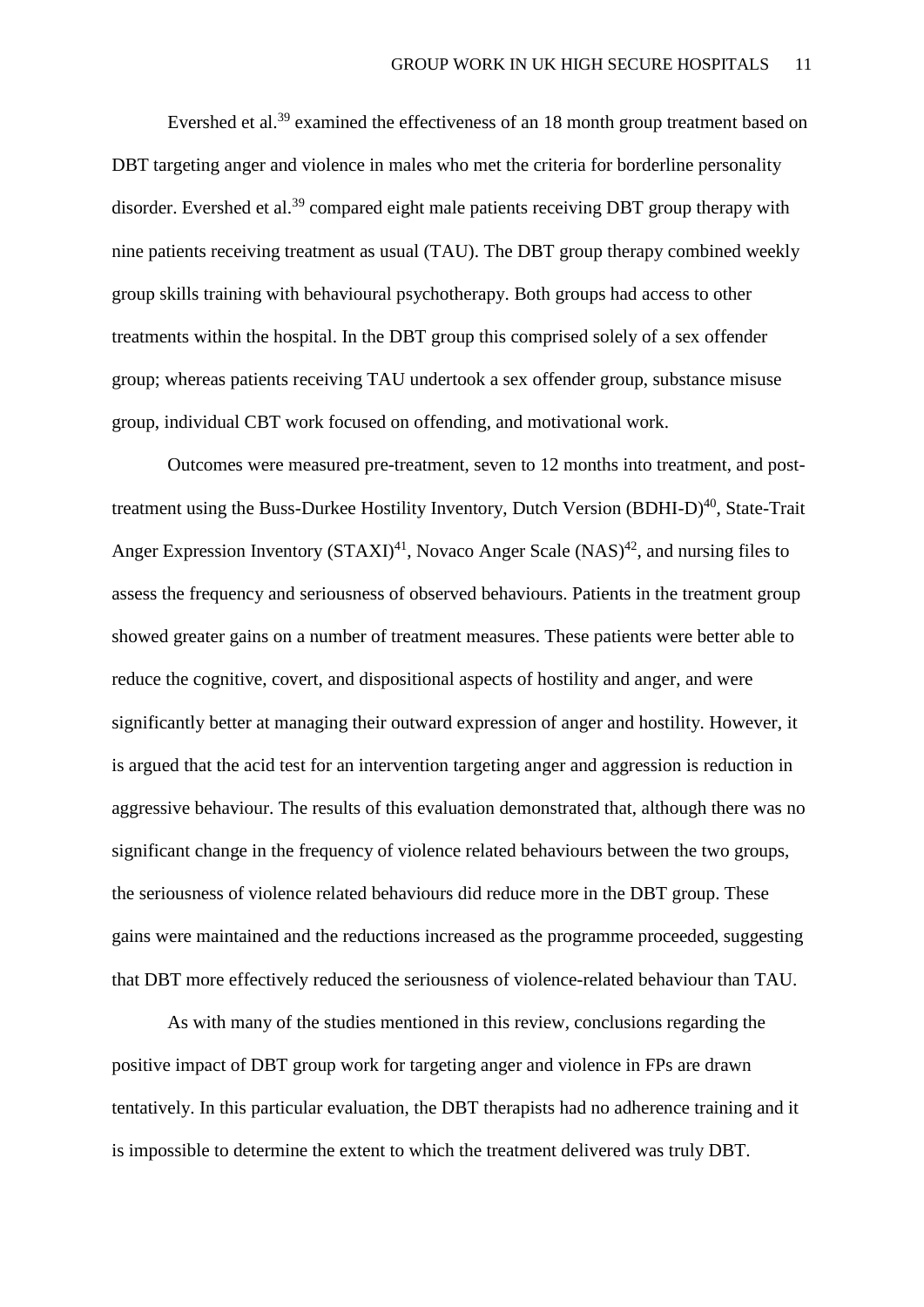Furthermore, it is a possibility that patients were utilising skills learnt elsewhere (i.e. the sex offender group), and therefore this intervention cannot be held solely accountable for the positive outcomes associated with it.

The question of whether FPs with a diagnosis of personality disorder can be engaged in meaningful therapy is a pertinent one within the field of forensic mental health. In this study, only one patient dropped out during the treatment period. It is important to note that this low attrition rate is unusual compared to other studies of a similar nature<sup>39</sup>, and suggests that patients with a diagnosis of personality disorder can be engaged in meaningful therapy for a substantial period of time. Furthermore, when the treatment programme ended, five patients autonomously set up a self-help group and continued to complete diary cards. The results of this evaluation therefore appear to counter the view that patients with a diagnosis of personality disorder cannot be engaged in meaningful psychological therapy.

Reiss, Quayle, Brett, and Meuz<sup>43</sup> examined changes in levels of anger following a therapeutic theatre project. In their study, 12 males recruited from a Young Persons Unit took part in a dramatherapy group workshop provided by The Geese Theatre Company – a British touring group which performs in custodial institutions and probation settings throughout the UK and abroad. During the company's five day residency, patients took part in *'The Violence Illusion Trilogy'* – a series of drama-based group work sessions exploring why individuals become violent, offending behaviour, and providing skills training such as anger management and problem solving. Outcomes were measured one week pre-intervention, one week postintervention, and three months post intervention using a locally developed anger inventory and the  $STAXI<sup>41</sup>$ .

The results demonstrated significant improvements on the *'how angry'* and *'how react'* sub-scales of the locally developed anger inventory between pre- and post-intervention measures, and this was maintained at follow-up. This finding may reflect that patients were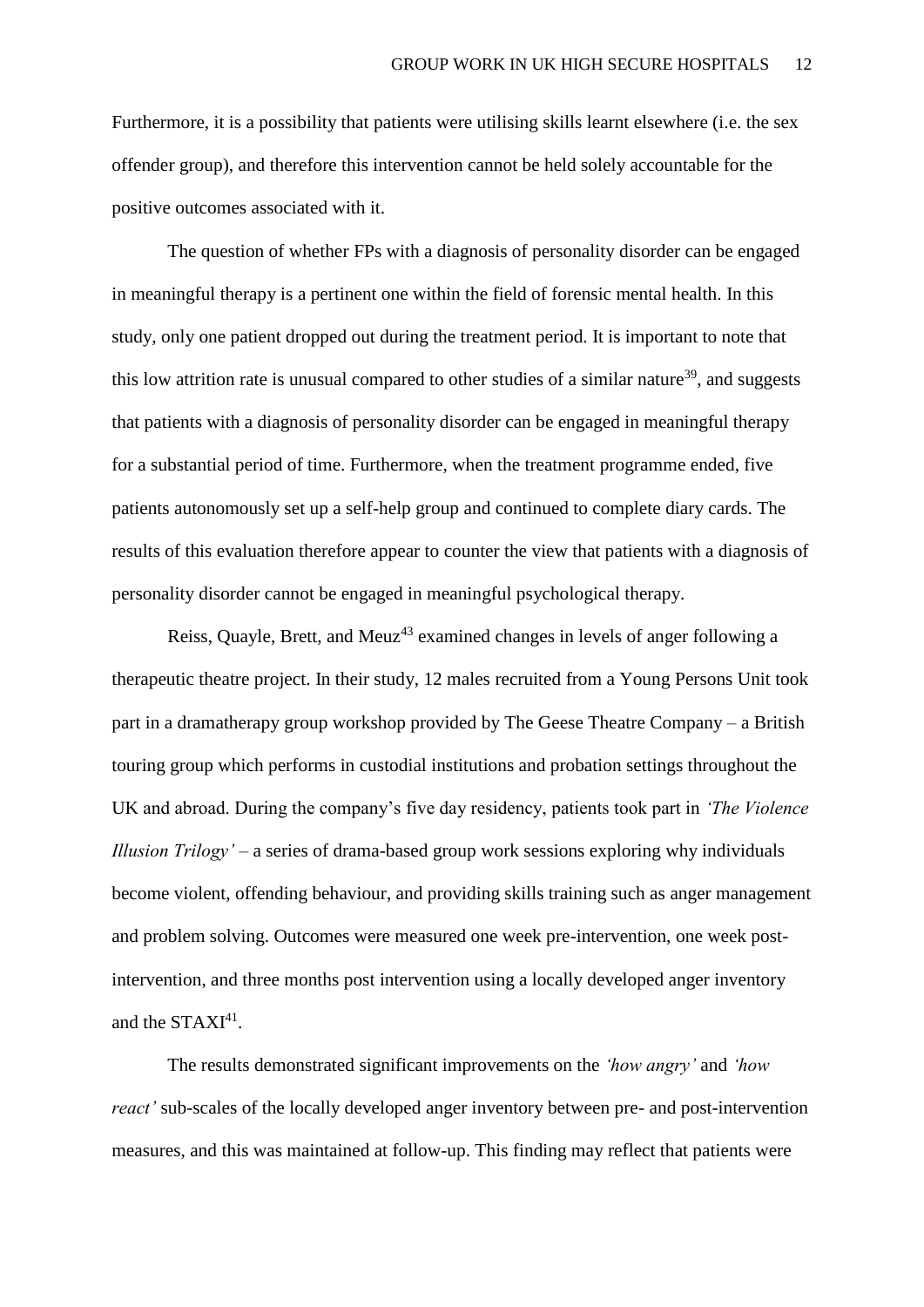spending more time monitoring and preventing their experience and expression of anger. No significant differences were reported on the  $STAXI<sup>41</sup>$  for state anger across the time points; however, trait anger was significantly improved upon from pre-intervention to follow-up.

The project also evoked a positive response amongst patients and staff alike, with patients commenting that they enjoyed the trust and support of everyone working together and learning new ways to cope with problems. Overall, the results demonstrate the positive impact of dramatherapy treatment. However, this conclusion is with caution due to the study's small sample size and lack of control group.

Despite encouraging results from these studies mentioned above, Wilson et al.<sup>38</sup> themselves argue that assessing the specific gains of anger management group work in high security is problematic given that the milieu of the hospital is designed more generally to reduce incidents of anger and violence amongst patients.

**Offence-specific.** Three studies included in the review evaluated a group work intervention specific to offending behaviour; two for interventions to address violence and one to address firesetting. This relatively small number of studies is surprising given that the vast majority of individuals admitted to high secure services have committed or are suspected of having committed a criminal offence<sup>2</sup>. Braham, Jones, and Hollin<sup>44</sup> describe the development and evaluation of a violent offender treatment programme (VOTP). Thirteen male patients with a history of violence were referred to the VOTP and ten of these completed the programme. The VOTP is described as a pilot programme aimed at helping patients develop interpersonal skills, reframe pro-offending and pro-violence attitudes, and equip patients with practical skills to maintain progress and prevent relapse. A particular strength of the VOTP is the recognition that motivation to change is dynamic and can be influenced by a range of internal and external factors.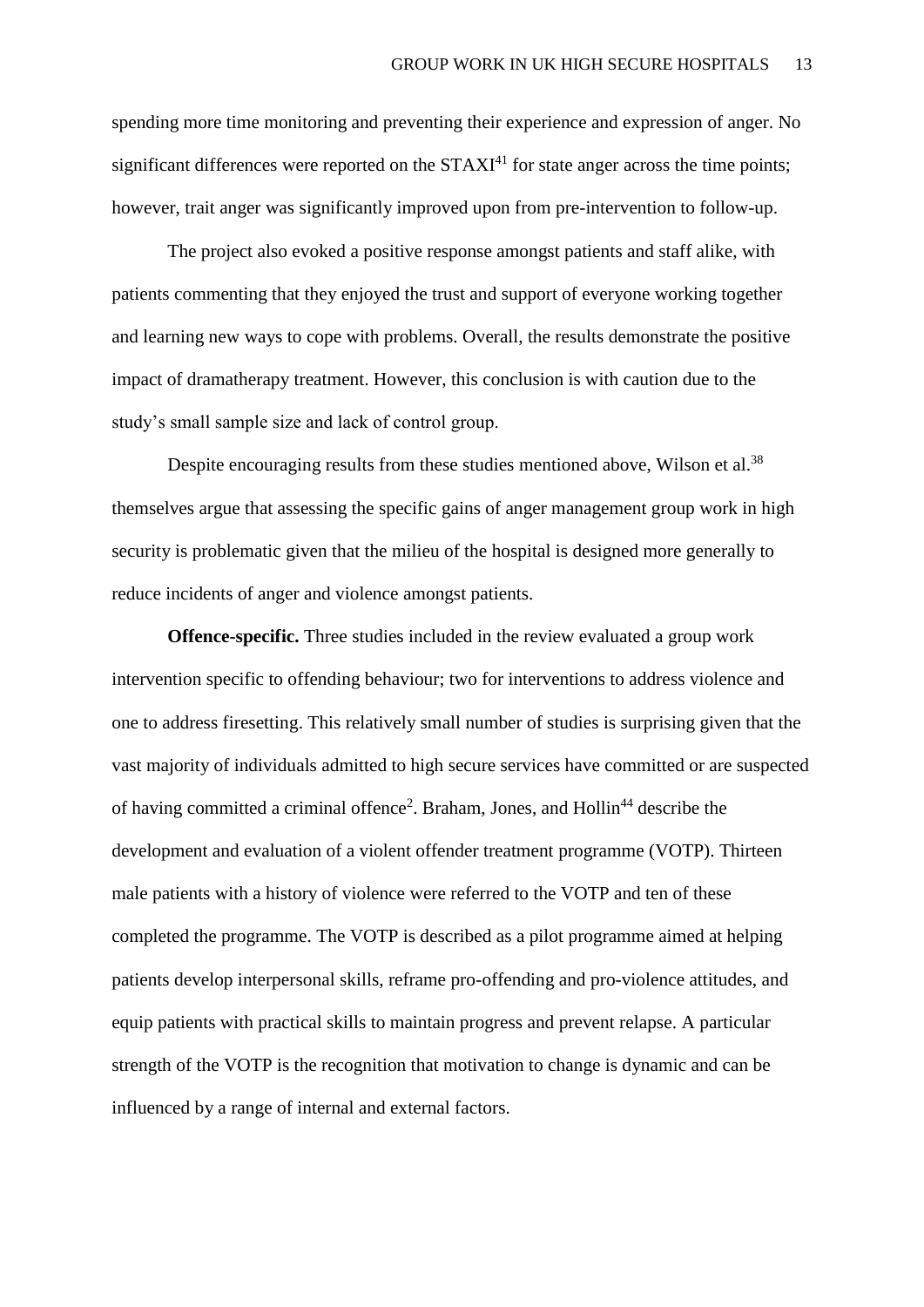Outcome was assessed via the use of self report measures assessing anger, thinking styles, and impulsivity administered pre and post treatment. Patients were also assessed pre and post treatment using the Violence Risk Scale<sup>45</sup> and were assessed at four time points (pre, post, and at two points partway through treatment) using the Clinical Rating Form-Violence<sup>46</sup>. Post-treatment, patients reported lower levels of anger, criminal thinking styles, and impulsivity. Patients' dynamic risk scores also decreased, as did clinical ratings related to acceptance of guilt and responsibility, and minimisation. Empathy, disclosure, participation, and motivation to change ratings also showed improvements.

Although these results are encouraging, Braham et al. $44$  do not report significant levels or effect sizes and did not employ a control group for comparison purposes. It is therefore difficult to draw conclusions about the true extent of positive outcomes. The absence of follow-up data also highlights questions concerning the long-lasting impact of the programme.

A later, purely qualitative, study was conducted by Stewart, Oldham and Braham<sup>47</sup> which utilised interpretative phenomenological analysis to explore interviews of seven service users' experiences of the VOTP, within a high secure psychiatric hospital. Four broad themes were found: consistency, learning and application, the group experience, and programme structure. Findings indicated that participants held positive views of the VOTP. They could relate to the material covered and felt this had enhanced their ability to manage violence and aggression. Recommendations to improve the programme included simplifying programme material, maintaining patient motivation, and ensuring effective communication.

A more recent study by Daffern, Simpson, Ainslie, and Chu<sup>48</sup> also evaluated the impact of an inpatient violent offender treatment programme, Life Minus Violence-Enhanced (LMV-E). LMV-E is a cognitive-behavioural treatment programme comprising of seven modules delivered over a 10 to 12 month period. The LMV-E programme employs multiple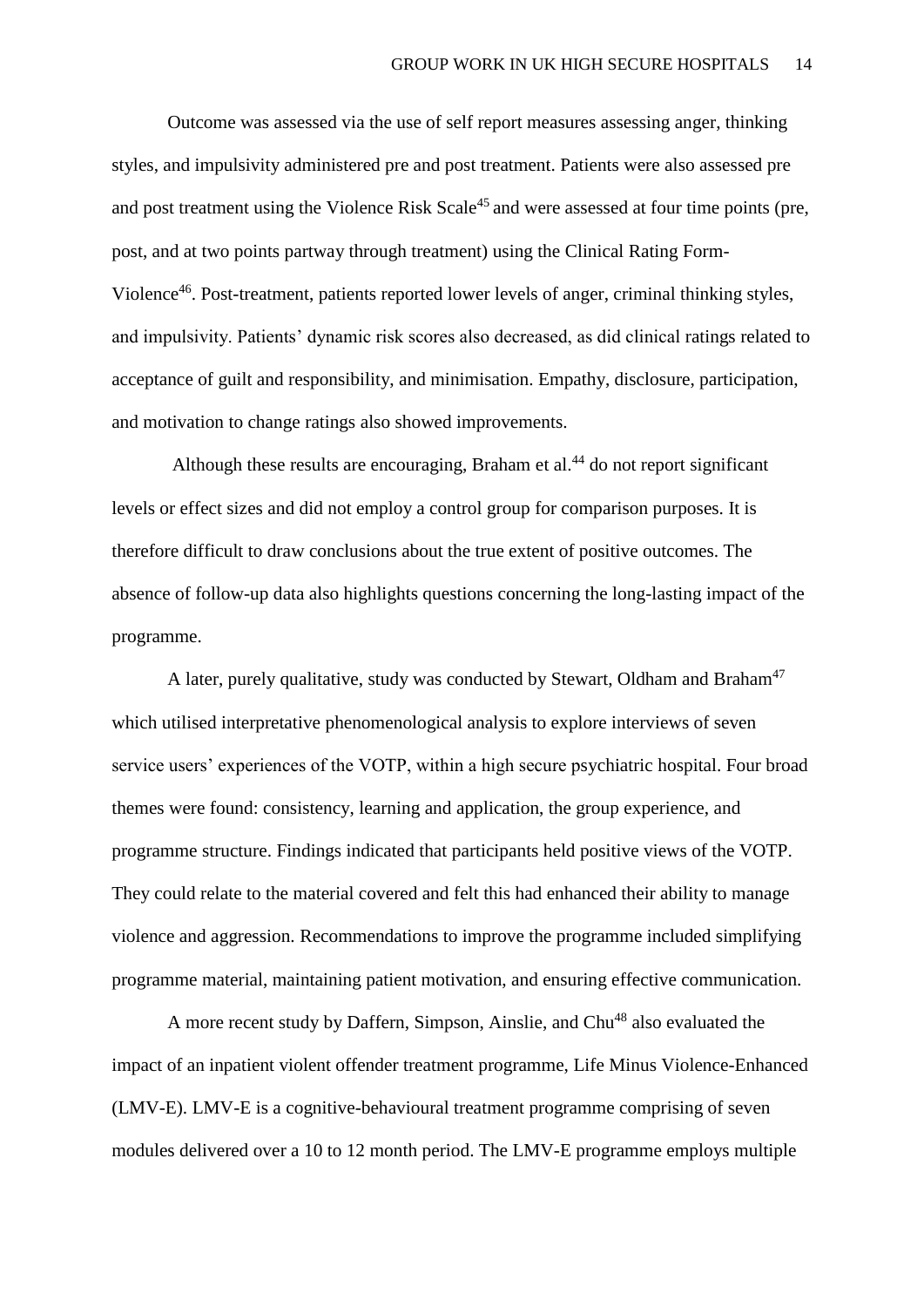therapeutic methodologies (e.g. group discussion, skills role plays, and cognitive rehearsal) and was delivered by psychology and nursing staff trained in delivering the programme and supervised by the treatment manager.

The treatment group consisted of 33 male patients, and the comparison group consisted of 42 male patients receiving TAU. A quasi-experimental design was used with the authors citing randomisation to a clinical or comparison group as ethically contentious. The authors note that the original approach to data analysis was to analyse pre, post, and followup (1 year following completion of the group) data; however, only a single comparison group member participated in the follow-up assessment. As such comparisons were made between the groups for pre and post treatment only. Results showed that FPs in both groups demonstrated reductions in aggressive behaviour, social problem solving, and anger regulation, as well as a reduction in aggregate risk as measured by the HCR-20 Total Score (this reduction was greater for the comparison group). Participants in the LMV-E treatment group showed a reduction in sensitivity to provocation; however, this finding was not extended between post-treatment and follow-up in the LMV-E group.

Daffern et al.<sup>48</sup> note that the dynamic risk factors included in the study were not exhaustive and this may have impacted upon results given that there are limits to the number of tests that can be imposed upon FPs participating in a clinical treatment programme. Furthermore, it is argued that the small sample size likely impacted the power to detect differences between groups as both groups reported improvements in a number of areas related to aggressive behaviour and anger regulation.

The studies by Braham et al.<sup>44</sup> and Daffern et al.<sup>48</sup> provide preliminary support for the effectiveness of violent offender treatment for FPs resident in high security. However, although improvements in anger, impulsivity, and social problem solving corresponded with reduced aggressive behaviour during treatment, the lack of follow-up data begs the question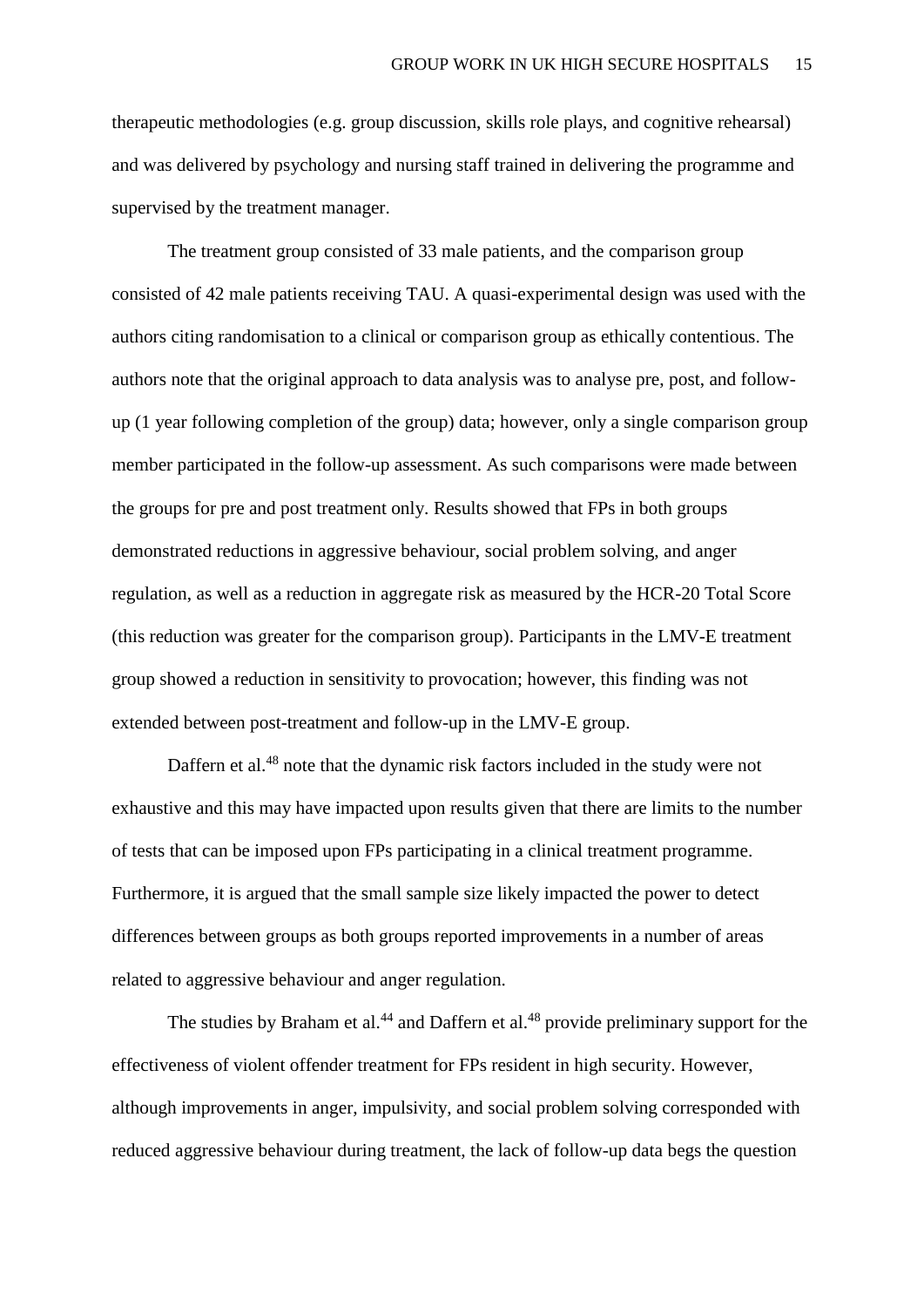as to whether these gains may be sufficient to effect reductions in violent recidivism in future. The authors acknowledge that future research should explore change following treatment and link these changes with recidivism data.

In the only paper in this review to evaluate an intervention to address firesetting, Annesley, Davison, Colley, Gilley, and Thomson<sup>49</sup> evaluated group and individual interventions for women firesetters in high secure mental healthcare at the UK's National Women's Service (NWS). For the purposes of this review, their evaluation of two group Arson Treatment Programmes utilising a cognitive behavioural and cognitive analytical approach will be reported on. All women referred to the groups  $(n = 22)$  had a history of firesetting and 86% had arson / firesetting convictions. Some motivation to engage in arson treatment was required. A control group was not included to ethical issues of withholding treatment, and the authors acknowledged that selecting controls from a wider population would be challenging given the specific population of women within the NWS.

Two Arson Treatment Group Programmes (ATGP1 and ATGP2) developed, delivered, and evaluated between 2007 and 2015. Major developments over time included the introduction of a module on trauma; more experiential and diverse teaching methods; and greater patient involvement. Also, the measures used to assess outcome changed after ATGP1 due to patients' struggles to understand some tests, difficulties administering numerous measures, and researcher advice to use fewer measures.

Post ATGP1 participants reported much less interest in fire, less use of fantasy, less personal distress and less loneliness. Socially desirable responding and blame attribution remained very similar pre and post treatment. Participants reported the important roles of social attention, depression and anger as motivators for fire setting and post treatment recognised anxiety as an additional important factor. ATGP2 participants showed improvements post treatment in all areas of self-capacities, all areas of problem solving, all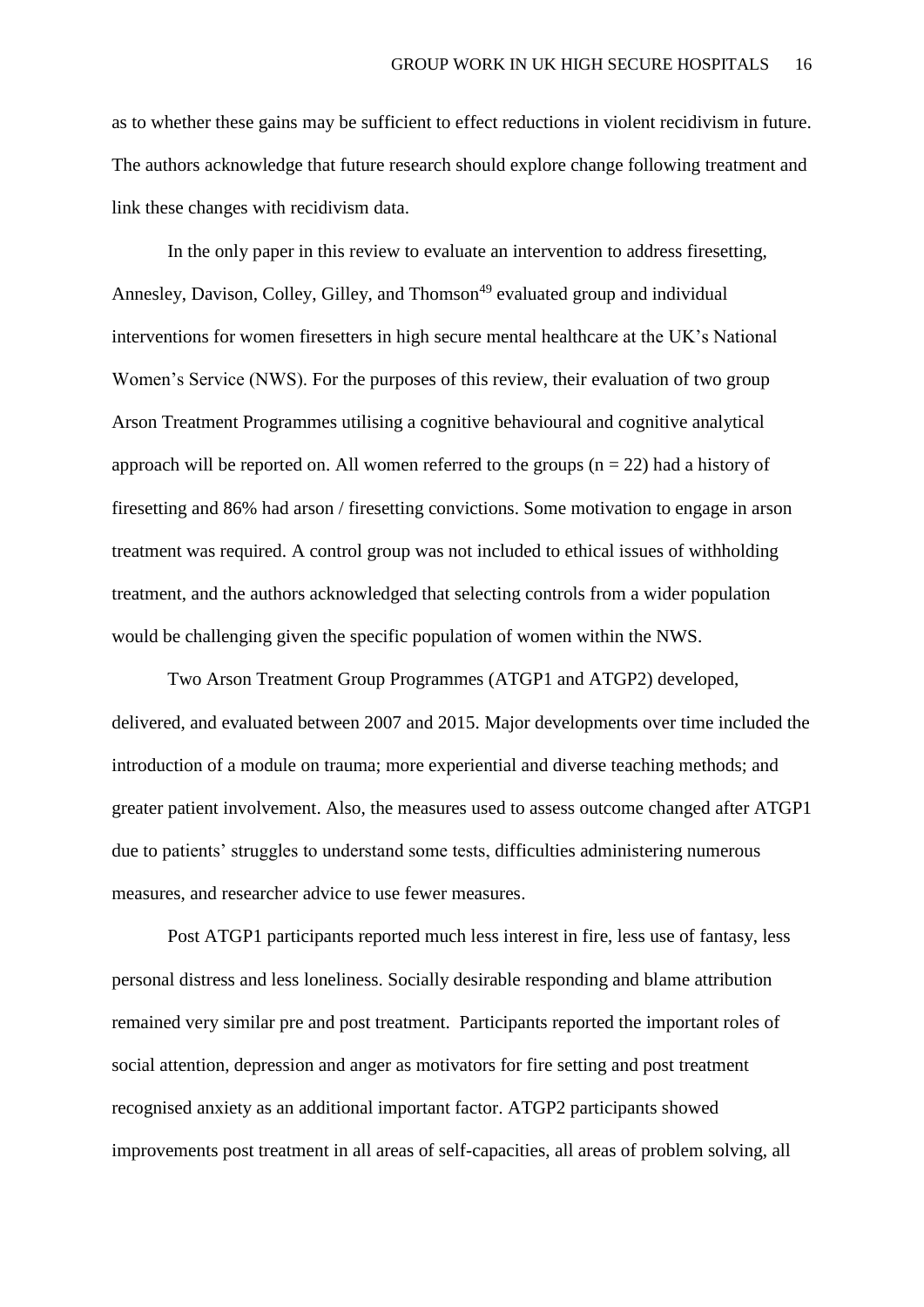areas of emotional problems and on self-liking and global self-esteem. Scores for impression management and self-deceptive enhancement varied slightly but remained with the average range. It was also noted that attrition rates were low for both groups. Thematic analysis was used to analyse qualitative data and positive feedback was obtained along the themes of 'good group, great benefits' and '(positively) changing attitudes to the group over time'.

This study evidenced high levels of engagement with group arson treatment programmes, several post treatment psychometric gains, and positive qualitative feedback and ratings. However, in interpreting the findings it is important to note self-report measures were predominantly used; although results from the deception scales do not suggest invalid scores or areas of concern. As with other studies included in this review, the evaluation is limited by the small sample size and absence of a control group, as well as the lack of followup data to monitor recidivism. Furthermore, there are questions with regards to the generalisability of results to male FPs resident in high security.

**Enhancing insight and understanding of mental illness.** FPs have a right to receive information regarding their mental health diagnosis, and research suggests that increased knowledge in this area reduces rehospitalisation associated with relapse<sup>50</sup>. Jennings et al.<sup>51</sup> assessed the impact of a psycho-educational programme for seven male patients suffering from schizophrenia. Modules included: positive and negative symptoms of schizophrenia, the role of medication and coping strategies, and symptom management. The majority of patients self reported improvements in knowledge of schizophrenia and insights into mental illness, which were maintained at six month follow-up. There was also suggestion that positive approaches to medication had increased for group members at six month follow-up. However, no statistical significance testing was employed and there was no control group making it difficult to fully assess the effectiveness of this group work over and above TAU.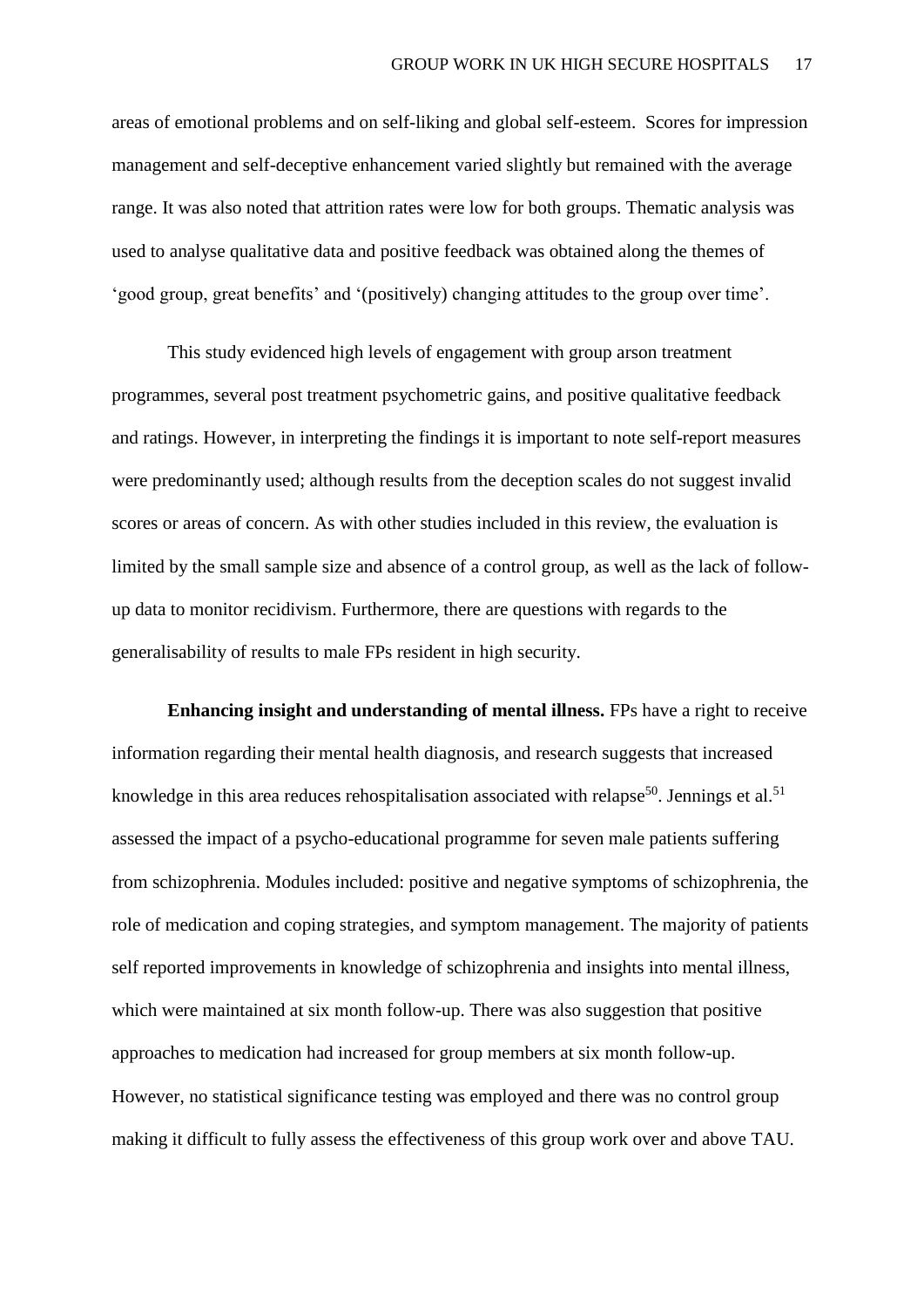Nevertheless, the findings of this study have been supported by more recent research. Walker, Connaughton, Wilson, and Martin<sup>52</sup> used self report measures to assess the impact of an 11-week 'Coping with Mental Illness' programme with 28 male patients suffering from psychosis. In comparison to seemingly well-matched controls receiving TAU, patients who attended the programme demonstrated increased knowledge of and insight into mental illness, and an increased understanding of their medication at six month follow-up which was statistically significant. Compared to other studies conducted in this area, the sample size used by Walker et al.<sup>52</sup> is relatively large. Additionally, the use of a matched participant control group means that some meaningful conclusions can be drawn regarding intervention effectiveness.

However, limitations of this study include the fact that (a) the control group were only tested pre treatment and six months post treatment meaning that patients' immediate post treatment scores could not be adequately compared, (b) the specific magnitude of change reported is unclear, and (c) all patients were receiving anti-psychotic medication. Although it would be unethical to refuse patients pharmacological treatment, it is unclear how a patient's positive response to medication may have influenced their results.

Walker et al.<sup>34</sup> further explored the effectiveness of the same 'Coping with Mental Illness' programme using a randomised controlled trial design, comparing 46 patients who completed the group to 35 control participants. Participants were recruited from across four forensic centres in Scotland (including one high secure hospital; The State Hospital, Carstairs). Walker et al.<sup>34</sup> found that compared to the control group, those who attended the 'Coping with Mental Illness' group showed significant improvements post treatment in their knowledge about mental illness and empathy. Improvements were also noted in patients' insight, mental health, and quality of life, however, these did not reach statistical significance. Although Walker et al.<sup>34</sup> improved upon the previous study design (e.g., testing controls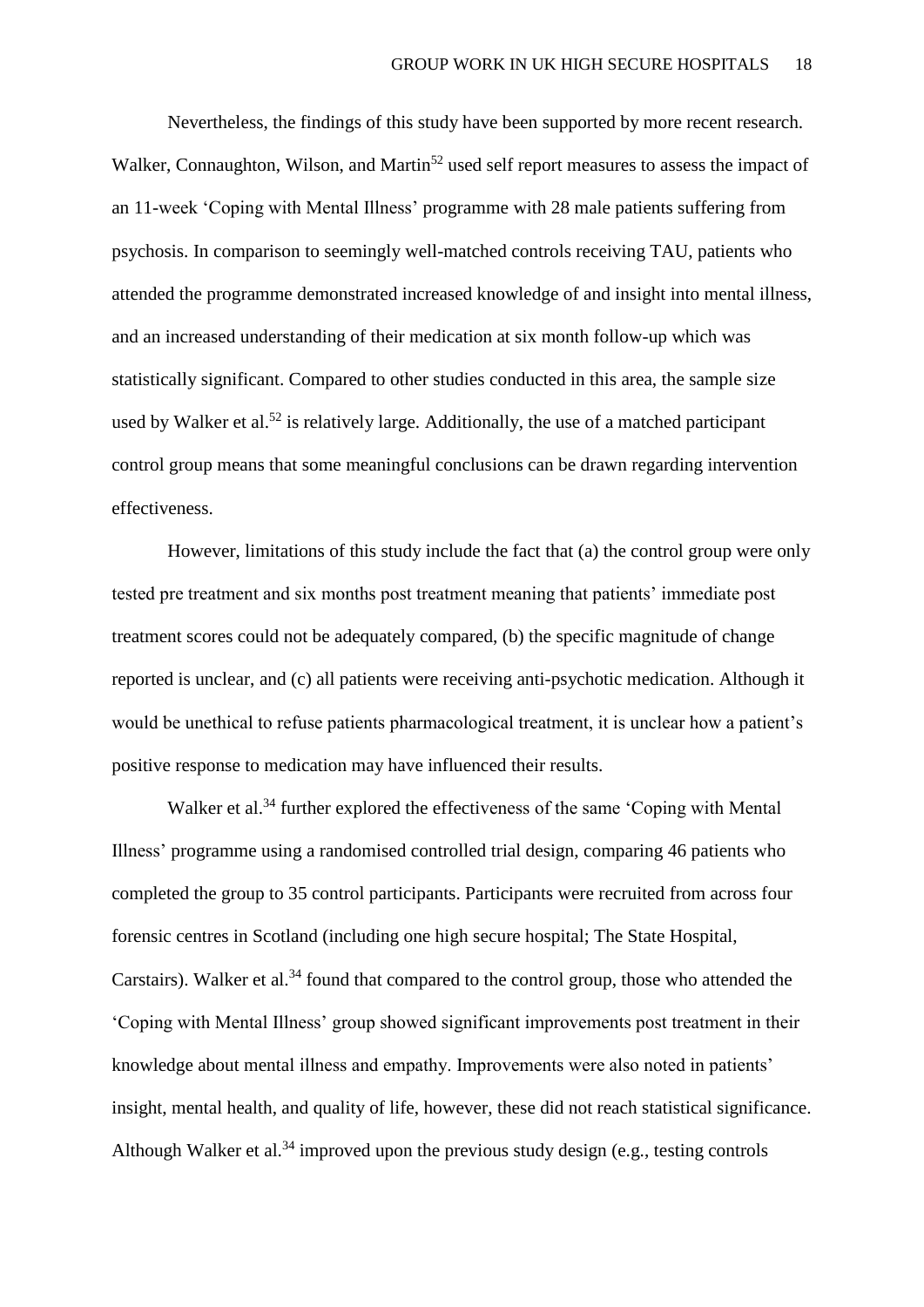immediately post treatment) there are still several limitations to this study. First, a large number of participants were lost at six month follow-up ( $n = 16$ ); thus, it is difficult to draw any conclusions whether effects of treatment were sustained. Second, no information is reported regarding the magnitude of change that patients made. Third, high and medium secure FPs were analysed together, making it difficult to draw specific conclusions about high secure FPs.

In a recent study, Walker and Trenoweth<sup>53</sup> utilised repertory grid analysis to explore FPs perspectives of the impact of the 'Coping with Mental Illness' programme. A purposive sample of  $(n = 20)$  participants were selected from two secure forensic units (one high secure and one medium secure) during the final year of the randomised control trial of the 'Coping with Mental Illness' programme mentioned above<sup>34</sup>. Structured interviews were completed using repertory grid at baseline and post intervention. Constructs were drawn from open ended discussions with FPs, where they were asked to firstly consider what were the key features of this psycho-education group and what they thought other people (fellow FPs) might get from their participation in such a group.

No scores reached a significant level when exploring how participants felt at baseline and post group; and as such the null hypothesis indicating there would be no difference in the FPs impression of why things might change following attendance at the 'Coping with Mental Illness' group was accepted. Perception at post group stage revealed significant differences in three areas: 'have confidence to engage in groups', 'understand my own illness and how it affects me', and 'feel normal'. It is reported that realistic expectations were actively encouraged within the group whilst attempting to maintain a balance between realism and hope. The results evidenced that hope to move on was no longer significant post group. The desire to 'feel normal' and 'get back to normal' seemed to be a motivating factor associated with attending the group.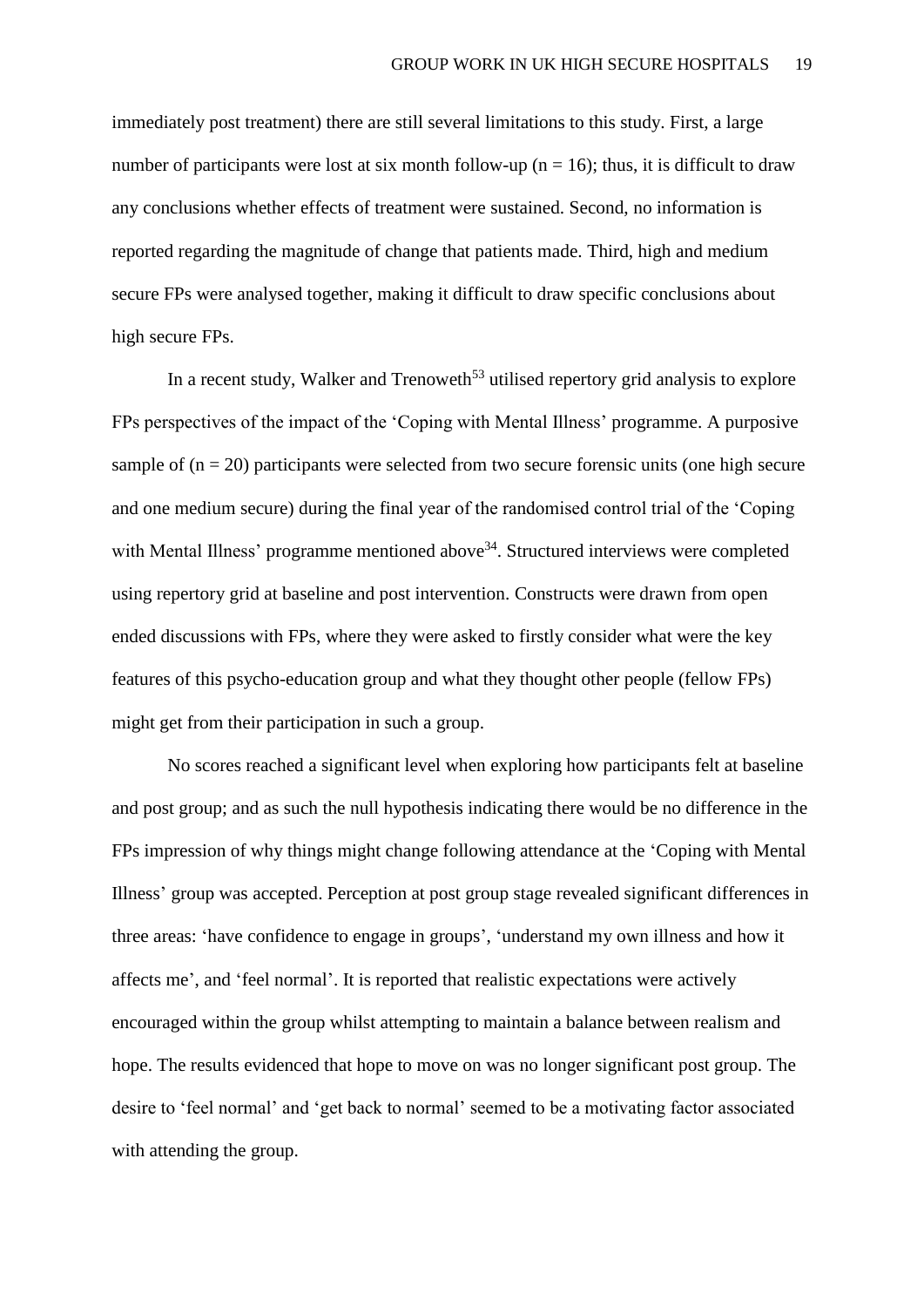The authors argued that the use of the repertory grid, a technique thought to be on the border between quantitative and qualitative research methods, enhanced the information gathered from the randomised control trial<sup>34</sup> offering a rare insight into the patient experience and substantiating the findings drawn from the range of psychometric assessments. However, they noted that a small number of the FPs found the repertory grid challenging, possibly due to intellectual and cognitive impairment, as well as the potential anticholinergic cognitive burden associated taking antipsychotic medication. Another finding that emerged was the use of extreme scores (e.g. scoring number one across the majority of the grid, making the grid lopsided) in instances where the participant seemed particularly eager to show themselves in a positive light. The authors also noted that whilst purposive sampling was appropriate in this study, it is less objective than random sampling and could result in biased results.

A study conducted by Vallentine, Tapp, Dudley, Wilson, and Moore<sup>54</sup> evaluated another psycho-educational programme 'Understanding Mental Illness'; a psychoeducational 20 session group work programme to promote awareness of mental illness and strategies for managing symptoms. Overall, no statistically significant shifts were observed in the areas of self reported subjective well-being, problems/symptoms, social functioning, risk, or self-esteem. Calculations of clinical significance indicated that around one fifth of patients improved in these areas with the exception of risk. However, a proportion (up to 38%) reported no change or negative change (i.e., decreased self-esteem). Other measures of treatment outcome (i.e., incidence reporting, medication amendments, ward progression) were compared for treatment completers  $(n = 31)$  and non-completers  $(n = 11)$ . However, no differential changes were observed across the groups.

A strength of this study is that a range of outcome measures were included in the evaluation and clinically significant change was calculated. Also, qualitative feedback from service users was obtained indicating that some patients reported valuing the information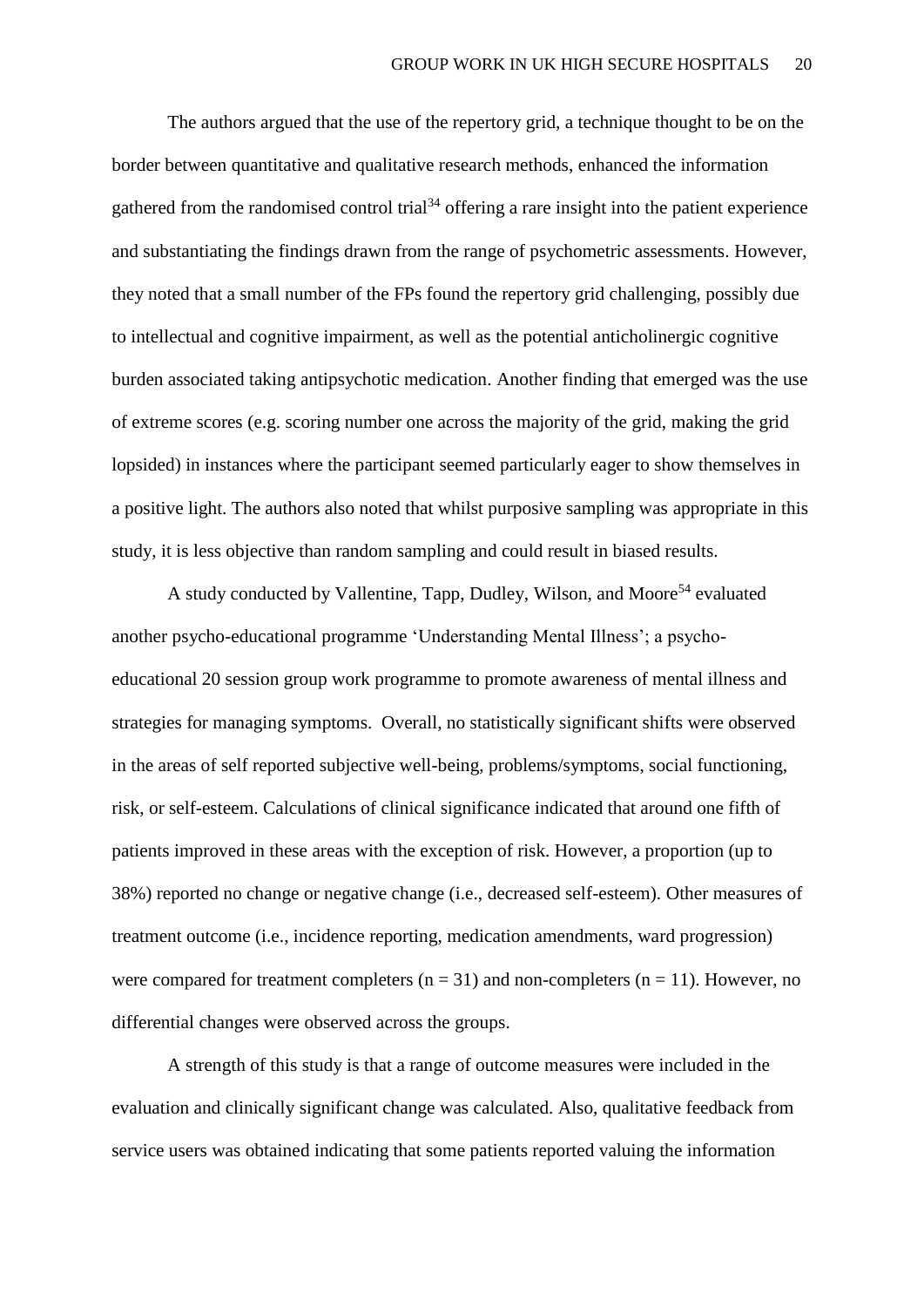provided by the group yet sometimes found the group disclosure aspect challenging. Obtaining qualitative feedback from service users is useful as it can be used to modify the intervention in order to increase its effectiveness and suitability for group members<sup>15</sup>.

Williams, Ferrito, and Tapp<sup>55</sup> evaluated the effectiveness of group CBT in reducing the positive and negative symptoms of schizophrenia and improving functioning for patients with a diagnosis of schizophrenia or schizoaffective disorder. In total, 27 male patients completed a manualised CBT group consisting of 35 one and a half hour sessions. These patients were compared on a number of primary and secondary outcome measures to a control group of 14 patients receiving TAU.

The results of the evaluation were conflicting. Findings from the Scale for the Assessment of Positive Symptoms<sup>56</sup> and the Scale for the Assessment of Negative Symptoms<sup>57</sup> reported reductions in both negative (e.g., affective flattening, alogia, anhedonia) and positive (e.g., delusions and hallucinations) symptoms for patients in the CBT group, although these results were not significant when compared to controls. However, the results from the Psychotic Symptom Rating Scales (PSYRATS)<sup>58</sup> showed no improvements in positive symptoms, and a slight increase in reported hallucinations for patients in the CBT group. The authors note that it is possible that an increase in reported hallucinations is due to patients gaining more of an insight into their mental illness as the group progressed. Patients in the CBT group also reported improvements in anxiety and depression, and an overall reduction in interpersonal problems.

A strength of this evaluation is that iatrogenic outcomes were also considered. The fact that none were found suggests there were no adverse effects of the group. A second strength is that a control group was included. This allows for more confident conclusions to be drawn with regards to the treatment group itself being the main driver of any positive gains noted. Although the results are equivocal, the findings are encouraging. The reported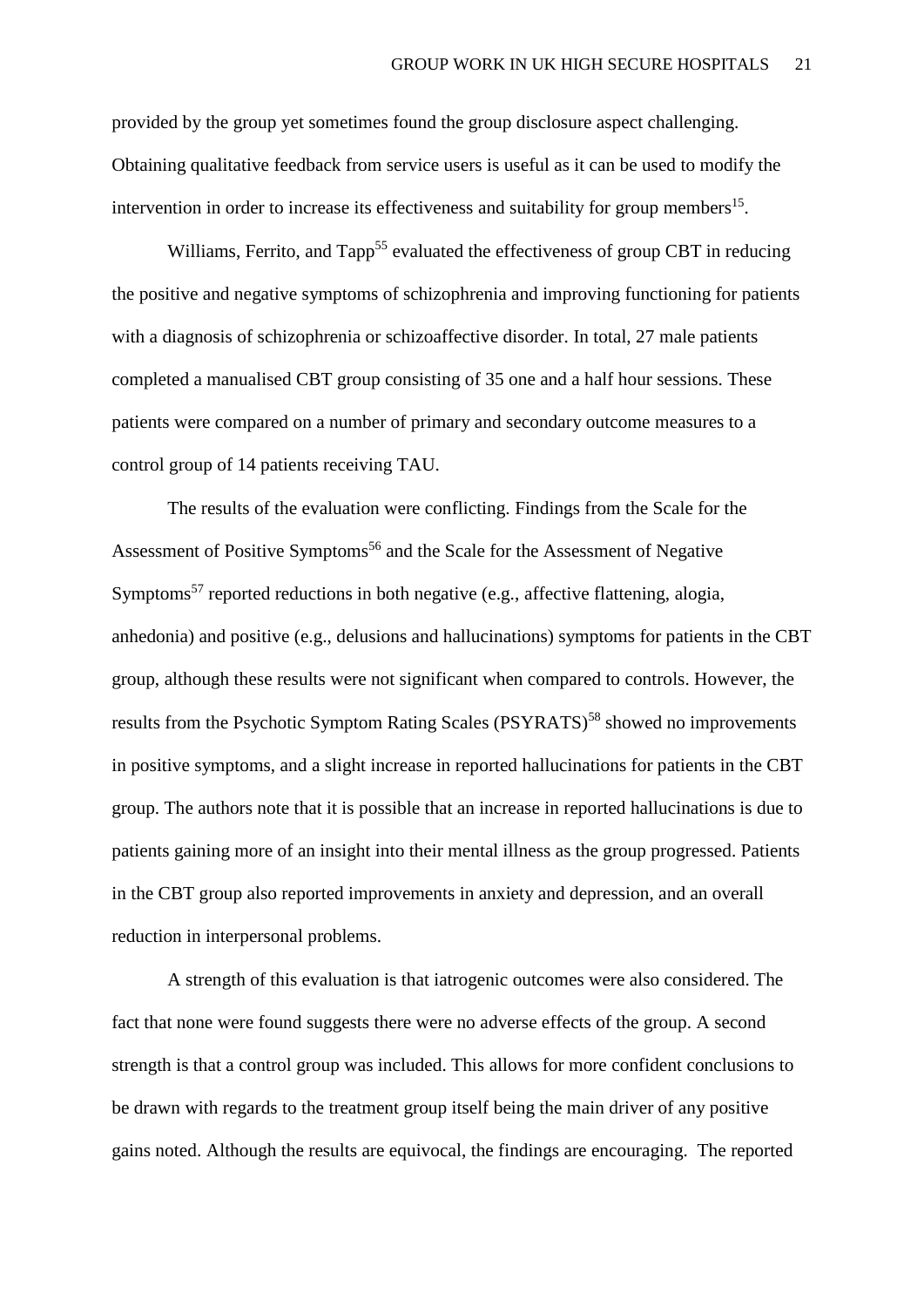reductions in negative symptoms such as affective flattening, alogia, and anhedonia are particularly promising as these are the core symptoms which are usually persistent over time and often intractable<sup>59</sup>. Thus, a reduction in these symptoms could have a significant impact on recovery.

**Thinking skills / problem solving.** The positive impact of cognitive and problem solving skills training on offender rehabilitation is widely recognised<sup>60</sup>. Five studies in this review investigated the impact of thinking skills / problem solving group on high secure hospital patients. Donnelly and  $Scott<sup>61</sup>$  examined the effectiveness of the original Reasoning and Rehabilitation Programme ( $R\&R\&R$ )<sup>62</sup> with 11 high secure patients. The aim of this CBT oriented programme was to promote functional styles of problem solving, thinking patterns, and overall locus of control. A control group of patients  $(n = 10)$  receiving TAU were used for comparison purposes. Patients who completed R&R self reported improved performance in frustration tolerance as measured by the Rosenzweig Picture-Frustration Study Group Conformity Rating<sup>63</sup> as well as improved social problem solving as measured by the Means-End Problem Solving Procedure<sup>64</sup>. However, when these within group differences were compared with the performance of the control group patients, only improved social problem solving appeared to be uniquely linked to R&R completion.

A key issue with this evaluation is that the authors' method of assessing within and between group differences is not clearly articulated. Because of this, it is not clear whether full consideration was given to baseline differences between the groups on the key self report measures of interest. Although no follow-up testing is reported, a strength of this study is that the authors report their findings within the context of pre existing measure norms.

Tapp, Fellowes, Wallis, Blud, and Moore<sup>65</sup> evaluated a 20-session Enhanced Thinking Skills (ETS) programme with 83 patients over a six-year period. Patients who completed the group  $(n = 62)$  self reported statistically significant improvements in the areas of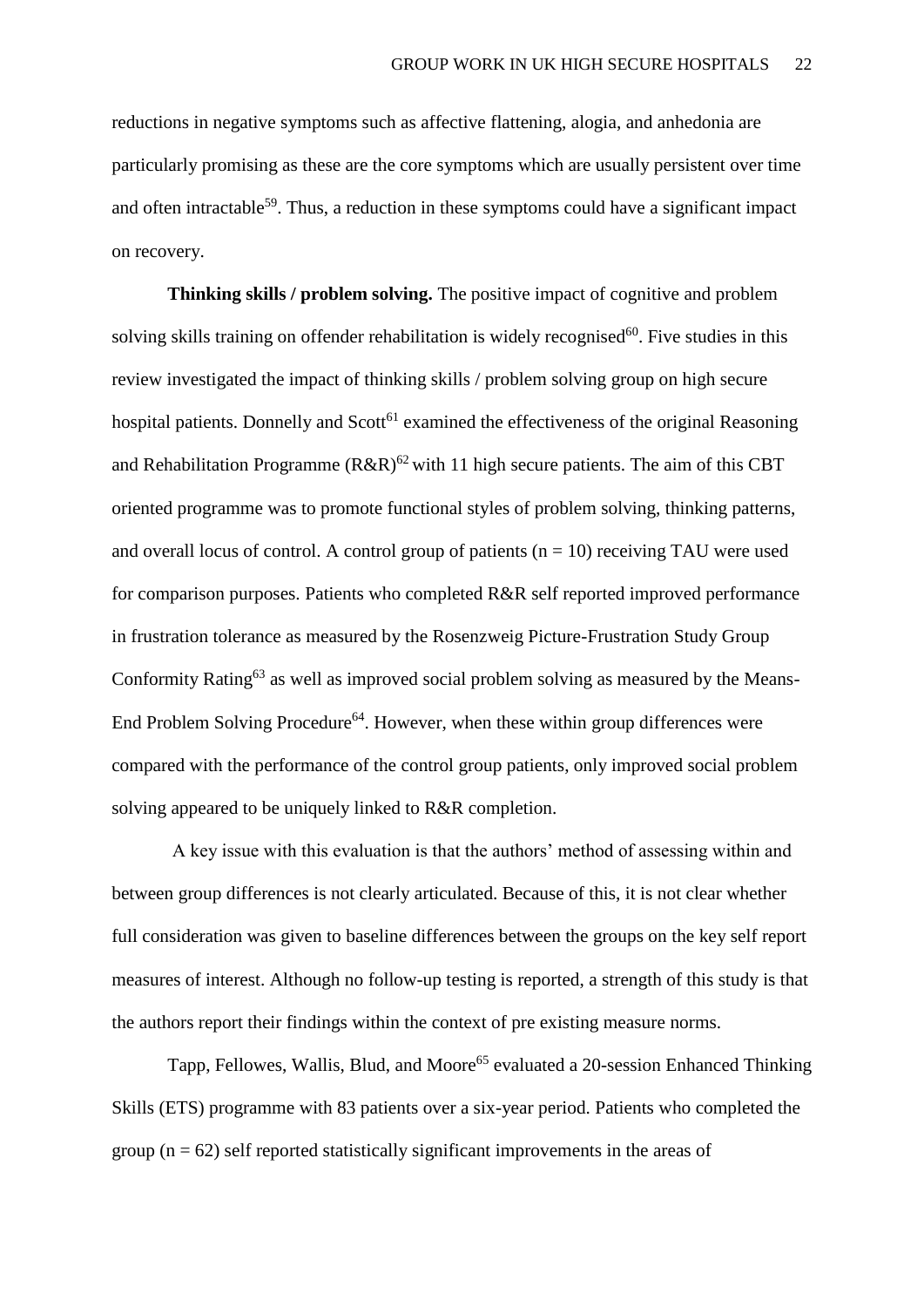externalising blame, frustration tolerance, power orientation, critical thinking, and aggressive problem solving as measured by the Psychological Inventory of Criminal Thinking Styles  $(PICTS)^{66}$  and the Social Problem Solving Inventory  $(SPSI)^{67}$ . However, patients also reported increases in passive or dysfunctional problem solving. No statistically significant improvements were reported on the Clinical Outcomes in routine Evaluation–Outcome Measure (CORE-OM)<sup>68</sup>. Calculation of clinical change indicators showed that 40% of ETS group participants evidenced clinical change in the area of CORE-OM problems/symptoms and 36% in the area of social functioning. Clinical change was almost absent on the SPSI and could not be calculated for the PICTS although reliable change indicators illustrated that small numbers of participants had evidenced meaningful shifts (i.e., 10.9% to 21.8%). These results suggest that ETS can elicit positive short-term changes in patients' thinking. However, a limitation of the study is the sole reliance on self report measures and lack of a control group. Further, many patients did not fully complete the questionnaires, which is likely to have affected analysis quality.

Young, Chick and Gudjonsson<sup>35</sup> also used self report measures to evaluate the effectiveness of a R&R programme adapted for 34 FPs (R&R2 for youths and adults with Mental Health Problems [ $R&R2M$ aka  $R&R2MHP$ ]<sup>5</sup>) from high and medium secure hospitals  $(53% \text{ medium secure}, 47% \text{ high secure})$ . Young et al.<sup>35</sup> compared pre-post treatment assessments for patients who completed the programme  $(n = 22)$  to that of a waiting list control group ( $n = 12$ ; 8% medium secure, 92% high secure). Results demonstrated that the treatment group made a significant improvement in violent attitudes and behaviour as measured by the Maudsley Violence Questionnaire<sup>69</sup> and Disruptive Behaviour and Social Problems Scale<sup>70</sup>. Although Young et al.<sup>35</sup> report positive findings for R&R2M the small and unevenly matched control group prevents any firm conclusions being made regarding the effectiveness of the programme as no direct statistical comparisons could be made between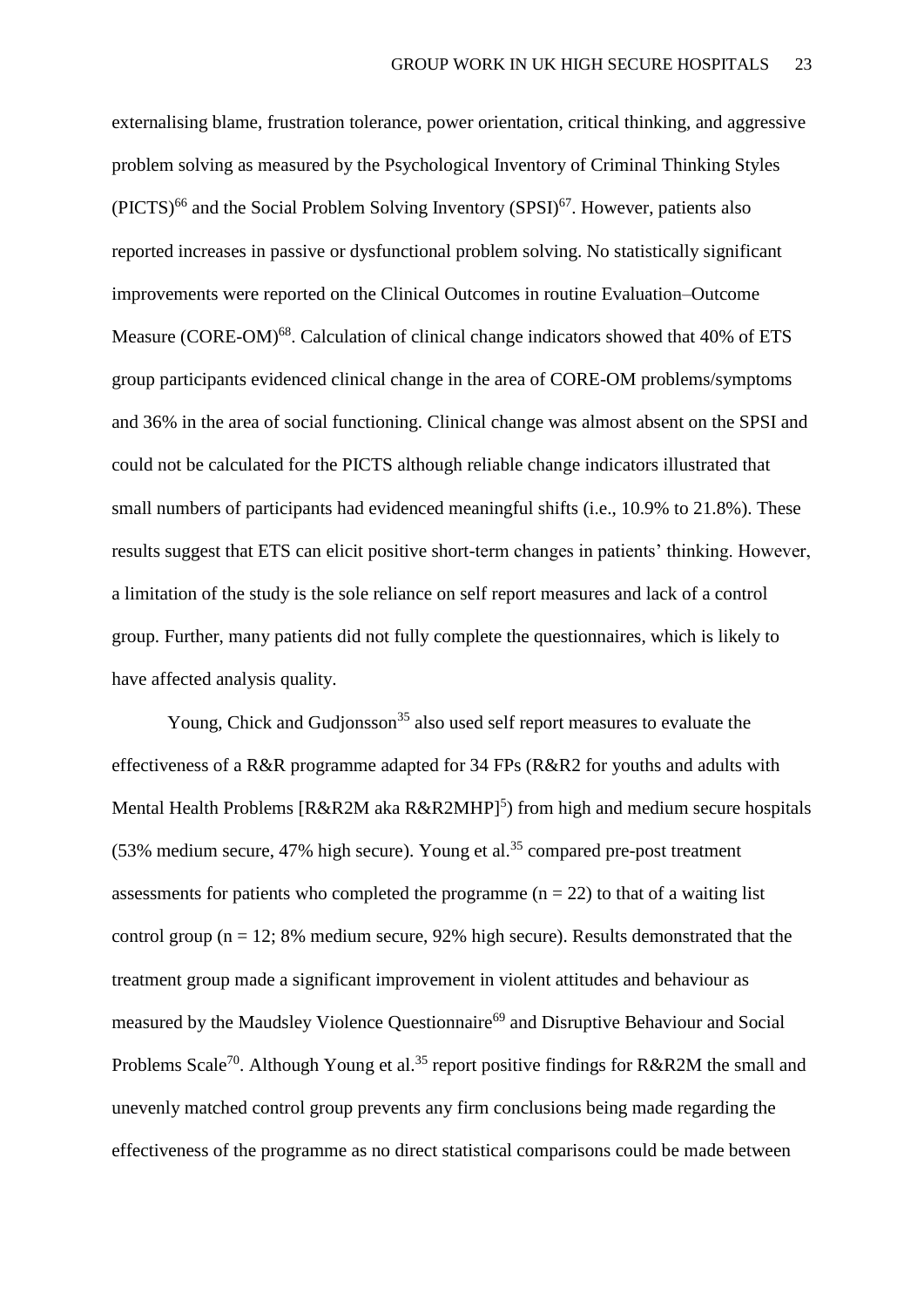the two groups. Furthermore, high and medium secure FPs were analysed together, rather than separately.

Yip et al.<sup>71</sup> conducted a further evaluation of the R&R2M programme for 30 offenders with severe mental illness. A key strength of this study is that a control group of patients receiving TAU was used for comparison. Using Intention to Treat Analyses results demonstrated that, in comparison to controls, R&R2M patients were significantly more likely to self report improvements in violent attitudes, social problem-solving and coping processes. Ward behaviour—as assessed via staff ratings—had also significantly improved. A further notable strength of this evaluation is that it employed a power calculation in order to determine sample size. Furthermore, this study demonstrates that the R&R2M—which takes almost half as much time to run as the previous 36 session R&R programme—appears to keep FPs maximally engaged with notable post treatment gains. This suggests that the R&R2M represents a cost-effective group work intervention for high secure hospital patients. It is unclear, however, how much the individualised support offered to patients as part of the R&RM may have contributed towards treatment outcome.

Young, Hopkin, Perkins, Farr, Doidge, and Gudjonsson<sup>72</sup> evaluated the effectiveness of an adapted version of the R&R2 programme (R&R2 for ADHD Youths and Adults [R&R2 ADHD]) with 16 male patients with a diagnosed personality disorder, detained in the dangerous and severe personality disorder unit at Broadmoor hospital. Young et al.<sup>72</sup> compared self report measures completed pre-post treatment by patients in the group to those of a seemingly well matched waiting list controls. Intention to Treat Analysis showed that patients who completed the group made significant improvements in comparison to controls in their problem solving ability and emotional stability, whilst also showing significant reductions in anger, violent attitudes and ADHD symptoms. Despite the small sample size, this study provides promising evidence for R&R2 ADHD's effectiveness with personality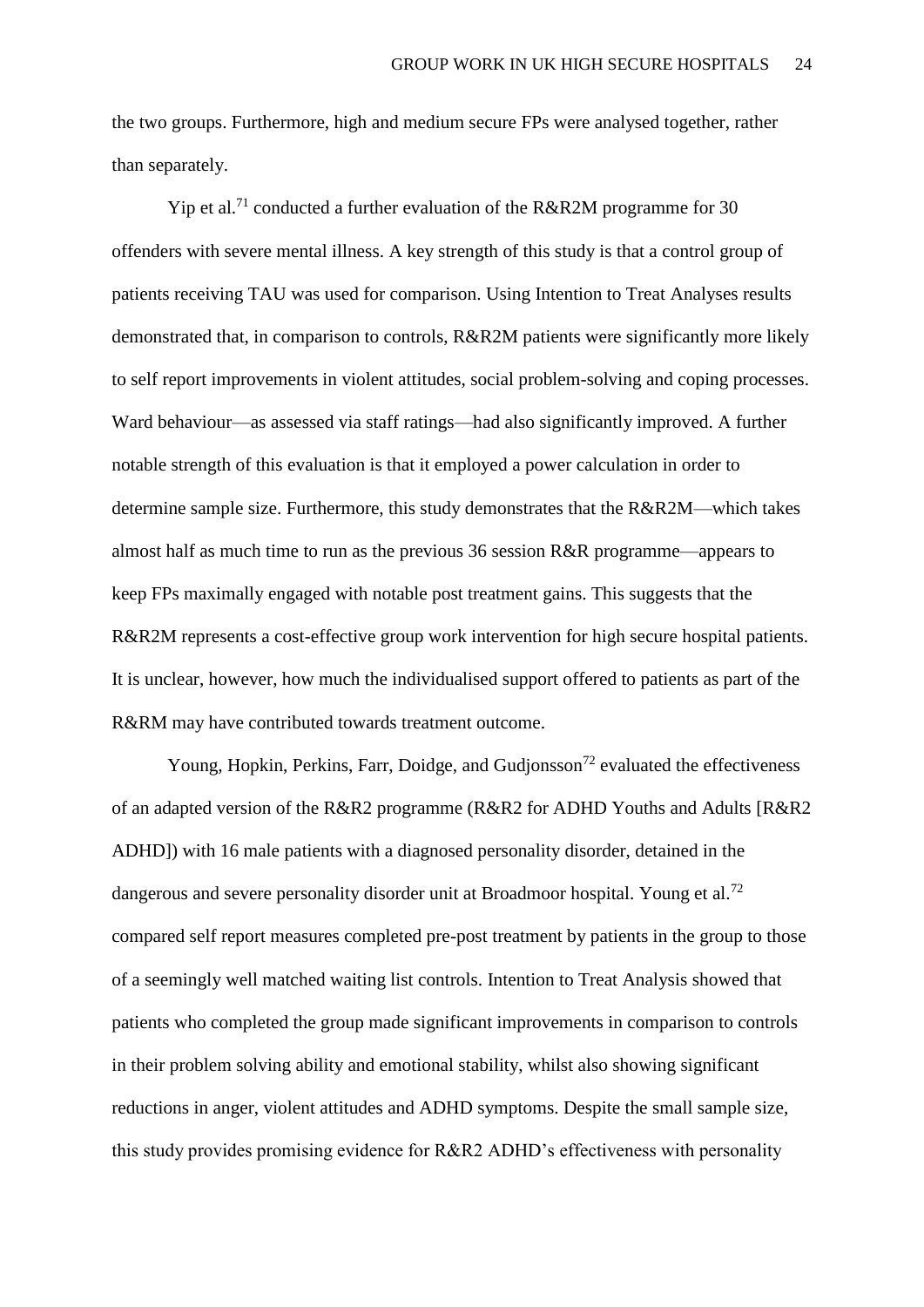disordered offenders. However, since there was no follow-up period it is unclear whether these positive treatment outcomes were maintained by patients.

**Substance misuse.** Three studies in this review evaluated a substance misuse group. Morris and Moore<sup>73</sup> examined the use of CBT group work as an intervention for FPs with an established history of substance misuse. The aim of the weekly group was to minimise future misuse by helping patients to identify high-risk situations and strategies to deal with potential relapse. Four substance misuse groups were run (totalling 30 patients) over a period of approximately 9-14 months. Just under three quarters of patients who started the group completed  $(n = 22)$ . Completers differed from non completers since they held more previous experience of group work.

Two self report measures were used to assess pre-post treatment shifts: the Stages of Change Readiness and Treatment Eagerness Scale (SOCRATES)<sup>74</sup>, and the Psychological Inventory of Drug-Based Thinking Styles  $(PIDTS)^{75}$ . On the SOCRATES, patients reported statistically significant decreases in ambivalence suggesting that they may have developed a greater awareness of the association between personal problems and substance misuse. On the PIDTS, patients reported statistically significant improvements in the areas of mollification (i.e., justifying substance misuse), cut-off (i.e., frustration tolerance), entitlement (i.e., a sense of privilege), and cognitive indolence (i.e., critical reasoning). Reliable Change Indices were calculated across both self report measures confirming generally positive change in the key areas highlighted.

Incident reporting was utilised to assess substance misuse behaviourally, however, no patient who completed the group was reported as experiencing an incident involving substances during the study period (i.e., up to three months post group). A small number of group participants completed semi-structured interviews  $(n = 4)$ . These interviews highlighted that patients who completed the group reported generally positive experiences.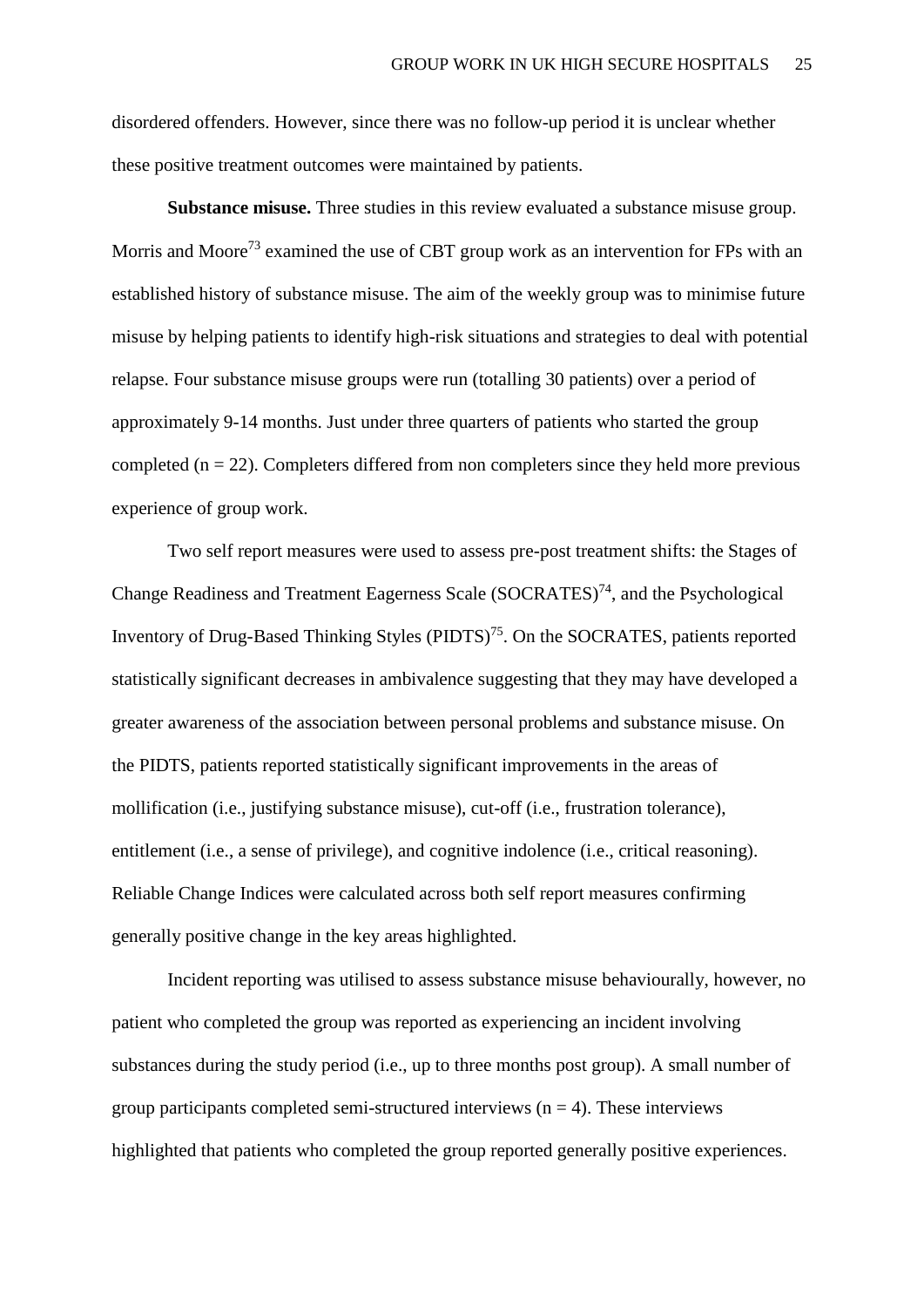Although the authors themselves recognise the importance of providing on-going monitoring and support for patients with histories of substance misuse, a limitation of the study is that no follow-up data was collected to establish the long-term impact of the group. Furthermore, conclusions about the effectiveness of the group work intervention should be drawn with caution due to the quality of the data. Of those that completed the intervention, just under half  $(n = 10)$  were included in the evaluation since many patients refused to complete the pre-post group measures in full. This critique highlights the inherent problems of using self report measures with forensic populations.

 In the second evaluation of substance misuse group work, Ritchie, Billcliff, McMahon, and Thomson<sup>76</sup> examined the efficacy of an eight week drug and alcohol education and awareness programme aimed at increasing patients' knowledge of drugs and alcohol, enhancing internal control, and increasing motivation. Sessions covered areas such as why individuals use substances, alcohol and the law, substance use and mental illness, and physical health issues relating to the use of substances. A total of 51 males participated in the group, and outcomes were measured at pre- and post-intervention using locally developed drug and alcohol questionnaires, the Stages of Change Questionnaire<sup>77</sup>, and the Multidimensional Locus of Control scale<sup>78</sup>. The results demonstrated that, subsequent to participation in the education and awareness programme, participants scored significantly higher in tests of alcohol and drug knowledge. However, this increase in knowledge did not result in changes in locus of control or stages of change measures.

Although the results did not fully support the authors' hypothesis that the group would enhance patients' internal control and motivation, it is a possibility that the intervention had a greater positive impact but the measures used lacked the precision to detect it. The authors themselves note that while the Stages of Change Questionnaire is widely used, the validity of this instrument and stages of change approach has come under criticism<sup>76</sup>.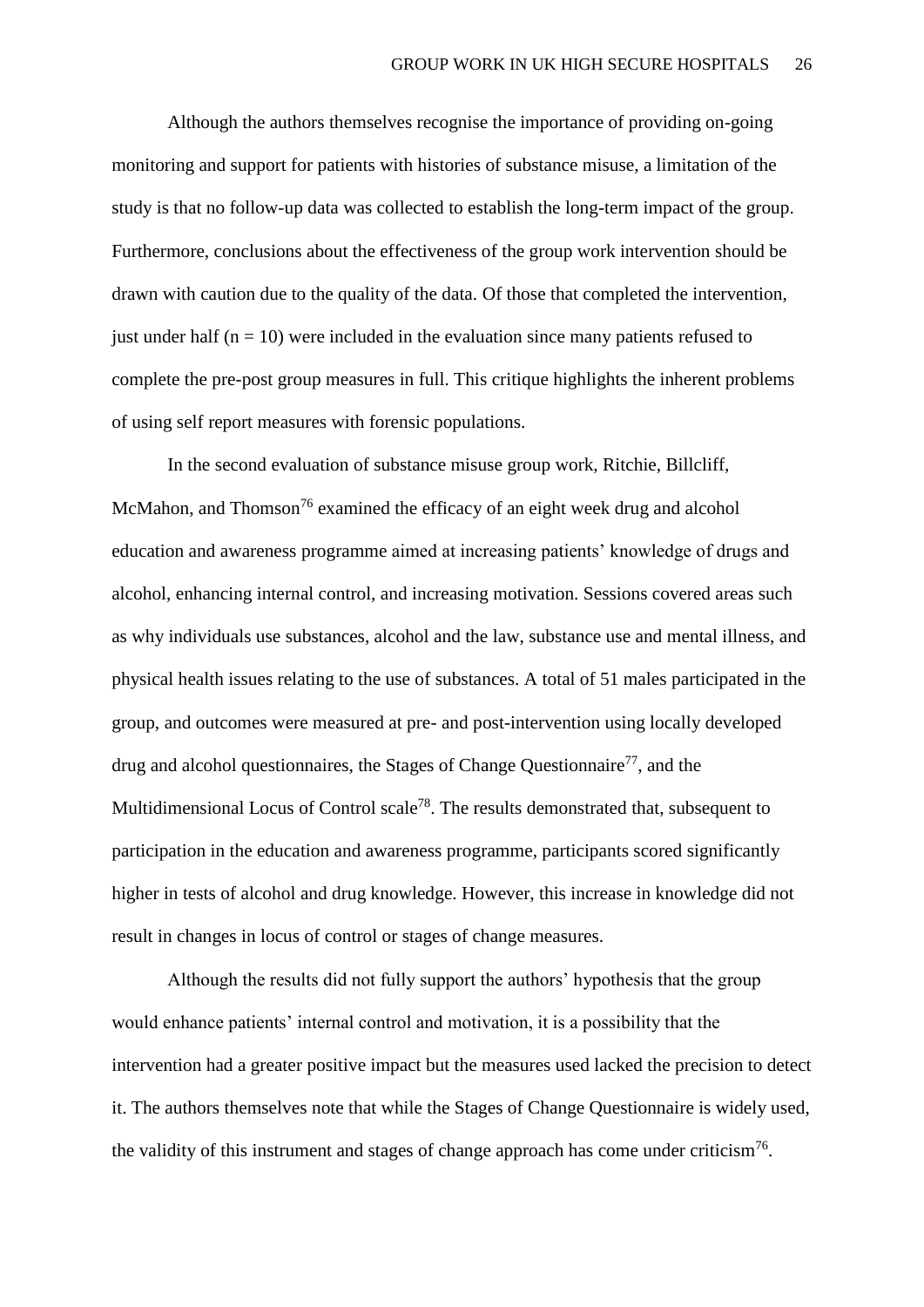Another possible explanation for these results is that increasing knowledge has little or no effect on motivation or other cognitive or attitudinal variables. This is consistent with previous studies which have demonstrated that knowledge change has not been associated with cognitive or behavioural change<sup>79</sup>.

Comparable to the study by Morris and Moore<sup>73</sup>, conclusions regarding the efficacy of this education and awareness programme should be drawn tentatively due to the quality of the data. The authors report that 51 patients participated in the group, however, there is no comment on attrition rates or how many patients were included in the evaluation. Furthermore, a control group was not included; therefore meaningful comparisons regarding the positive impact of the group cannot be drawn. Despite these limitations, it is argued that it is important for patients to obtain basic knowledge about substances before further substance misuse work is commenced.

In a third study Ritchie, Weldon, Freeman, MacPherson, and Davies<sup>80</sup> evaluated a CBT based substance misuse 'Relapse Prevention Programme' (Saying No, Coping and Social Skills Programme). The authors compared pre-post treatment assessments for 83 male patients using the Drug Taking Confidence Questionnaire $^{81}$ , the Stages of Change Questionnaire<sup>77</sup>, the Multidimensional Locus of Control Scale<sup>78</sup>, and the Rosenberg Selfesteem Scale<sup>82</sup>. Analyses indicated that patients self reported a significant increase in their perceived confidence of being able to refrain from their primary substance of choice following the programme. However, no significant improvements were found in terms of participants' locus of control, stages of change, or self-esteem. Similarly to Ritchie et al.'s<sup>76</sup> study, a big limitation to this evaluation is that it lacked a control group limiting any conclusions that can be made about treatment effectiveness. Further, the context of enforced abstinence due to the nature of the high secure environment makes it difficult to establish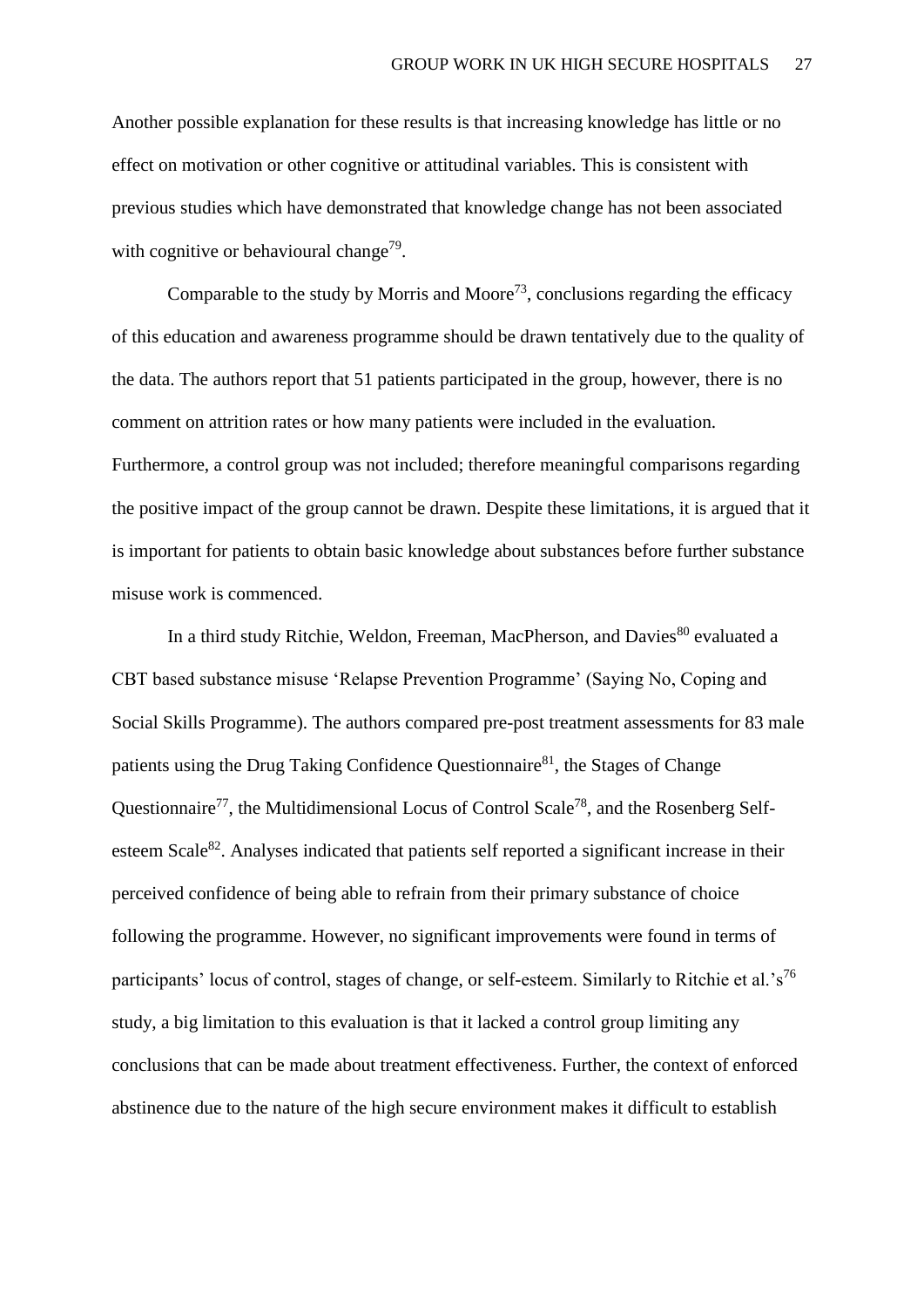whether patients' perceived confidence in their ability to resist substances would differ in a lower security setting or upon discharge.

**Self-harm.** In the only study in this review to focus on self-harm in female FPs, Low, Jones and Duggan<sup>83</sup> evaluated the effectiveness of group DBT for deliberate self-harm in 10 female patients who met the diagnostic criteria for borderline personality disorder. Patients were assessed using self report measures at five intervals: pre treatment, four months into treatment, eight months into treatment, immediately post treatment, and six months following treatment. Low et al.<sup>83</sup> reported that patients' rates of self-harm significantly decreased during therapy, a finding which was maintained post treatment and at six month follow-up. Further, patients self reported significant reductions in dissociative experiences, depression, suicidal ideation, and impulsiveness alongside improvements in survival and coping beliefs.

The sample size in this evaluation was small and no control group was employed as a comparison to the treatment group. Thus, only tentative conclusions can be drawn about the effectiveness of the programme. Nonetheless the findings of this study suggests that group DBT may be an effective therapy for reducing related psychological variables and therefore incidents of deliberate self-harm in females with borderline personality disorder.

**Relationships.** Moore, Manners, Lee, Quayle, and Wilkinson<sup>84</sup> assessed the outcome of family awareness group work for eight male patients who had a history of childhood trauma (e.g., sexual abuse during adolescence) and/or complex family relationships. Twentyeight group sessions were designed to re-frame family narratives, help patients to understand the impact of early experiences, develop patients' understandings of group processes and improve communication skills. Prior to commencement and upon completion of the group, patients completed the Family Relations Test (adult version;  $FRT$ )<sup>85</sup>. The FRT facilitates exploration of positive and negative attitudes to family members as well as recollections of childhood experiences.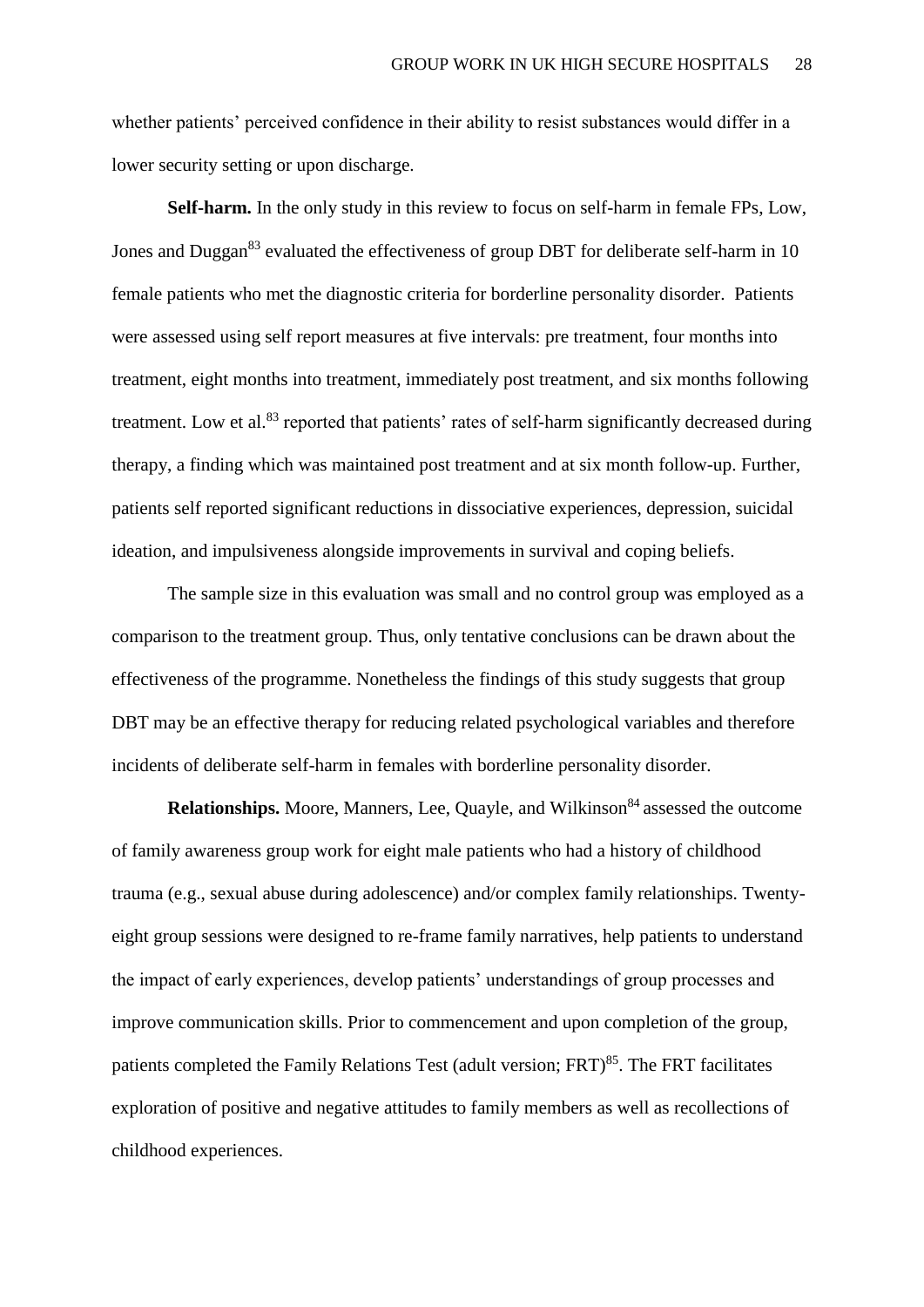Longer-term progress associated with the group was measured through examining patients' placement (e.g., non-transfer, transfer to a less secure unit) 12 months post treatment. Post group, some statistically significant positive changes in feelings associated with familial figures were reported on the FRT. For example, patients reported significantly reduced negative feelings towards their mother, and were less likely to think that their fathers perceived them in a negative way. However, general negative feelings associated with fathers remained high post-intervention.

At 12-month follow-up, two patients (25%) were deemed suitable for placement in medium secure units. This could tentatively be concluded to indicate a positive impact of treatment; however, as the authors themselves acknowledge, patient placement represents a crude measure of intervention success and the lack of a control group means that improvements cannot specifically be linked to the family awareness intervention<sup>84</sup>.

One evaluation of an interpersonal relationship skills group was found within the high secure hospital context. In this study, Quayle and Moore<sup>37</sup> evaluated the effectiveness of a seven month weekly structured group work intervention on the interpersonal relationships of eight male patients resident in a Young Men's Unit. The authors describe this intervention alongside an Anger Management group described earlier in this manuscript. The Interpersonal Skills intervention employed various psychological approaches (i.e., CBT, cognitive-interpersonal and psychodynamic) to improve patients' understanding and skills in relation to successful interpersonal relationships. Treatment response was measured using the Inventory of Interpersonal Problems  $\text{(IP)}^{86}$  which illustrated that patients who attended the group reported statistically significant reductions in three of six areas; namely: interpersonal assertiveness, responsibility, and control. Upon further investigation, disparities between self report and records kept by staff highlighted the challenges of using self report measures to investigate the impacts of group work. A social desirability scale could have gone some way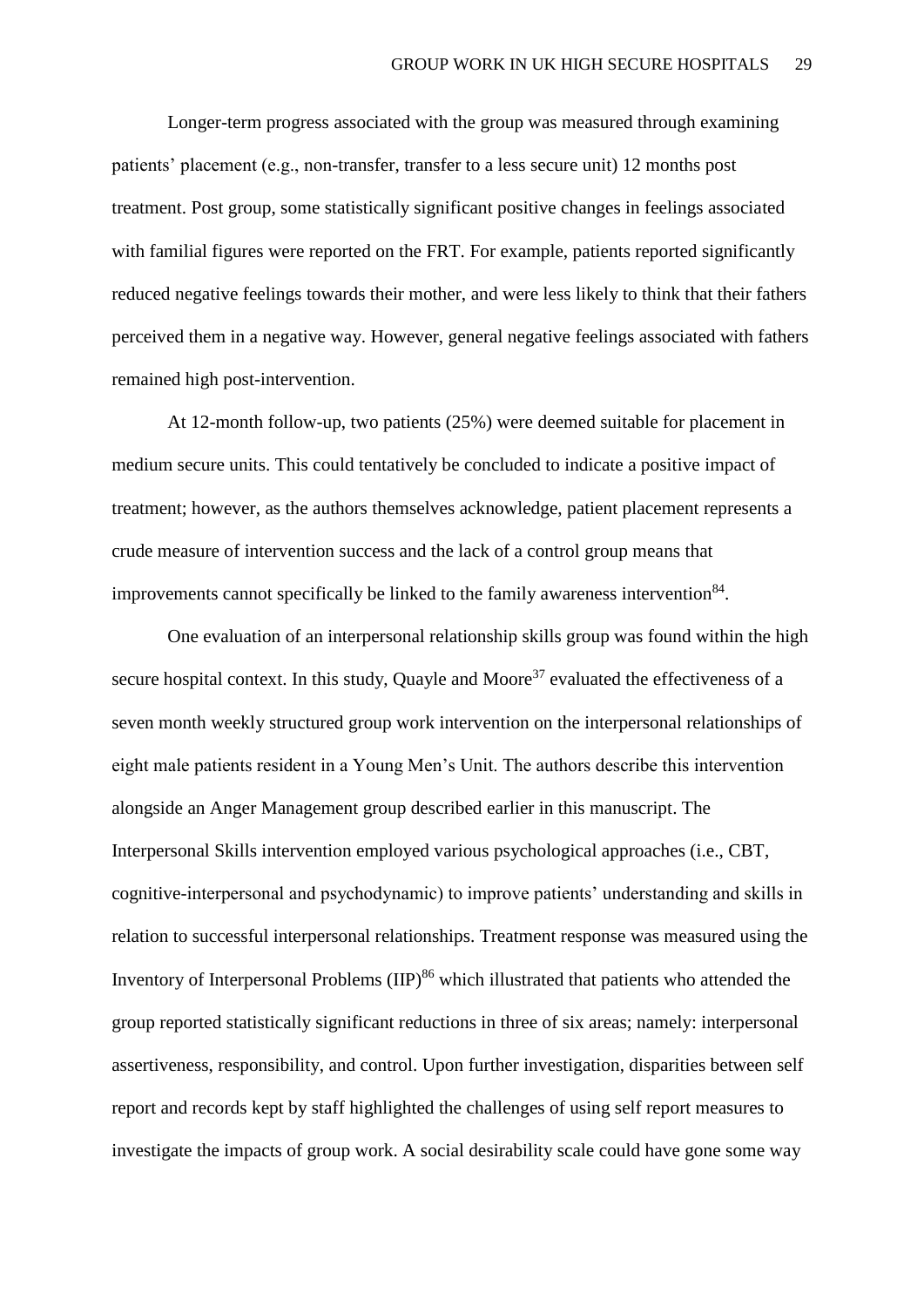towards excluding impression management as a potential confounding variable. Additionally, without the use of a control group, it is difficult to solely attribute any changes in behaviour to aspects of the group work intervention.

**Self-esteem and well-being.** Two studies evaluated group work interventions aimed at promoting general well-being and self-esteem. The first study by Laithwaite et al.<sup>87</sup> examined the impact of a pilot intervention aimed at increasing self-esteem in 15 patients diagnosed with schizophrenia. Outcome was assessed via the use of self report measures assessing self-esteem, psychiatric symptoms, and depression administered at four key time points: pre group, midway through group, post group and three month follow-up. Using statistical significance testing, results demonstrated that self-esteem and levels of depression were significantly improved post-treatment. Improvements in levels of depression were also maintained at three month follow-up. Although these results are promising, they were only reported in a small number of the outcome measures.

As the authors themselves acknowledge, these findings can be interpreted in two ways. It may be that the group work intervention did not have a profound positive effect, or it could be that the outcome measures were not appropriate for forensic patients with complex needs. Standardised measures allow comparisons to be drawn with the general population; however, some items may be irrelevant to patients confined to conditions of high security. Furthermore, indices of clinical or reliable change were not reported in this study and a control group of patients was not employed making it hard to evaluate the effectiveness of the self-esteem group work.

A second study conducted by Laithwaite et al.<sup>88</sup> evaluated the impact of a psychosis recovery group designed to improve depression, facilitate self-compassion, and promote help seeking in 19 patients. Just as with the study by Laithwaite et al.  $87$ , a strength of this study is that follow-up assessments were conducted to assess the longer-term impact of the group. For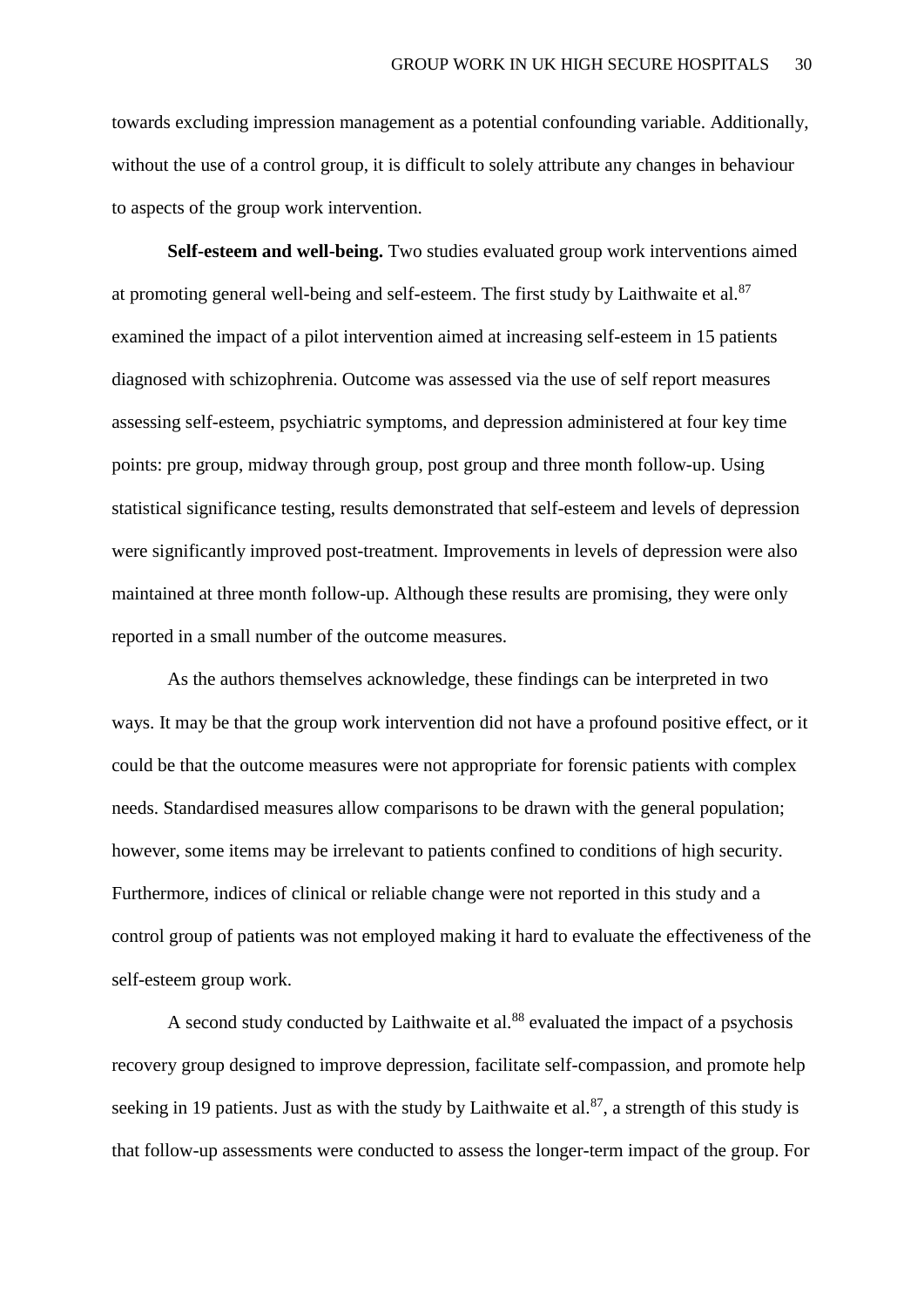the 18 patients who completed the programme, statistically significant improvements were reported for self-esteem, depression, and general psychopathology immediately post treatment; and these results were maintained at 6-week follow-up. However, similarly to Laithwaite et al. $87$ , significant improvements in self-esteem were only reported on one outcome measure. The researchers themselves acknowledge that the inclusion of a waiting list control group would have significantly strengthened their study design. Furthermore, since many of the outcome measures implemented had not been validated for use with clinical forensic samples, and lacked comparative norms, clinical significance testing was not employed. This highlights the importance of preliminary evaluation studies in this area using well established outcome measures that have been developed for use with forensic populations.

**Relapse prevention.** One evaluation study was found in relation to relapse prevention groups within the high security hospital context. Newton, Coles, and Ouavle<sup>89</sup> assessed the effectiveness of a 13 month weekly relapse prevention group for nine male patients. During the group, patients learnt how their problem behaviours and addictions contributed to the development and maintenance of their offending. Self report measures were used to assess the effectiveness of the group in the areas of criminal thinking styles  $(PICTS)^{66}$ , impulsiveness, risk taking, and empathy (Impulsiveness, Venturesomeness, and Empathy Questionnaire [IVEQ]<sup>90</sup>), and responsibility and blame (Gudjonsson Blame Attribution Inventory  $[GBAI]^{91}$ ). Patients self reported a statistically significant decrease on overall criminal thinking styles and two of the eight subscales of the PICTS (namely entitlement and discontinuity) as well as a significant increase on the guilt subscale of the GBAI. However, patients did not display any notable shifts on the other subscales making up these measures and nor did they demonstrate any shifts on the IVEQ.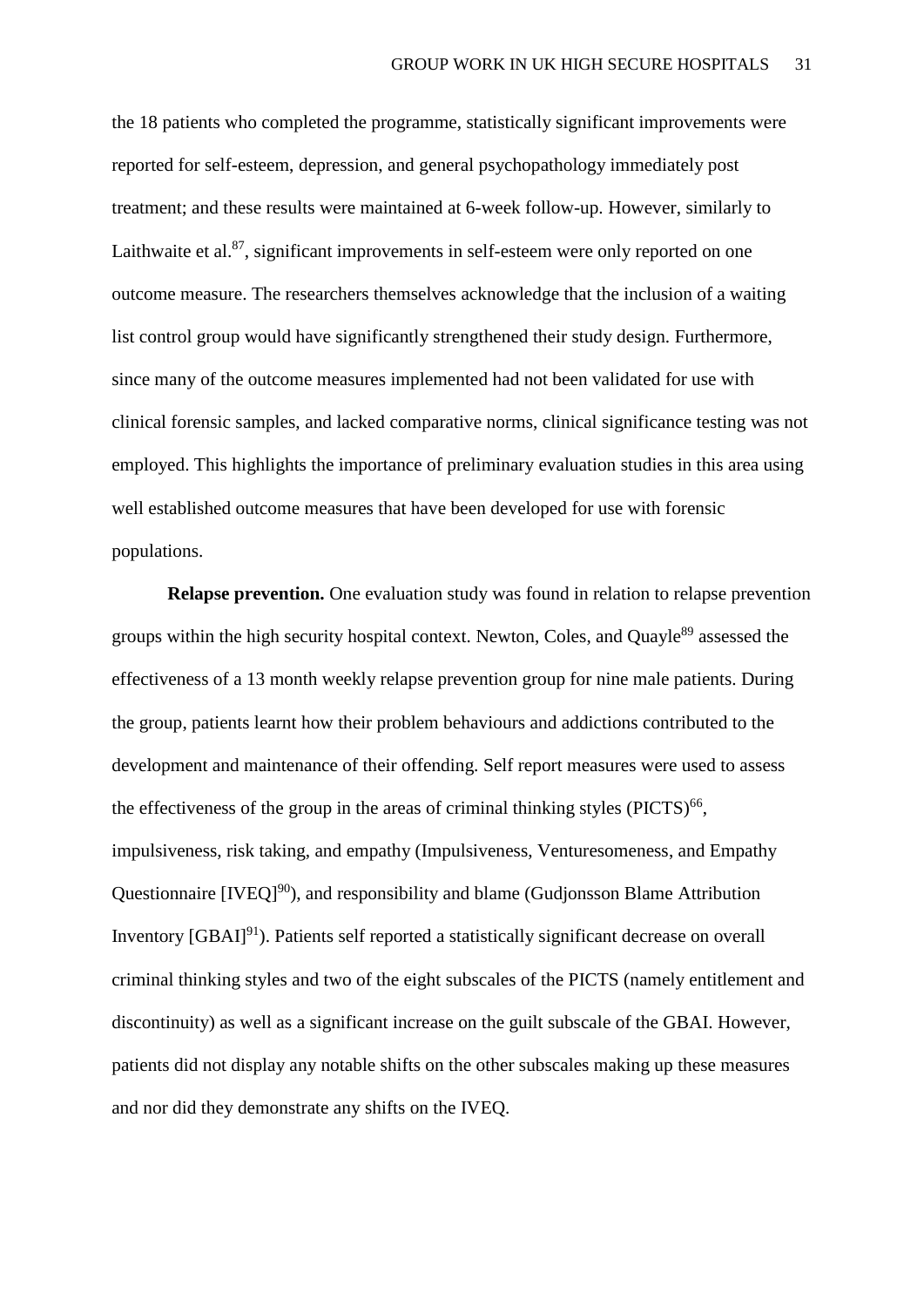A particularly noteworthy aspect of this study is the fact that the authors examined their patients' questionnaire scores in the light of pre-existing reference data which allowed them to speculate on the relative 'normality; of group scores. For example, Newton et al.<sup>89</sup> noted that their patients' pre-group norms on the IVEQ were similar to pre-existing means obtained with non-offending populations which may go some way to explaining the lack of pre-post treatment shift observed in this area. At two-year follow-up, the authors report that five of the nine patients had been transferred to medium security. However, since all of the patients referred for this intervention had been in high security for at least five years, and had participated in previous group work interventions, positive effects cannot be attributed to the relapse prevention group alone.

**Moving on.** For the majority of high secure FPs, discharge is a necessary, but potentially difficult, part of treatment, rehabilitation, and recovery. Research highlights that uncertainties about living more independently in a less structured environment, and integrating into a new community with the label of 'high security patient' have been identified as challenges and anxieties faced by some FPs when moving on from high secure  $care<sup>92</sup>$ .

A study by Adshead, Pyszora, Wilson, Gopie, Thomas, and Smith et al.<sup>93</sup> examined the impact of a leavers' group by using progress on trial leave as outcome data for FPs referred between August 2003 and July 2011. The leavers' group, which utilised cognitive behavioural and psychodynamic therapeutic modalities, was set up to give patients the opportunity to think about the leaving experience and benefit from being with patients going through the same transition. The leavers' group was made available to all FPs in the hospital when referred to another facility. The group was 'open' and ran for one hour each week, and discussion topics were chosen by group participants, with facilitators guiding participants to stay in topic if necessary.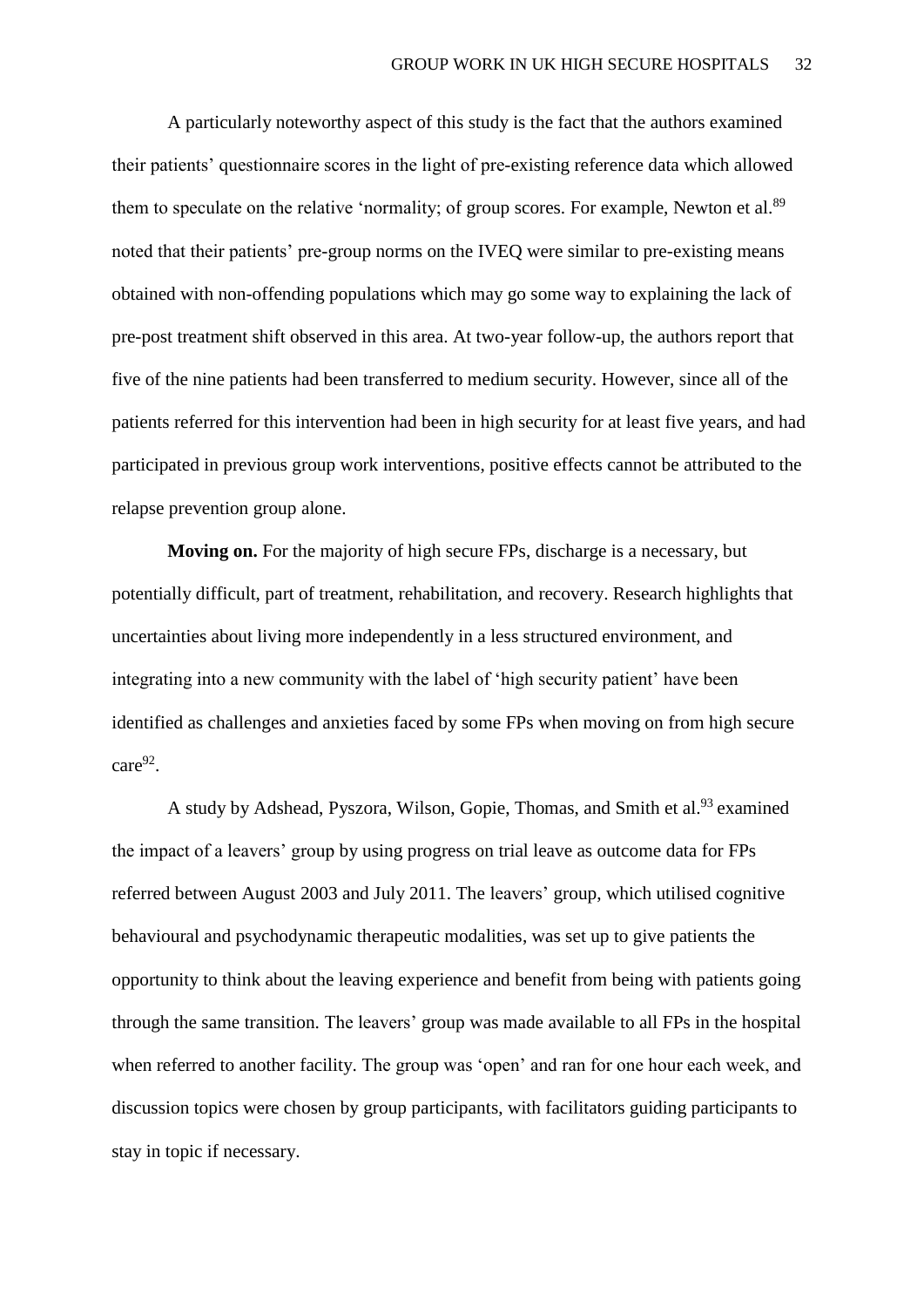About one fifth of patients who left the hospital on trial leave during the study were referred to the leavers' group ( $n = 109$ ). Referred patients were significantly more likely to have either been admitted from another high security hospital or transferred from prison for treatment and have a diagnosis of paranoid schizophrenia. Patients not referred had a significantly higher rate of previously refusing to participate in groups. Failed trial leave (i.e. returning to high secure hospital) occurred at about twice the rate for FPs who did not attend the leavers' group in comparison to group graduates, though this finding was not statistically significant.

The results of this study suggest that the leavers' group appeared to be a valued therapy option for people who had spent a long time in high secure psychiatric care or those who continued to require hospital treatment beyond prison tariffs. Although not significant, the findings suggest that leavers' group graduates did do better than those who did not attend such a group; though patient placement is noted to be a crude measure of intervention. There was a low return rate from trial leave which, although is a positive finding, made the evaluation of this outcome difficult and may have influenced the non-significance of results. A further challenge in comparing trial leave progress was the complicated pathways of patients.

It was noted that the distribution of attendance in the leavers' group varied widely and level of therapy exposure would be another variable which could be investigated further; particularly given that patients not referred had a significantly higher rate of previously refusing to participate in groups. Furthermore, an important argument to consider when interpreting the results is that it is likely that not all patients had the same levels of anxieties about moving on, and as such some participants may have found certain aspects of the group more helpful than others. The authors recommend that a detailed study, potentially including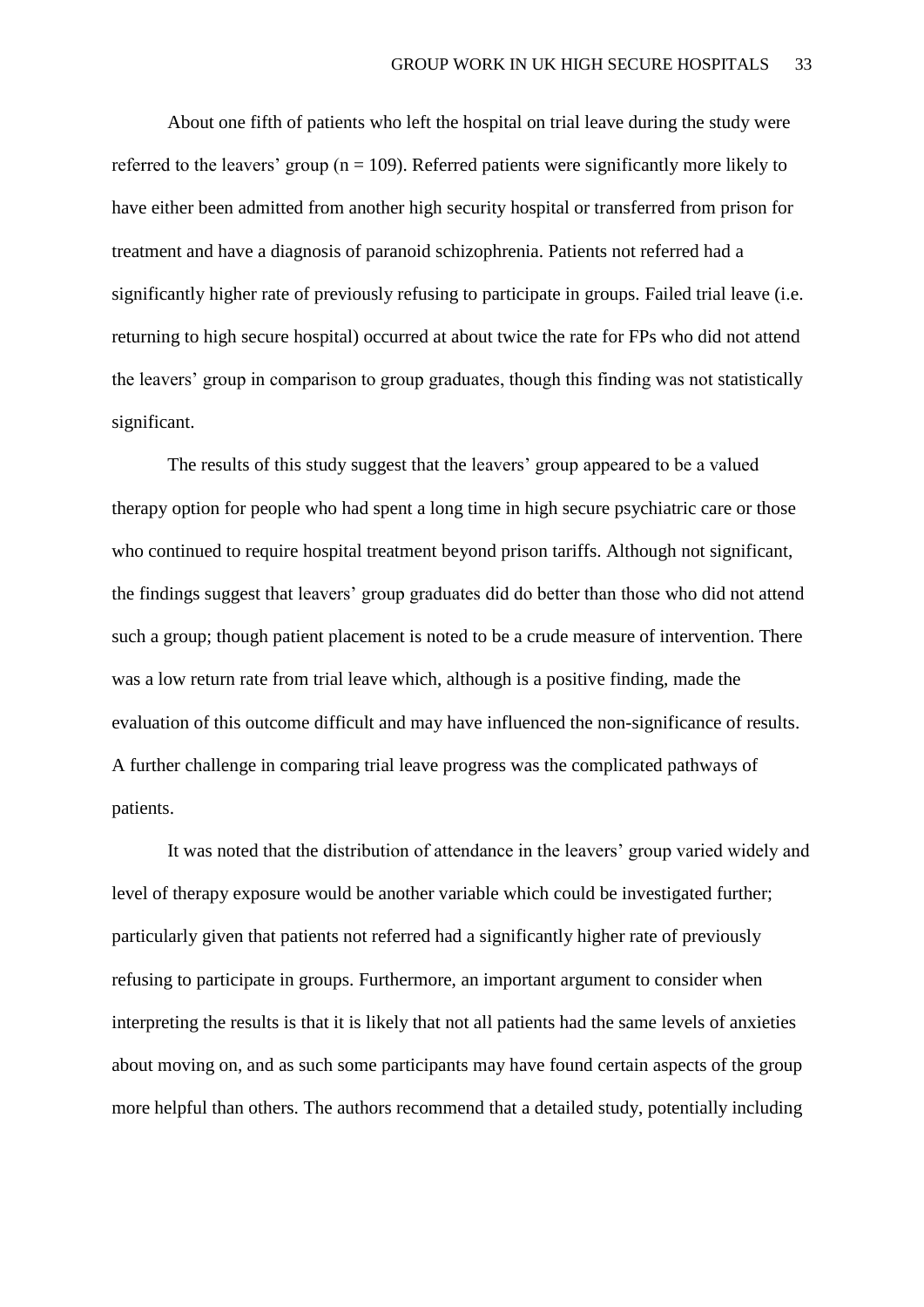qualitative data, exploring both the reasons for return from trial leave and successes would provide further information on ideal preparation for moving on from high secure hospital.

#### **Discussion**

This systematic review examined 29 studies evaluating the focus and effectiveness of group work interventions for high secure hospital patients, as well as the methods used to report intervention outcomes. Overall, this review has highlighted several key findings. However, it also illustrates key problems associated with this research field and points towards future research designs and avenues that will further progress the literature on high secure hospital group work evaluations.

Examining the focus of the group work interventions resulted in the identification of ten distinct types. As no previous studies have reviewed group work for high secure hospital patients, this finding provides initial evidence of the type of group work interventions that are being implemented and formally evaluated in high secure services. Seven types of group work intervention (anger / aggression, offence-specific, enhancing insight and understanding of mental illness, thinking skills / problem solving, substance misuse, relationships, and selfesteem and well-being) included more than one empirical study evaluation. Three types of group work intervention (self-harm, relapse prevention, and moving on) included only one evaluation. As such, conclusions with regards to the effectiveness of each type of intervention are drawn with caution as additional research findings are not available to support or refute the results. This overall finding highlights the need for more research to be conducted on each type of intervention (i.e., replication studies) in order to provide a more comprehensive view of the effectiveness of group work for high secure hospital patients.

The varied range of interventions reported suggests that the multifarious needs presented by high secure hospital patients are being acknowledged in therapy. However, given the profile of high secure hospital patients, it is of particular interest that only three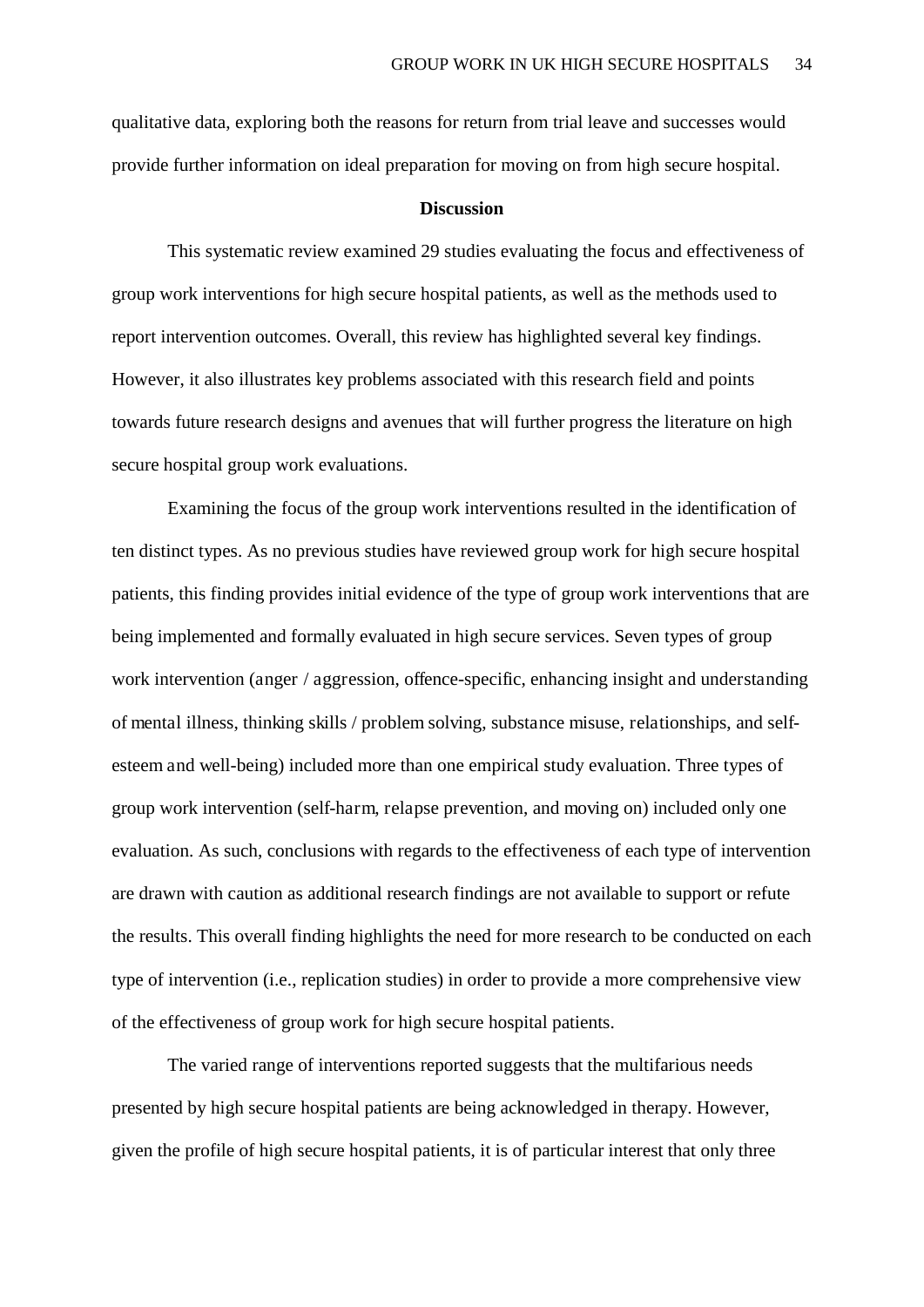studies investigated a group work intervention focused specifically on offending behaviour. All high secure UK hospitals offer group work specific to offending. For example, the Centralised Group work Service at Broadmoor Hospital offers group work on violence, sexual offending, and homicide. However, the results of this review indicate that there is a distinct lack of published empirical research evaluating the effectiveness of such interventions. Clearly, high secure services require peer reviewed evaluations of their group work specific to offending if they are to provide effective therapy aimed at reducing risk and establishing 'what works best' with this highly complex population. Although the advent of the GLM has highlighted the importance of responding to patients' more general needs, it is important that high secure services do not overlook the multifarious offending histories and criminogenic needs of patients that also require appropriate intervention in order to facilitate rehabilitation<sup>22</sup>.

Perhaps the most notable aspect of the studies that we have reviewed, however, is the fact that there has been at least some convergence of promising findings in group work evaluations in which multiple studies have been conducted. Generally, the findings that we have reviewed highlight that anger management interventions improve self reported anger, aggression, assertiveness, and anger control as well as staff rated peer relationships and anger-related incidents. Psycho-educational groups for mental illness, on the other hand, appear to elicit relatively stable improvements in patients' knowledge and insight into their mental health problems as well as improve their understanding of medication. In terms of cognitive skills, the findings that we have reviewed indicate that programmes targeting this area improve patients' self reported social problem solving, offence supportive attitudes/ thinking styles, and coping as well as staff rated ward behaviour. For groups designed to promote general well-being and enhance self-esteem our review indicates that these groups appear to promote improvements in patients' self reported self esteem, depression, and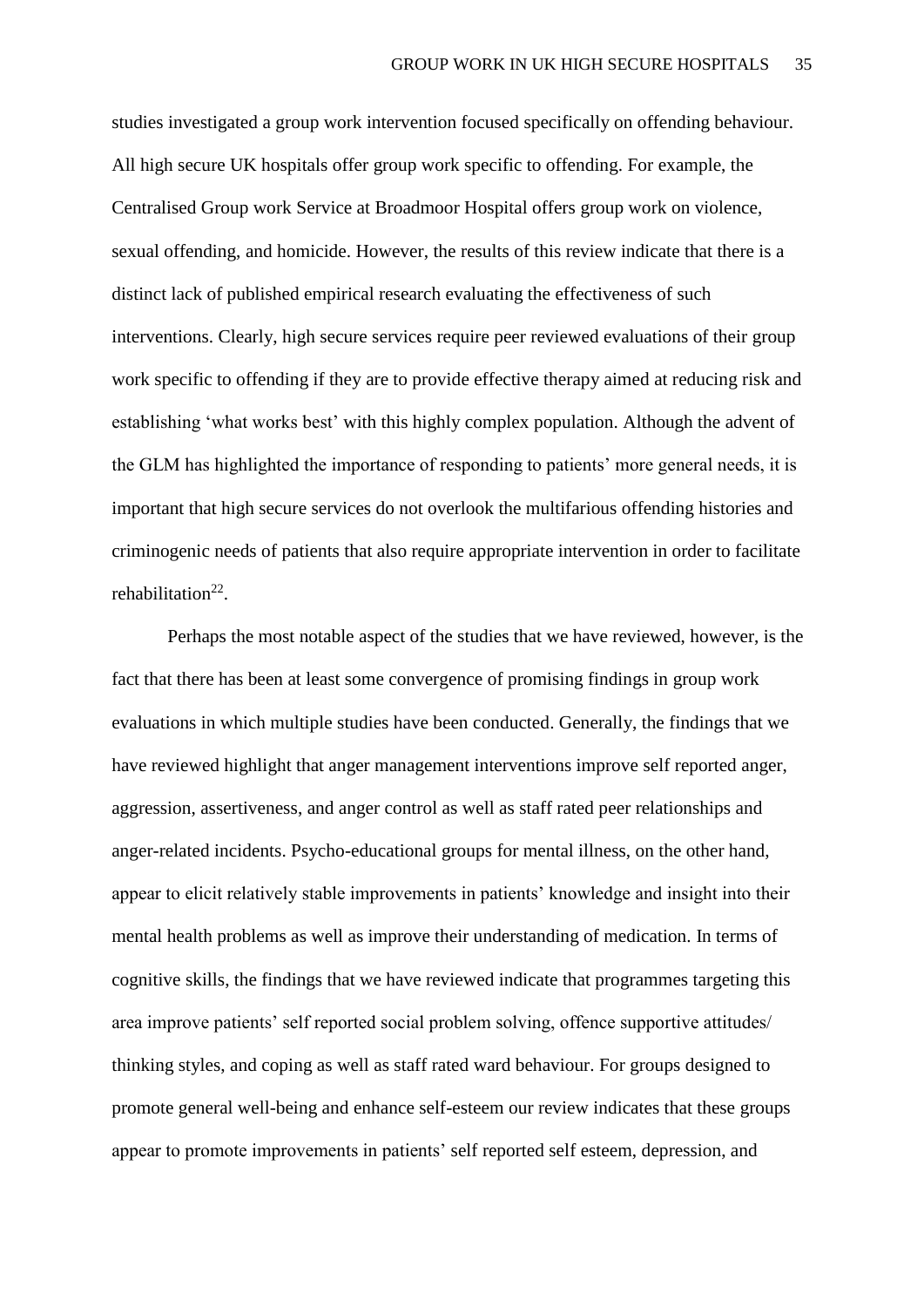general psychopathology. For the other intervention types that we have examined, in which only one evaluation study has been identified, we have also noted promising results. For example, relapse prevention group work appears to improve FPs' criminal thinking styles and acceptance of guilt and responsibility.

Yet amidst this array of promising findings, there are key limitations. First, and perhaps most obviously, is that only three of the studies used female patients in their sample. It is not uncommon to observe relatively small amounts of published research in the area of female relative to male offending  $94, 95$ . It is noted that male high secure patients significantly outnumber female patients. For example, of the 795 beds in high secure inpatient services, only 50 are reserved for women<sup>2</sup>. Nevertheless, the tenets of high secure care are the same regardless of gender – patients should be assessed and treated appropriately in order to facilitate progression through their care pathway<sup>96</sup>. As research reports disparities between the psychiatric and offending profiles of men and women in secure forensic care  $97$ , it may not be appropriate to generalise findings from studies conducted using male patients. Therefore, further research is required to assess the effectiveness of group work interventions for female patients.

In line with previous reviews<sup>31</sup>, we have also noted methodological limitations for all of the studies we reviewed. In our view, key limitations require attention in order to improve future work conducted to evaluate group work in high secure services. Most significantly, the majority of studies that we reviewed used a small sample size, with no control group. This makes generalising findings and assessing the reliability of results difficult. Clearly, small sample sizes are likely to be a problem for such a specialist area. However, researchers can ensure that power analyses are conducted a priori to establish whether they have an appropriate number of patients to detect a statistically significant effect. In this review we found that only a small proportion of researchers ( $n = 1, 3%$ ) had conducted power analyses.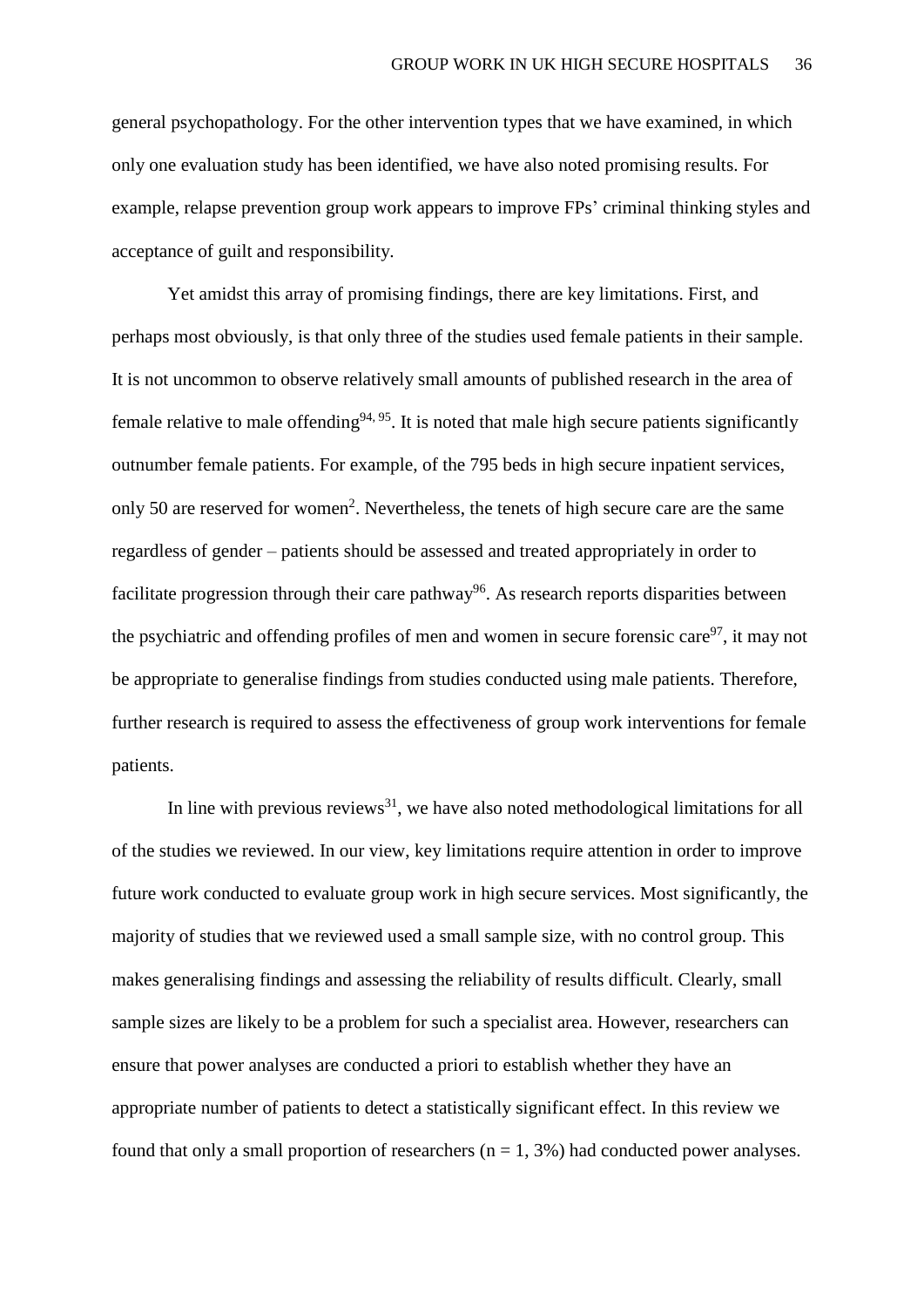In our view, researchers who do not hold a sufficient number of patients should refrain from publishing until they have collected sufficient numbers of patients for appropriate statistical analyses. Conducting retrospective evaluations of group work conducted over a number of years provides one avenue of collecting large amounts of data within high secure services.

Data published without any statistical analyses or small data sets presented in the absence of any power analysis could potentially provide misleading results that may impact the direction and focus of interventions provided for FPs in the future. Similarly, it is imperative that researchers seek to employ a matched control group in any future evaluations of group work in high security hospitals. In our review, around a third of published group evaluation studies had incorporated a control group. This means that for the majority of studies published in this systematic review, we cannot be confident that the treatment group itself was the main driver of the successful gains noted. Instead, general ward activities, or length of time in hospital may well have contributed to the successful gains described. In such cases, only a group of carefully selected control patients carefully matched on both mental health and offence variables will be able to provide more confidence that group work generates improvement over and above the effects of completing TAU.

A second set of issues commonly seen in the evaluation studies examined in this review was the overreliance on self report methods of measurement and lack of long term follow-up data. Many patients see successful completion of group work as evidence that they are making enough progress in their recovery to be moved on from conditions of high security<sup>37</sup>. Although some patients will possess a genuine motivation to succeed, positive outcomes on self report measures should not be taken at face value<sup>98</sup>. Thus, in order to ensure best practice treatment evaluation we recommend that researchers—wherever possible incorporate impression management questionnaires into their pre-post questionnaire tests. These additional tests will ensure that researchers are better able to adjust for socially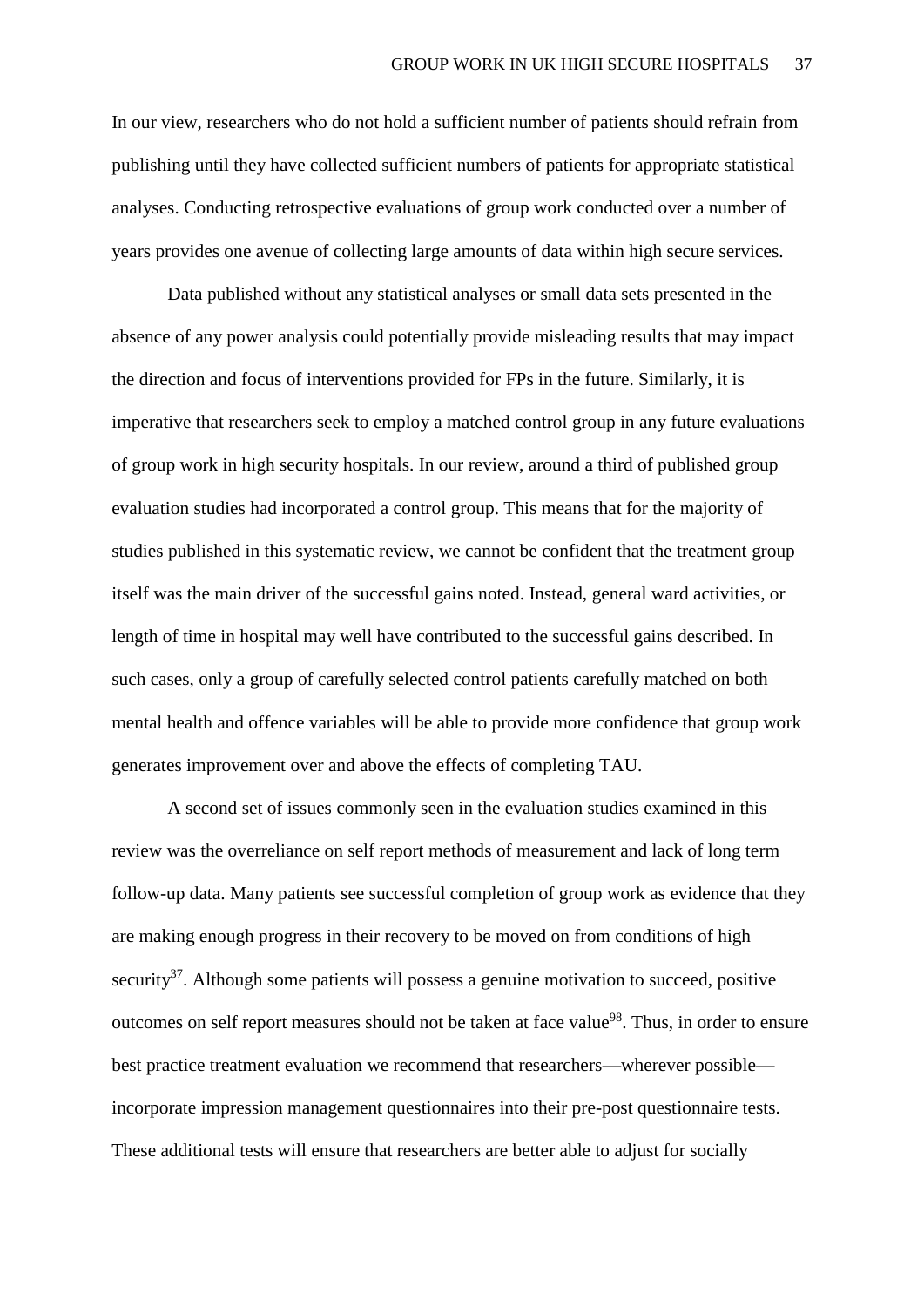desirable responding in their statistical analyses. Observation reports in addition to self report data is likely to represent best practice, but only if social desirability can be taken into account in those cases in which contradictory effects appear to be operating. In terms of follow-up data, just under two thirds of the evaluations in this review  $(n = 17)$  incorporated some type of follow-up assessment in order to assess longevity of the treatment effects observed. In most cases, 'follow-up' was a few months post treatment completion. Such efforts represent good practice and it is encouraging to see that follow-up assessments are being routinely used.

Finally, many of the studies examined in this review did not report on clinical significance testing or reliable change indices. Such figures provide valuable information regarding how pre-post treatment shifts may be interpreted (i.e., whether the shift led to the patient now scoring within the 'normal' range of functioning as well as whether the shift is deemed large enough to be deemed reliable). Thus, we would advise researchers to comment on one or both of these indices within their evaluations as part of best practice.

As this review highlights, there are significant difficulties inherent in researching forensic mental health populations. It has been noted that such research often suffers logistical problems, with FPs moving through different custodial settings and levels of security. In addition to this, security considerations may have priority over research needs, meaning that access to subgroups of FPs (i.e., those considered to be most dangerous or complex) is impeded due to security and safety implications<sup>99</sup>. Furthermore, as previously stated, even if access can be obtained, many FPs are difficult to engage and attrition rates are high $^{18}$ .

As discussed in this review, FPs present with multifarious needs which lead to numerous intervention targets and consequently many combinations of potentially relevant outcomes. The literature exploring difficulties of assessing outcome in FPs highlights that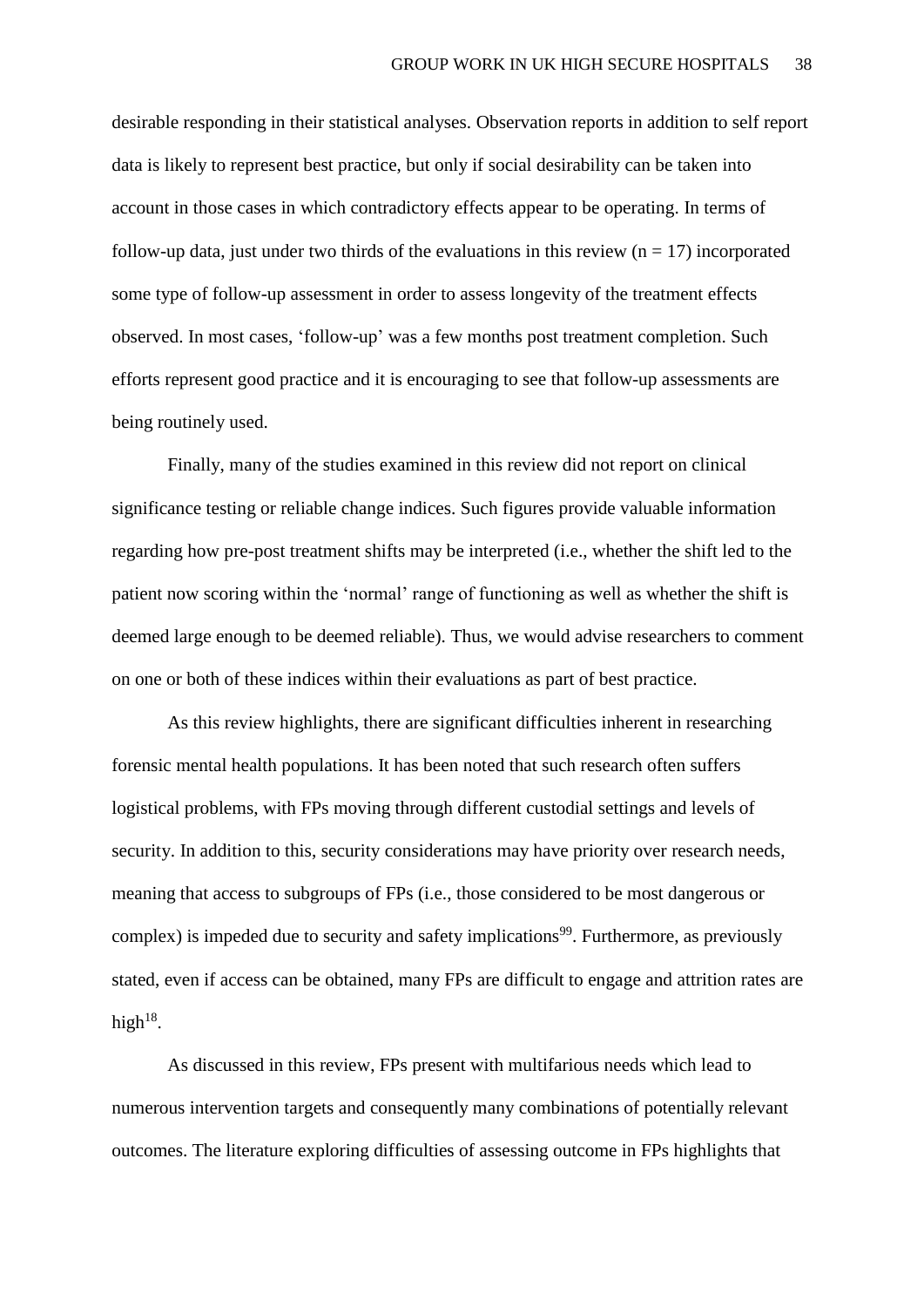there is little agreement regarding which outcome measures to use in forensic mental health research. It has been argued that this lack of consensus leads to many different outcomes measures being introduced, with too few receiving proper evaluation, and the risk of unvalidated outcome measurement weakening the value of results as a consequence<sup>99</sup>.

A number of guiding principles for overcoming the issue of measuring outcome in relation to FPs have been documented in the literature. Of key importance is that outcome measures should be multidimensional – that is, they should cover clinical, rehabilitation, humanitarian, and public safety domains<sup>100</sup>. Outcomes should also be obtained from multiple perspectives (e.g., service user and clinician) and standardisation of measurements should be worked towards in order to facilitate comparison between studies. Finally, costs (i.e., to the service or society) should be incorporated into outcome measurement, and the relevance and impact of outcome research should be considered in relation to clinical practice and policy $100$ . The importance of undertaking cross-sectional and longitudinal studies given the chronic nature of the difficulties faced by FPs has also been highlighted $101$ .

There are some limitations to our current review. First, because we wanted to examine the UK context, our findings are unlikely to be generalisable to countries outside of the UK. Second, we chose only to include peer reviewed studies published in English. This brings with it the possibility that a small number of quality unpublished studies were not included in our review.

In conclusion, developing evidence-based practice and our knowledge base of 'what works best' in the area of group work for high security patients is a pressing need of the upmost societal importance. It is acknowledged that it is difficult to conduct methodologically rigorous evaluation in high secure hospitals given the nature of the therapeutic environment; however, the fundamental issues outlined above must be addressed as a key starting point. Only then can we begin to study exactly which components of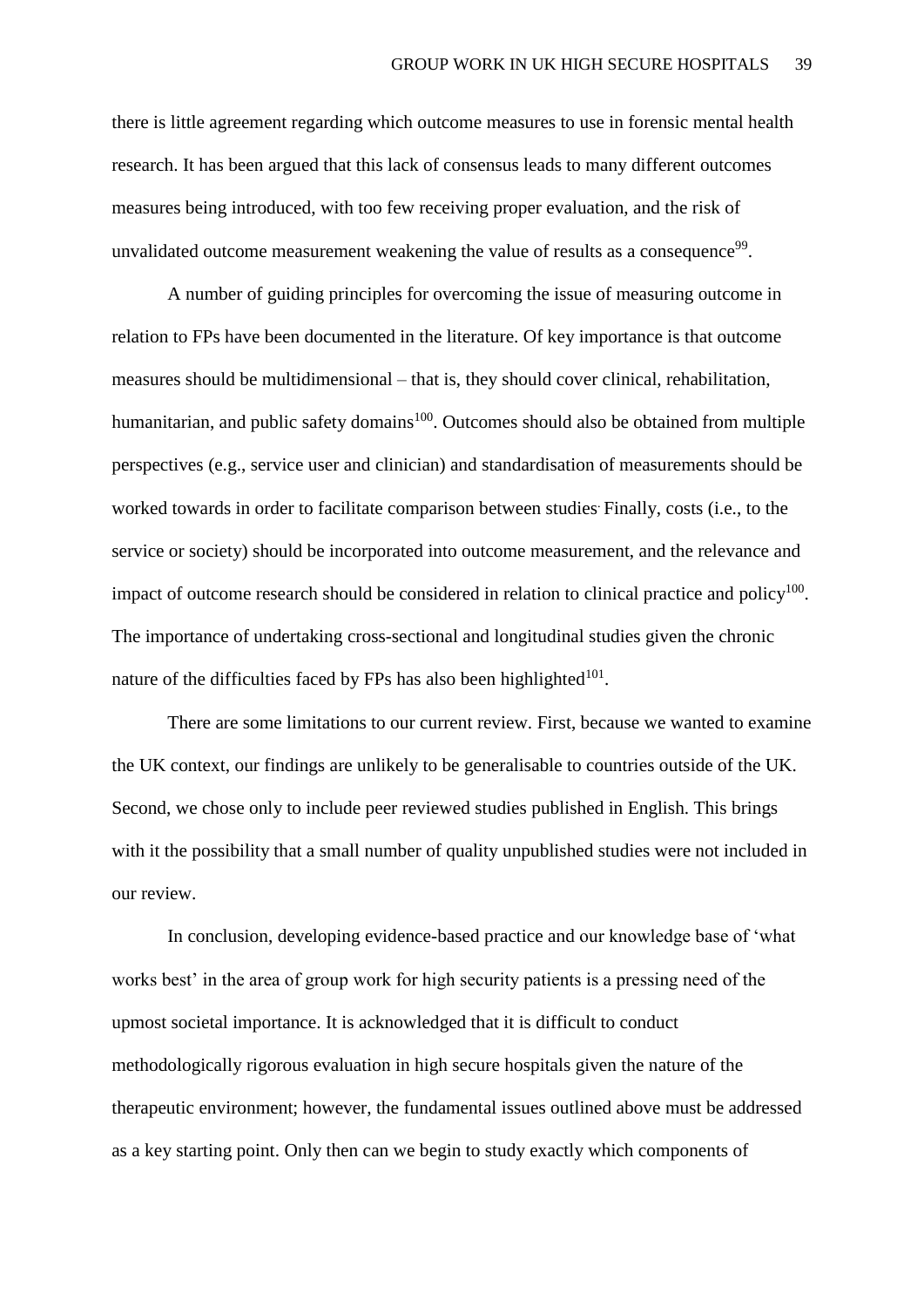treatment are most effective and how best we can adapt group treatment for the complex needs of high security FPs.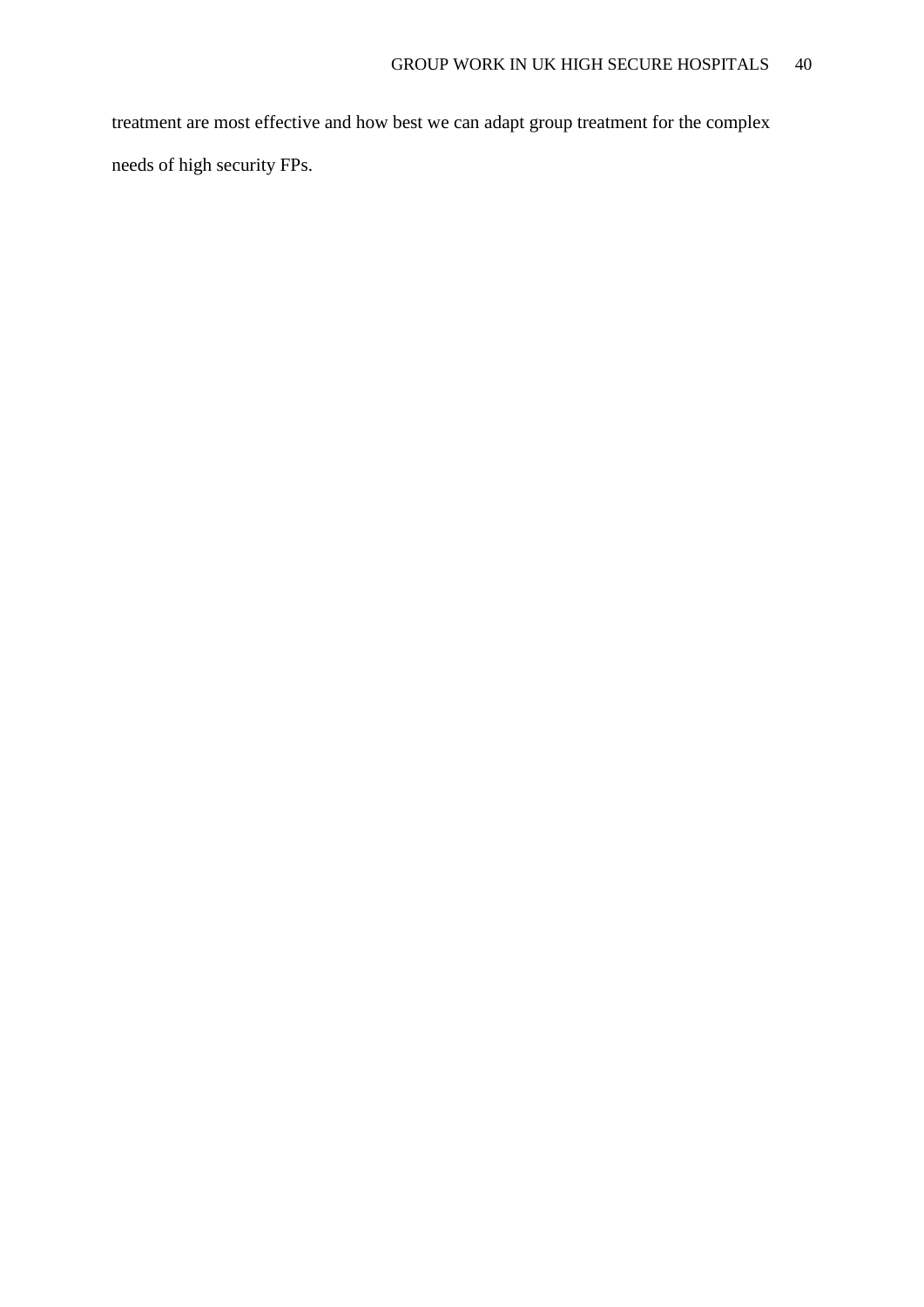1 National Health Service (NHS). National Health Service Act 2006. NHS, 2006. <http://www.legislation.gov.uk/ukpga/2006/41/section/4>

2 National Health Service England (NHS England) NHS Standard Contract for High Secure Mental Health Services (Adults). NHS England, 2013. [http://www.england.nhs.uk/wp](http://www.england.nhs.uk/wp-content/uploads/2013/06/c03-med-low-sec-mh.pdf)[content/uploads/2013/06/c03-med-low-sec-mh.pdf](http://www.england.nhs.uk/wp-content/uploads/2013/06/c03-med-low-sec-mh.pdf) 

3 Blackburn R, Logan C, Donnelly J, Renwick S. Personality disorder, psychopathy, and other mental disorders: comorbidity among patients at English and Scottish high security hospitals. J Forens Psychiatry Psychol 2003; **14**: 111-137.

4 Menditto AA. A social-learning approach to the rehabilitation of individuals with severe mental disorders who reside in forensic facilities. Psychiatr Rehabil Skills 2002; **6**: 73-93.

5 Young SJ, Ross RR. R&R2 for Youths and Adults with Mental Health Problems: A Prosocial Competence Training Programme. Cognitive Centre of Canada, 2007.

6 Fazel S, Fimińska Z, Cocks C, Coid J. Patient outcomes following discharge from secure psychiatric hospitals: Systematic review and meta-analysis. Br J Psychiatry 2016; **208**: 17- 25.

7 Department of Health (DoH). Mental Health Payment by Results Guidance for 2013-14. DoH, 2013.

[https://www.gov.uk/government/uploads/system/uploads/attachment\\_data/file/232162/Menta](https://www.gov.uk/government/uploads/system/uploads/attachment_data/file/232162/Mental_Health_PbR_Guidance_for_2013-14.pdf) [l\\_Health\\_PbR\\_Guidance\\_for\\_2013-14.pdf](https://www.gov.uk/government/uploads/system/uploads/attachment_data/file/232162/Mental_Health_PbR_Guidance_for_2013-14.pdf) 

8 Rees-Jones A. (2011). Examining the Utility of Assessment Tools and Group Intervention Programmes for Mentally Disordered Offenders. Unpublished doctoral thesis submitted to the The Centre for Forensic and Criminological Psychology University of Birmingham for the degree of Doctorate in Forensic Psychology in Practice (ForenPsyD), 2011.

9 Vojt G, Slesser M. Marshall L, Thomson L. The clinical reality of implementing formal risk assessment and management measures within high secure forensic care. Med Sci Law 2011; **51**: 220-227.

10 Martinson R. What works? Questions and answers about prison reform. Psychol Sci Public Interest 1974; **35**: 22–54.

11 Abracen J, Looman J. Developments in the assessment and treatment of sexual offenders: looking backward with a view to the future. J Interpers Violence 2005; **20**: 12-19.

12 Andrews DA, Bonta J. The Psychology of Criminal Conduct. 5th ed. LexisNexis Matthew Bender, 2010a.

13 Andrews DA, Bonta J. Rehabilitating criminal justice policy and practice. Psychol Public Policy Law 2010b; **16**: 39-55.

14 Yalom ID. The Theory and Practice of Group Psychotherapy. 4<sup>th</sup> ed. Basic Books, 1995.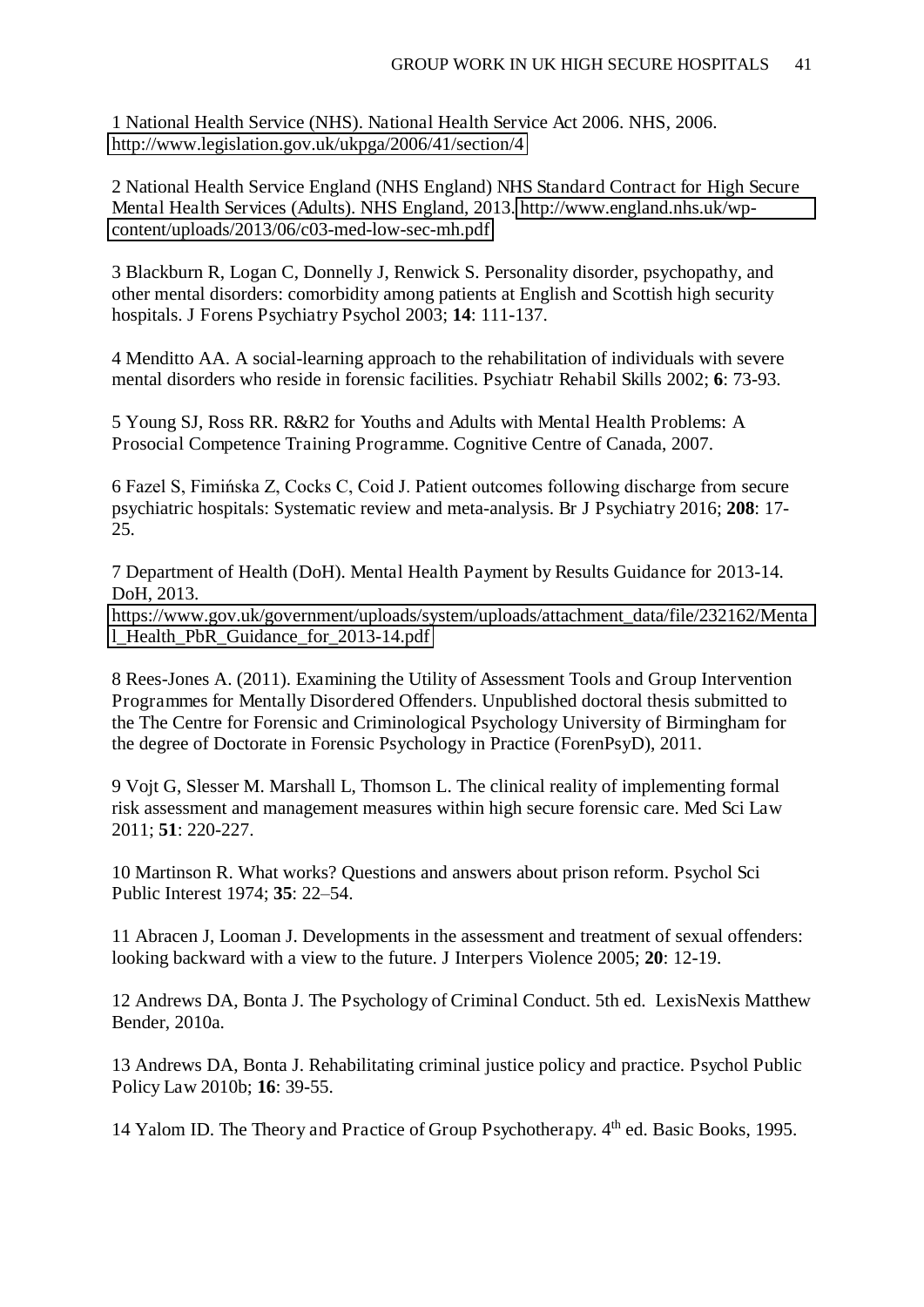15 Clarke C, Tapp J, Lord A, Moore E. Group-work for offender patients on sex offending in a high security hospital: Investigating aspects of impact via qualitative analysis. J Sex Aggress 2013; **19**: 50-65.

16 Tapp J, Warren F, Fife-Schaw C, Perkins D, Moore E. What do the experts by experience tell us about 'what works' in high secure forensic inpatient hospital services? J Forens Psychiatry Psychol 2013; **24**: 160-178.

17 Hillbrand M, Young JL. Instilling hope into forensic treatment: The antidote to despair and desperation. J Am Acad Psychiatry Law 2008; **36**: 90-94.

18 McMurran M, Huband N, Overton E. Non-completion of personality disorder treatments: a systematic review of correlates, consequences, and interventions. Clin Psychol Rev 2010; **30**: 277-287.

19 Lefley HP. A psychoeducational support group for serious mental illness. J Spec Group Work 2009; **34**: 369-381.

20 Jones D, Hollin CR. Managing problematic anger: the development of a treatment programme for personality disordered patients in high security. Int J Forensic Ment Health 2004; **3**: 197-210.

21 Long C, Dolley O, Hollin C. Engagement in psychosocial treatment: its relationship to outcome and care pathway progress for women in medium-secure settings. Crim Behav Ment Health 2012; **22**: 336-349.

22 Mason K, Adler JR. Group-work therapeutic engagement in a high secure hospital: Male service user perspectives. Br J Forensic Pract 2012; **14**: 92-103.

23 Gannon TA, Ward T. Where has all the psychology gone? A critical review of evidencebased psychological practice in correctional settings. Aggress Violent Behav 2014; **19**: 435- 446.

24 DiLillo D, McChargue D. Implementing elements of evidence-based practice into scientist-practitioner training at the University of Nebraska-Lincoln. J Clin Psychol 2007; **63**: 673-685.

25 Glorney E, Perkins D, Adshead G, McGauley G, Murray K, Noak J, et al. Domains of need in a high secure hospital setting: a model for streamlining care and reducing length of stay. Int J Forensic Ment Health 2010; **9**: 138-148.

26 Müller-Isberner R, Hodgins S. Violence, Crime and Mentally Disordered Offenders. John Wiley, 2000.

27 Blackburn R. "What works" with mentally disordered offenders. Psychol Crime Law 2004; **10**: 297-308.

28 Knabb JJ, Welsh RK, Graham-Howard ML. Treatment alternatives for mentally disordered offenders: A literature review. Psychol 2011; **2**: 122-131.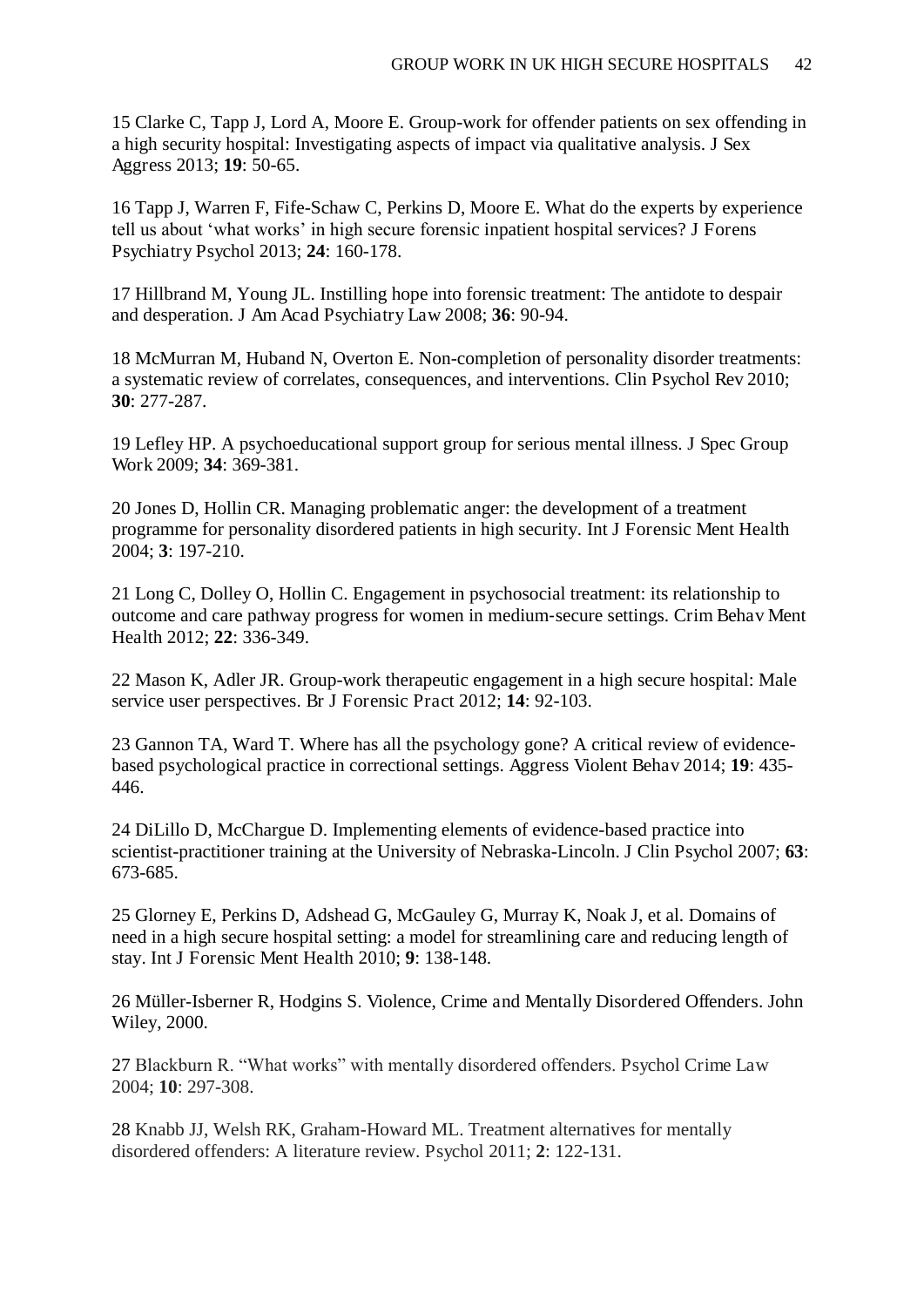29 Rice M, Harris G. The treatment of mentally disordered offenders. Psychol Public Policy Law 1997; **3**: 126-183.

30 Tapp J, Perkins D, Warren F, Fife-Schaw C, Moore E. A critical analysis of clinical evidence from high secure forensic inpatient services. Int J Forensic Ment Health 2013; **12**: 68-82.

31 Duncan EA, Nicol MM, Ager A, Dalgleish L. A systematic review of structured group interventions with mentally disordered offenders. Crim Behav Ment Health 2006; **16**: 217- 241.

32 Drennan G, Alred D. Secure Recovery: Approaches to Recovery in Forensic Mental Health Settings. Routledge, 2012.

33 Adshead G, Brown C. Ethical Issues in Forensic Mental Health Research. Jessica Kingsley, 2003.

34 Walker H, Tulloch L, Ramm M, Drysdale E, Steel A, Martin C, et al. A randomised controlled trial to explore insight into psychosis; effects of a psycho-education programme on insight in a forensic population. J Forens Psychiatry Psychol 2013; **24**: 756-77.

35 Young SJ, Chick K, Gudjonsson GH. A preliminary evaluation of reasoning and rehabilitation 2 in mentally disordered offenders (R&R2M) across two secure forensic setting in the United Kingdom. J Forens Psychiatry Psychol 2010; **21**: 336-349.

36 Higgins JP, Altman DG, Gøtzsche PC, Jüni P, Moher D, Oxman AD, Savović J, Schulz KF, Weeks L,Sterne JA. The Cochrane Collaboration's tool for assessing risk of bias in randomised trials. BMJ 2011; **343**: 1-9.

37 Quayle M, Moore E. Evaluating the impact of structured group work with men in a high security hospital. Crim Behav Ment Health 1998; **8**: 77-91.

38 Wilson C, Gandolfi S, Dudley A, Thomas B, Tapp J, Moore E. Evaluation of anger management groups in a high-security hospital. Crim Behav Ment Health 2013; 23: 356-371.

39 Evershed S, Tennant A, Boomer D, Rees A, Barkham M, Watson A. Practice-based outcomes of dialectical behaviour therapy (DBT) targeting anger and violence, with male forensic patients: a pragmatic and non-contemporaneous comparison. Crim Behav Ment Health 2003; **13**: 198-213.

40 Lange A, Denghani B, De Beurs E. Validation of the Dutch adaption of the Buss Durkee hostility inventory. Behav Res Ther 1995; **33**: 229-233.

41 Speilberger CD. State-Trait Anger Expression Inventory: Staxi Professional Manual. Psychological Assessment Resources, 1996.

42 Novaco RW. Anger as a risk factor for violence among the mentally disordered. In Violence and Mental Disorder: Developments in Risk Assessment (eds J Monahan, HJ Steadman): 21-59. University of Chicago Press, 1994.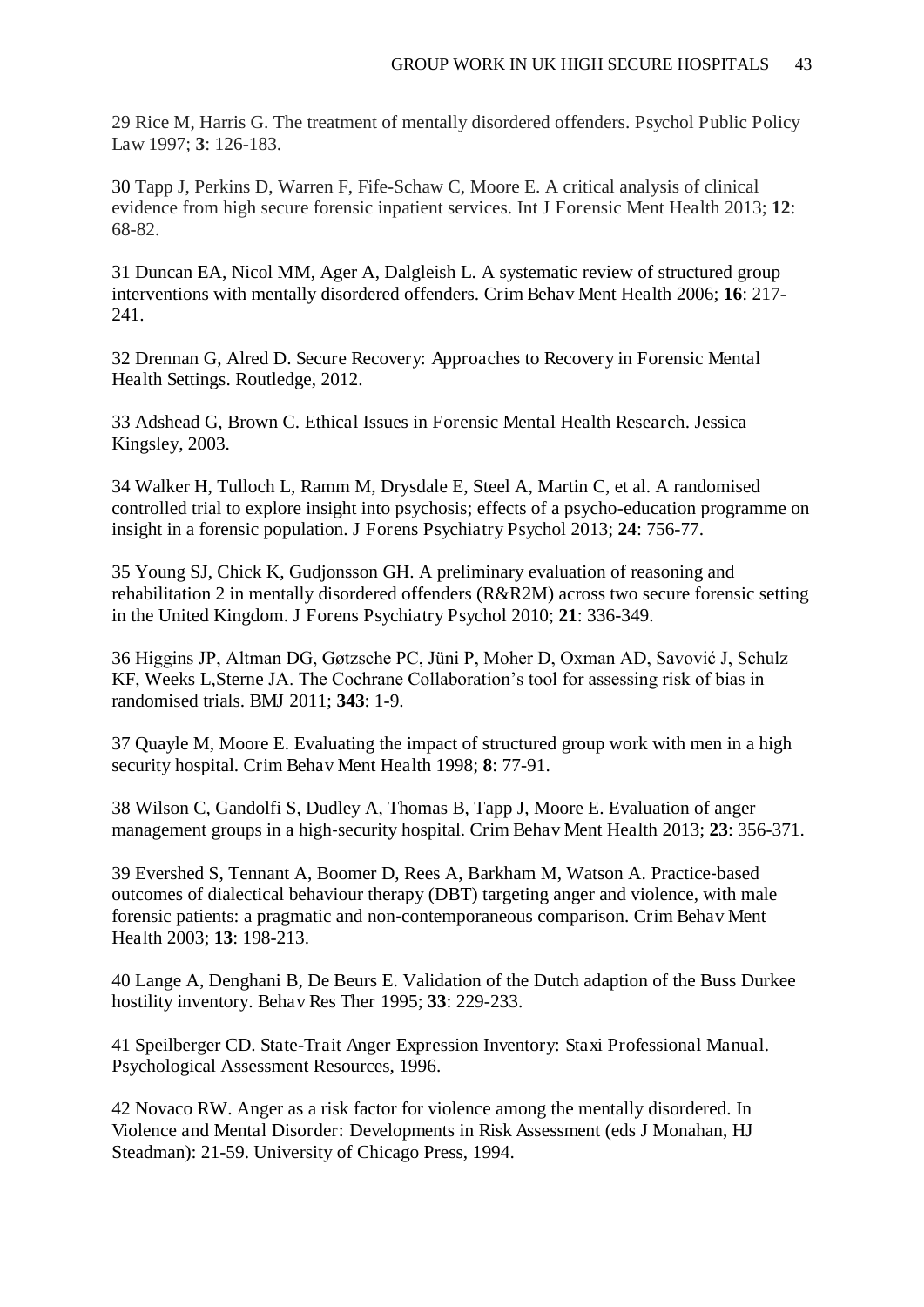43 Reiss D, Quayle M, Brett T, Meux C. Dramatherapy for mentally disordered offenders: changes in levels of anger. Crim Behav Ment Health 1998; **8**: 139-153.

44 Braham L, Jones D, Hollin CR. The violent offender treatment programme (VOTP): development of a treatment programme for violent patients in a high security psychiatric hospital. Int J Forensic Ment Health 2008; **7**: 157-172.

45 Wong S, Gordon A. The Violence Risk Scale (VRS): Assessment Manual. Correctional Service of Canada & University of Saskatchewan, 2000.

46 Braham, L. G., & Jones, D. W. (2007). The Clinical Rating Scale for Violence. Unpublished manuscript.

47 Stewart S, Oldfield A, Braham L. The violent offender treatment programme: service user consultation and evaluation. Br J Forensic Pract 2012; **2**: 138-49.

48 Daffern M, Simpson K, Ainslie H, Chu S. The impact of an intensive inpatient violent offender treatment programme on intermediary treatment targets, violence risk and aggressive behaviour in a sample of mentally disordered offenders. J Forens Psychiatry Psychol 2017; **15**: 1-26.

49 Annesley P, Davison L, Colley C, Gilley L, Thomson L. Developing and evaluating interventions for women firesetters in high secure mental healthcare. Br J Forensic Pract 2017; **19**: 59-76.

50 Bäuml J, Froböse T, Kraemer S, Rentrop M, Pitschel-Walz G. Psychoeducation: a basic psychotherapeutic intervention for patients with schizophrenia and their families. Schizophr Bull 2006; **32** (suppl 1): s1-9.

51 Jennings L, Harris B, Greogoire J, Merrin J, Peyton J, Bray L. The effect of a psychoeducational programme on knowledge of illness, insight and attitudes towards medication. Br J Forensic Pract 2002; **4**: 3-10.

52 Walker H, Connaughton J, Wilson I, Martin CR. Improving outcomes for psychoses through the use of psycho-education; preliminary findings. J Psychiatr Ment Health Nurs 2012; **19**: 881-890.

53 Walker H, Trenoweth S. An exploration of forensic patient's perspectives of the impact of psycho-education. EC Psychol Psychiatry 2017; **6**: 214-27.

54 Vallentine V, Tapp J, Dudley A, Wilson C, Moore E. Psycho-educational group work for detained offender patients: understanding mental illness. J Forens Psychiatry Psychol 2010; **21**: 393-406.

55 Williams E, Ferrito M, Tapp J. Cognitive-behavioural therapy for schizophrenia in a forensic mental health setting. J Forensic Pract 2014; **16**: 68-77.

56 Andreasen NC. The Scale for the Assessment of Positive Symptoms (SAPS). University of Iowa, Department of Psychiatry, 1984b.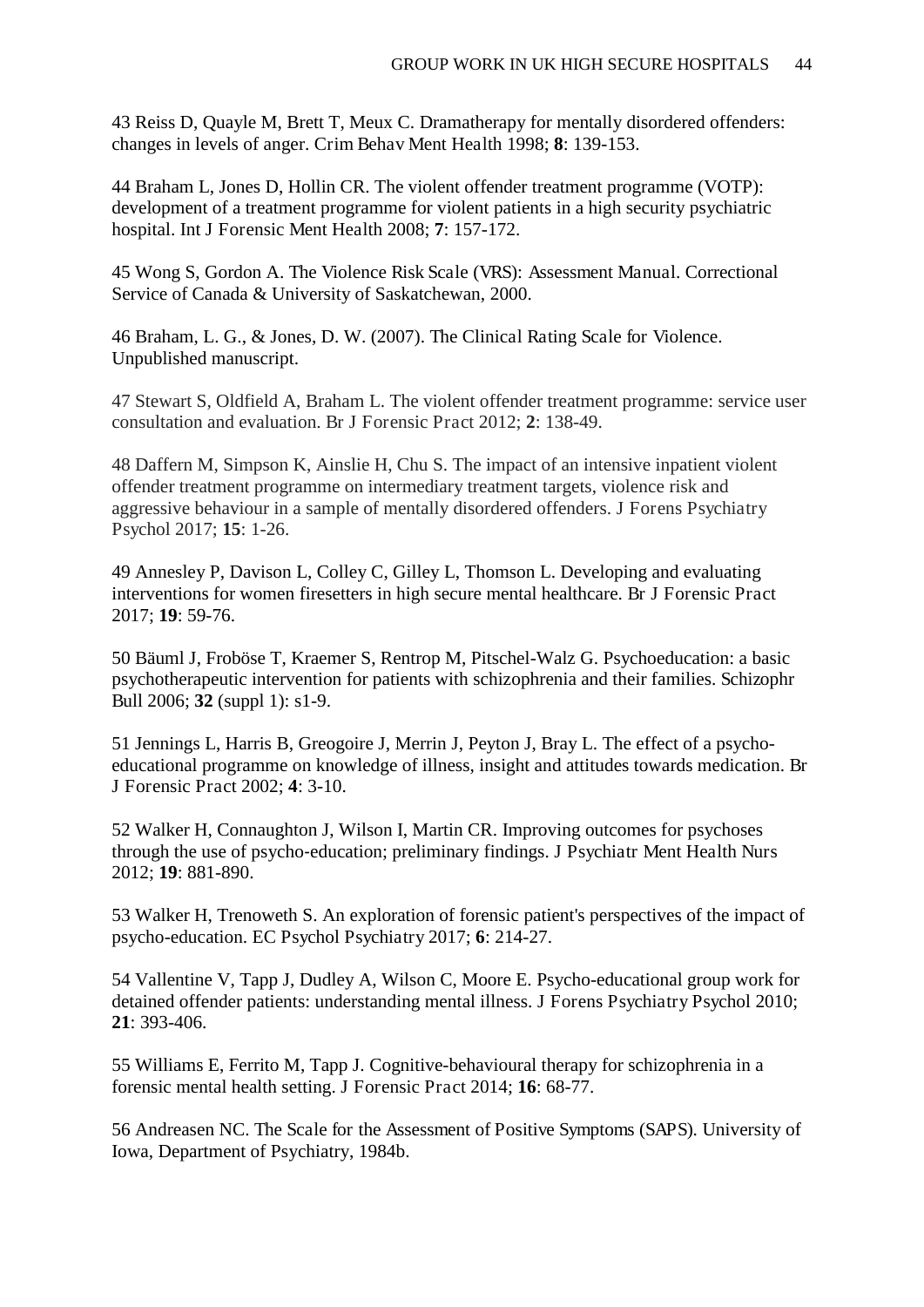57 Andreasen NC. The Scale for the Assessment of Negative Symptoms (SANS). University of Iowa, Department of Psychiatry, 1984a.

58 Haddock G, McCarron J, Tarrier N, Faragher EB. Scales to measure dimensions of hallucinations and delusions: the psychotic symptom rating scales (PSYRATS). Psychol Med 1999; **29**: 879-889.

59 Carpenter WT, Heinrichs DW, Wagman AMI. Deficit and non-deficit forms of schizophrenia: the concept. Am J Psychiatry 1988; **145**: 578-583.

60 Hollin CR, Palmer EJ. Cognitive skills programmes for offenders. Psychol Crime Law 2009; **15**: 147-164.

61 Donnelly JP, Scott MF. Evaluation of an offending behaviour programme with a mentally disordered offender population. Br J Forensic Pract 1999; **1**: 25-32. 62 Ross RR, Fabiano EA, Ross RD. Reasoning and Rehabilitation: A Handbook for Teaching Cognitive Skills. University of Ottawa, 1986.

63 Rosenzweig S. The Rosenzweig Picture-Frustration (P-F) Study: Basic Manual. Psychological Assessment Resources, Inc., 1978.

64 Platt JJ, Spivack G. Manual for the Means-Ends Problem Solving Procedure (MEPS): A Measure of Interpersonal Cognitive Problem-Solving Skill. Hahnemann University School of Medicine Department of Mental Health Sciences, 1975.

65 Tapp J, Fellowes E, Wallis N, Blud L, Moore E. An evaluation of the enhanced thinking skills (ETS) programme with mentally disordered offenders in a high security hospital. Legal Criminol Psych 2009; **14**: 201-212.

66 Walters GD. The psychological inventory of criminal thinking styles - part I: reliability and preliminary validity. Crim Justice Behav 1995; **22**: 307–325.

67 Freedman BJ, Rosenthal L, Donahoe CP, Schlundt DG, McFall RM. A social-behavioural analysis of skill deficits in delinquent and non-delinquent adolescent boys. J Consult Clin Psychol 1978; **46**: 1448-1462.

68 Evans C, Connell J, Barkham M, Margison F, McGrath G, Mellor-Clark J, et al. Towards a standardised brief outcome measure: psychometric properties and utility of the CORE-OM. Br J Psychiatry 2002; **180**: 51-60.

69 Walker JS. The Maudsley violence questionnaire: initial validation and reliability. Pers Individ Dif 2005; **38**: 187-201.

70 Young SJ, Gudjonsson GH, Ball S, Lam J. Attention deficit hyperactivity disorder in personality disordered offenders and the association with disruptive behavioural problems. J Forens Psychiatry Psychol 2003; **14**: 491–505.

71 Yip VCY, Gudjonsson GH, Perkins D, Doidge A, Hopkin G, Young S. A non-randomised controlled trial of the R&R2MHP cognitive skills programme in high-risk male offenders with severe mental illness. BMC Psychiatry 2013; **13**: 267-288.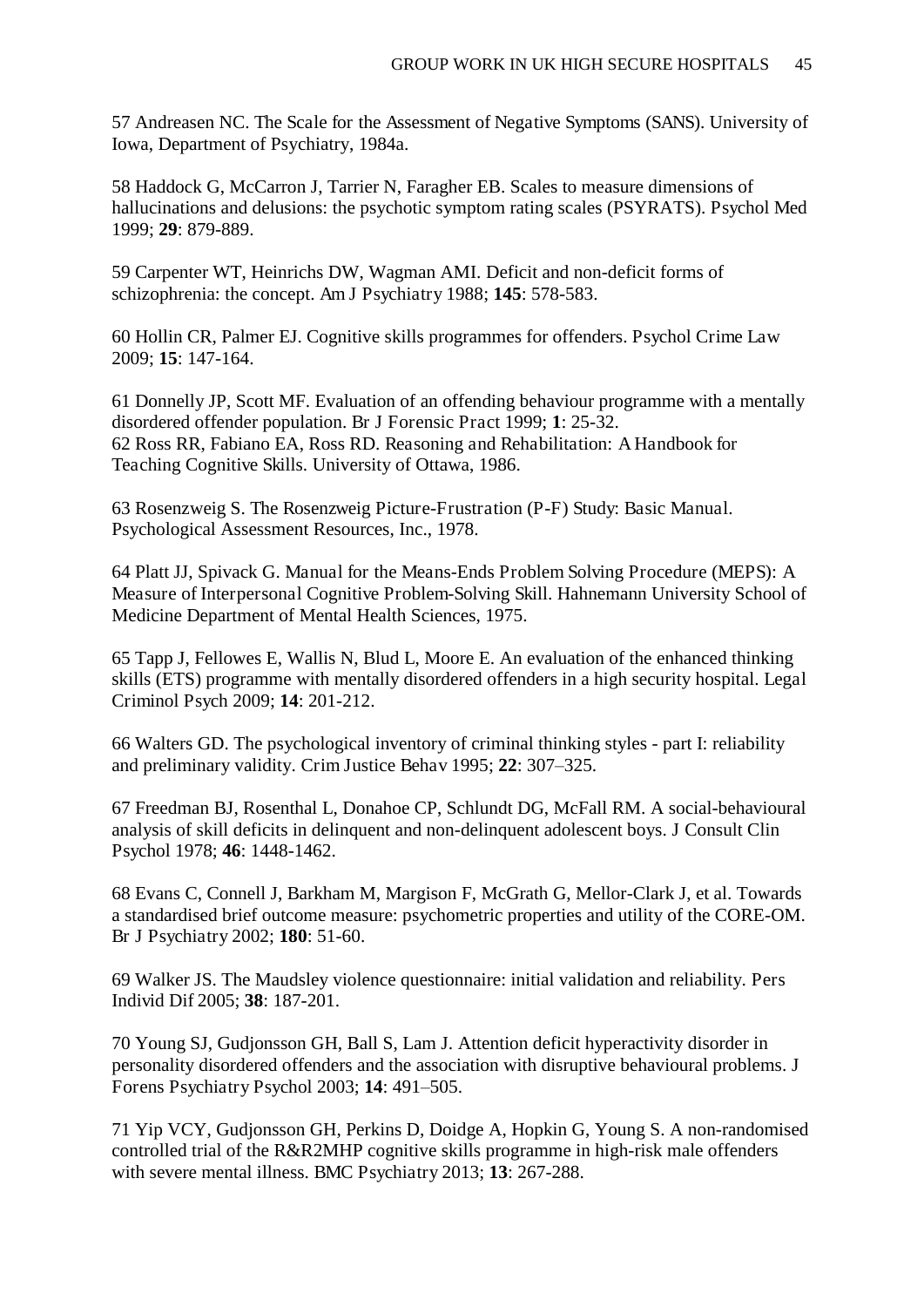72 Young SJ, Hopkin G, Perkins D, Farr C, Doidge A, Gudjonsson GH. A controlled trial of a cognitive skills programme for personality-disordered offenders. J Atten Disord 2013; **17**: 598-607.

73 Morris C, Moore E. An evaluation of group work as an intervention to reduce the impact of substance misuse for offender patients in a high security hospital. J Forens Psychiatry Psychol 2009; **20**: 559-576.

74 Miller WR, Tonigan JS. Assessing drinkers' motivation for change: the stages of change readiness and treatment eagerness scale (SOCRATES). Psychol Addict Behav 1996; **10**: 818- 819.

75 Walters GD, Willoughby FW. The psychological inventory of drug-based thinking styles (PIDTS): preliminary data. Alcohol Treatment Q 2000; **18**: 51–66.

76 Ritchie G, Billcliff N, McMahon J, Thomson L. The detection and treatment of substance abuse in offenders with major mental illness: an intervention study. Med Sci Law 2004; **44**: 317-326.

77 McConnaughy EA, Prochaska JO, Velicer WF. Stages of change in psychotherapy: measurement and sample profiles. Psychother Theor Res Pract 1983; **20**: 368-375.

78 Levenson H. Research Within the Locus of Control Construct: Assessment Methods. Academic Press Inc., 1981.

79 Coggans N, Watson J. Drug Education: Approaches and Effectiveness. Health Education Board for Scotland, 1995.

80 Ritchie G, Weldon S, Freeman L, MacPherson G, Davies K. Outcomes of a drug and alcohol programme in a population of mentally disordered offenders. Br J Forensic Pract 2011; **13**: 32-44.

81 Annis HM, Sklar SM, Turner NE. Development and validation of the drug-taking confidence questionnaire: a measure of coping self-efficacy. Addict Behav 1997; **22**: 655- 670.

82 Rosenberg M. Society and Adolescent Self-Image. Princeton University Press, 1965.

83 Low G, Jones D, Duggan C. The treatment of deliberate self-harm in borderline personality disorder using dialectical behaviour therapy: a pilot study in a high secure hospital. Behav Cogn Psychother 2001; **29**: 85-92.

84 Moore E, Manners A, Lee J, Quayle M, Wilkinson E. Trauma in the family: group work on family awareness for men in high security hospital. Crim Behav Ment Health 2000; **10**: 242-255.

85 Bene E. Manual for the Adult Version of the Family Relations Test: An Objective Technique for Exploring Recollected Childhood Feelings. Foundation for Education Research, 1965.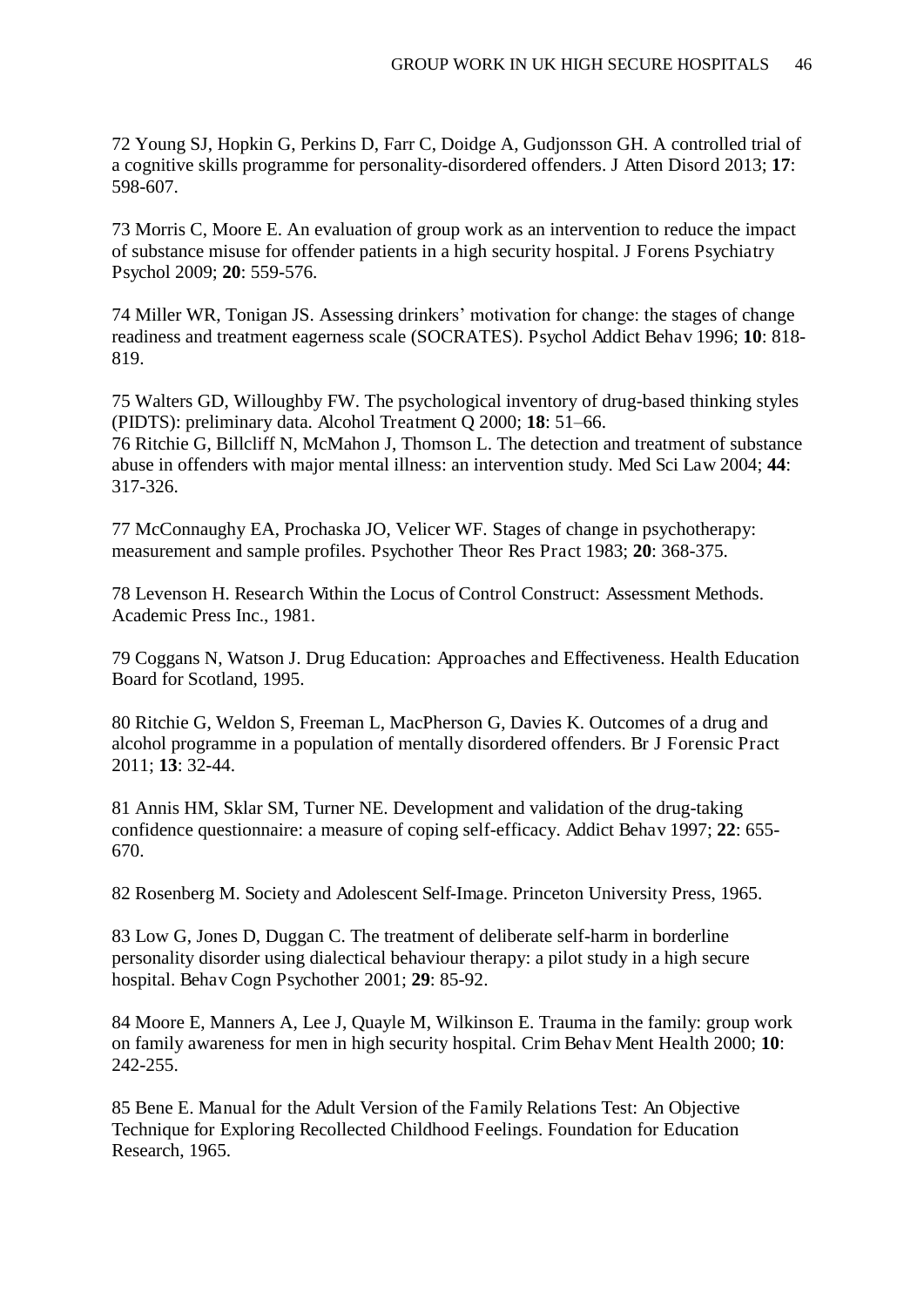86 Horowitz LM, Rosenberg SE, Baer BA, Ureno G, Villasenor VS. Inventory of interpersonal problems: psychometric properties and clinical applications. J Consult Clin Psychol 1988; **56**: 885-892.

87 Laithwaite HM, Gumley A, Benn A, Scott E, Downey K, Black K, et al. Self-esteem and psychosis: a pilot study investigating the effectiveness of a self-esteem programme on the self-esteem and positive symptomatology of mentally disordered offenders. Behav Cogn Psychother 2007; **35**: 569-577.

88 Laithwaite HM, O'Hanlon M, Collins P, Doyle P, Abraham L, Porter S et al. Recovery after psychosis (RAP): a compassion focused programme for individuals residing in high security settings. Behav Cogn Psychother 2009; **37**: 511-526.

89 Newton L, Coles D, Quayle M. A form of relapse prevention for men in a high security hospital. Crim Behav Ment Health 2005; **15**: 191-203.

90 Eysenck S, Pearson PR, Easting G, Allsop JF. Age norms for the impulsivity, venturesomeness and empathy scales in adults. Pers Individ Dif 1985; **6**: 613-619.

91 Gudjonsson GH, Singh KK. The revised Gudjonsson blame attribution inventory. Pers Individ Dif 1998; **10**: 67-70.

92 Madders SA, George CA. " I couldn't have done it on my own." Perspectives of patients preparing for discharge from a UK high secure hospital. Ment Health Rev 2014; **1**: 27-36.

93 Adshead G, Pyszora N, Wilson C, Gopie R, Thomas D, Smith J, Glorney E, Moore E, Tapp J. Everything moves on: referral trends to a leavers' group in a high secure hospital and trial leave progress of group graduates. Crim Behav Ment Health 2017; **2**: 112-23.

94 Gannon TA, Cortoni F. Female Sexual Offenders: Theory, Assessment, and Treatment. Wiley-Blackwell, 2010.

95 Gavin H, Porter T. Female aggression. Wiley-Blackwell, 2015.

96 Nottinghamshire Healthcare NHS Trust, (NOTTSHC). National High Secure Healthcare Service for Women. NOTTSCH, 2014. [http://www.nottinghamshirehealthcare.nhs.uk/our](http://www.nottinghamshirehealthcare.nhs.uk/our-services/forensic-services/rampton-hospital/womens-directorate/)[services/forensic-services/rampton-hospital/womens-directorate/](http://www.nottinghamshirehealthcare.nhs.uk/our-services/forensic-services/rampton-hospital/womens-directorate/) 

97 Harty M, Somers N, Bartlett A. Women's secure hospital services: national bed numbers and distribution. J Forens Psychiatry Psychol 2012; **23**: 590-600.

98 McEwan TE, Davis MR, MacKenzie R, Mullen PE. The effects of social desirability response bias on STAXI-2 profiles in a clinical forensic sample. Br J Clin Psychol 2009; **48**: 431-436.

99 Chambers JC, Yiend J, Barrett B, Burns T, Doll H, Fazel S, Jenkinson C, Kaur A, Knapp M, Plugge E, Sutton L. Outcome measures used in forensic mental health research: a structured review. Crim Behav Ment Health 2009; **19**: 9-27.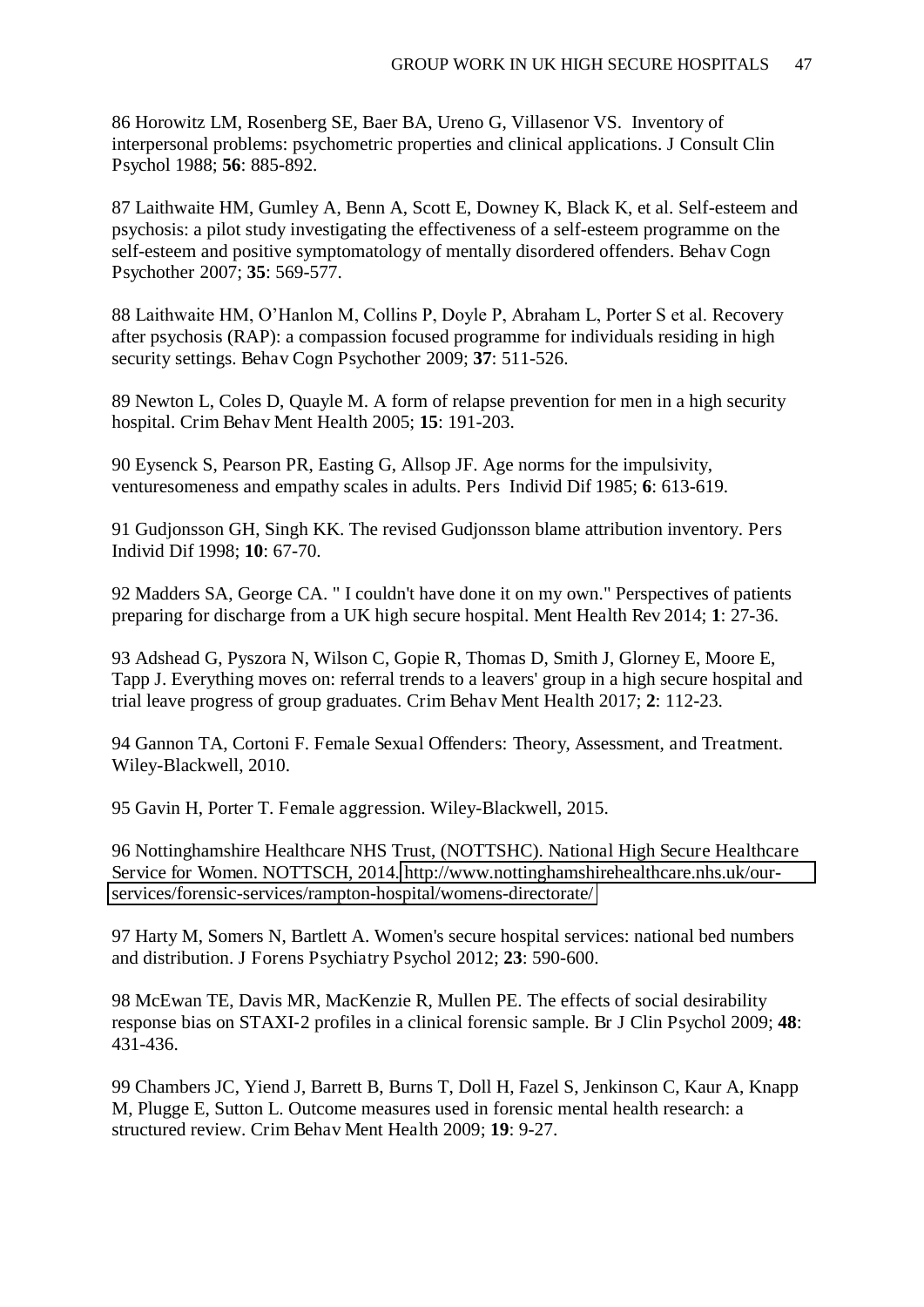100 Atkisson C, Cook J, Karno M. Clinical services research. Schizophr Bull 1992; **18**: 561- 626.

101 Cohen A, Eastman N. Needs assessment for mentally disordered offenders: measurement of 'ability to benefit' and outcome. Br J Psychiatry 2000; **177**:493-8.

102 Murphy GH, Clare ICH. Analysis of motivation in people with mild learning disabilities (mental handicap) who set fires. Psychol Crime Law 1996; **2**: 153-164.

103 Davis MH. Measuring individual differences in empathy: evidence for a multidimensional approach. J Pers Soc Psychol 1983; **44**: 113-126.

104 Russell D, Peplau LA, Cutrone CE. The revised UCLA loneliness scale: concurrent and discriminant validity evidence. J Pers Soc Psychol 1980; **39**: 472-80.

105 Briere J. Inventory of Altered Self-Capacities Professional Manual. Psychological Assessment Resources, 2000.

106 Moos RH. Coping Responses Inventory: Adult Form Manual. Psychological Assessment Resources, 1993.

107 Paulhus D. Paulhus Deception Scales. MHS Assessments, 1998.

108 Speilberger CD. State-Trait Anger Expression Inventory-2 (STAXI-2). Psychological Assessment Resources, 1999.

109 Webster CD. HCR-20: Assessing Risk for Violence. Simon Fraser University, 1997.

110 DiClemente CC, Hughes SL. Stages of change profiles in alcoholism treatment. J Subst Abuse 1990; **2**: 217-235.

111 Patton JH, Stanford MS, Barratt ES. Factor structure of the Barratt impulsiveness scale (BIS). J Clin Psychol 1995; **51**: 768-774.

112 Battle J. Culture-free Self esteem Inventories. 2nd ed. PRO-ED, 1992.

113 Allan, S, Gilbert P. A social comparison scale: psychometric properties and relationship to psychopathology. Pers Individ Dif 1995; **19**: 293-299.

114 Nowicki S, Duke MP. A locus of control scale for noncollege as well as college adults. J Pers Assess 1974; **38**: 136-137.

115 Smith J, Birchwood M. Specific and non-specific effects of an education intervention with families living with a schizophrenic relative. Br J Psychiatry 1987; **50**: 645-652.

116 Hogan T, Awad A, Eastwood R. A self report insight scale predictive of drug compliance in schizophrenia: reliability and discriminative validity. Psychol Med 1983; **13**: 177-181.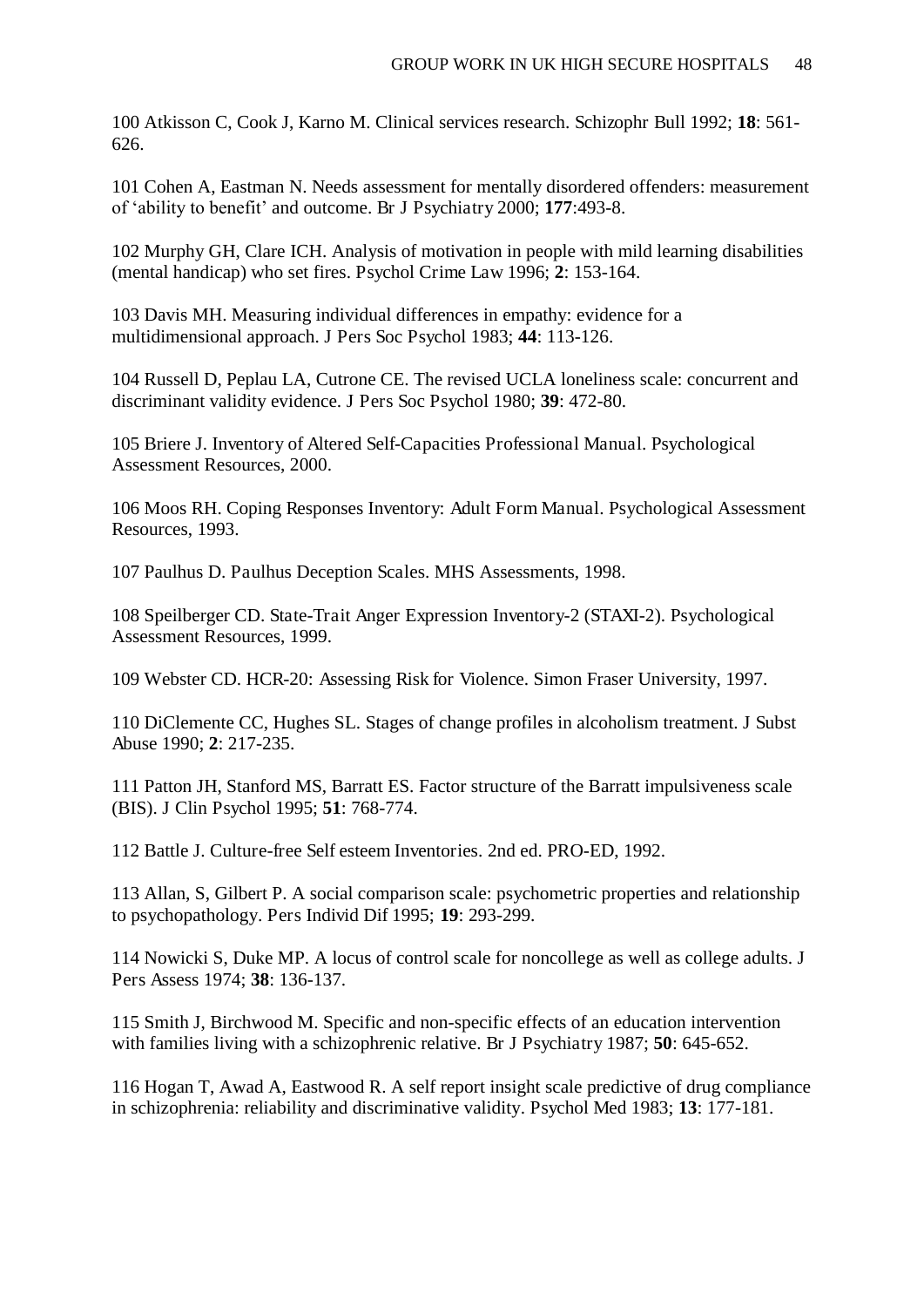117 Birchwood M, Smith J, Drury V, Healy J, Macmillan F, Slade M. A self-report insight scale for psychosis: Reliability, validity and sensitivity to change. Acta Psychiatr Scand 1994; **89**: 62-67.

118 Roger D, Najarian B. The construction and validation of a new scale for measuring emotion control. Pers Individ Dif 1989; **10**: 845-853.

119 Buss A, Perry M. The aggression questionnaire. J Pers Soc Psychol 1992; **63**: 452-459.

120 Robson P. Development of a new self-report questionnaire to measure self esteem. Psychol Med 1989; **19**: 513-518.

121 Butler RJ, Gasson SL. The Self-Image Profile for Adults (SIP-Adult). Pearson, 2004.

122 Kay SR, Fizbein A, Opler LA. The positive and negative syndrome scale (PANSS) for schizophrenia. Schizophr Bull 1987; **13**: 261–276.

123 Beck AT, Steer RA, Brown GK. Manual for the Beck Depression Inventory*–*II. The Psychological Corporation, 1996.

124 Goss K, Gilbert P, Allan S. An exploration of shame measures - I: the "other as shamer scale". Pers Individ Dif 1994; **75**: 713-717.

125 Neff KD. (2003). The development and validation of a scale to measure self-compassion. Self Identity 2003; **2**: 223–250.

126 Snaith RP, Zigmond AS. The Hospital Anxiety and Depression Scale with The Irritability*–*Depression*–*Anxiety Scale and The Leeds Situational Anxiety Scale. NFER-Nelson, 1994.

127 Bernstein EM, Putnam FW. Development, reliability, and validity of a dissociation scale. J Nerv Ment Dis 1986; **174**: 727-735.

128 Linehan MM, Goodstein JL, Nielsen SL, Chiles JA. Reasons for staying alive when you are thinking of killing yourself: the reasons for living inventory. J Consult Clin Psychol 1983; **51**: 276-286.

129 Beck AT, Kovacs M, Weissman A. Assessment of suicidal intention: the scale for suicide ideation. J Consult Clin Psychol 1979; **47**: 343-352.

130 Beck AT, Steer RA. Manual for the revised Beck Depression Inventory. The Psychological Corporation, 1987.

131 Eysenck HJ, Eysenck SBG. Manual of the Eysenck Personality Scales (EPS Adult). Kent: Hodder & Stoughton, 1991.

132 McCormick IA. A simple version of the Rathus assertiveness schedule. Behav Assess 1984; **7**: 95–99.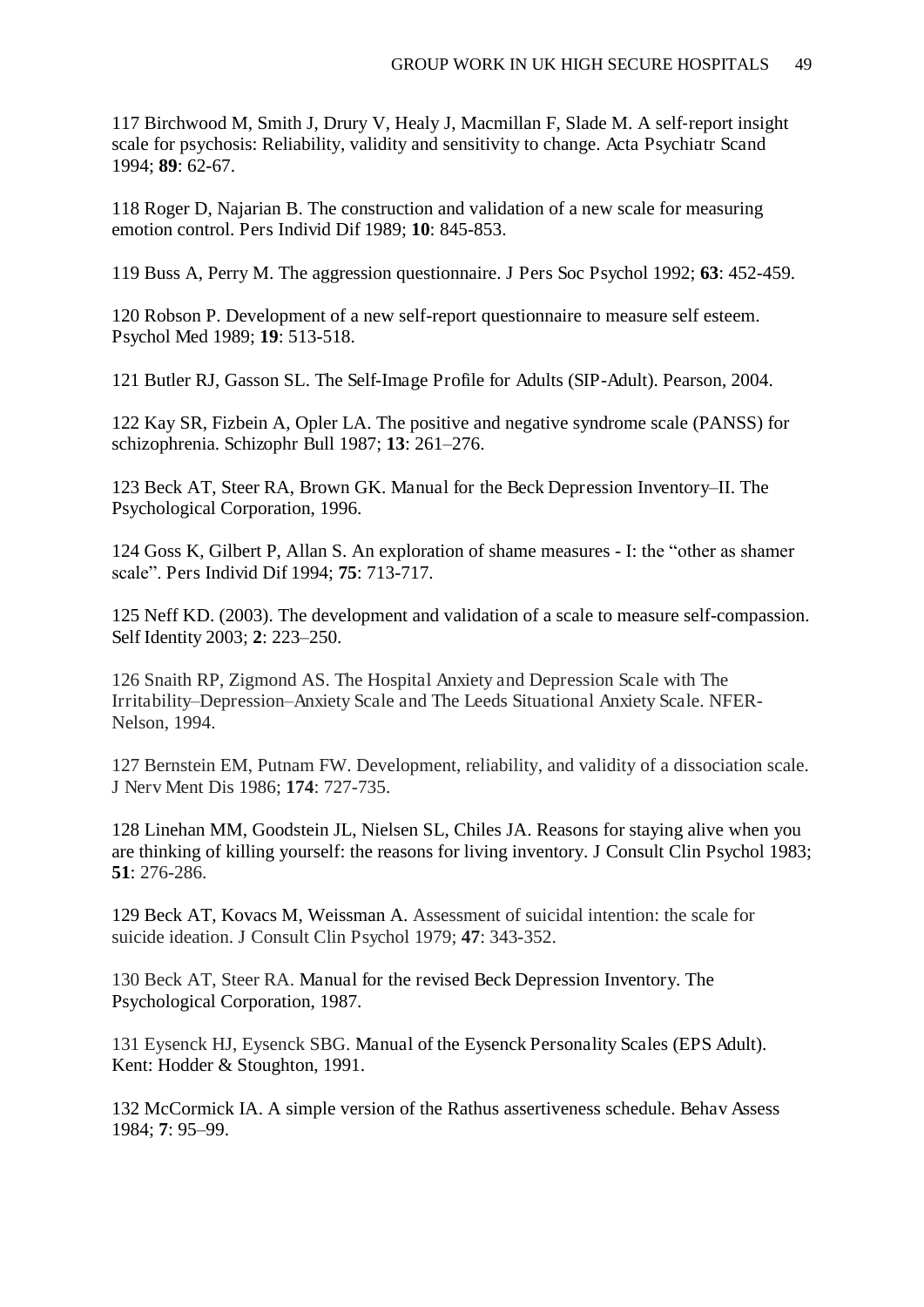133 Annis HM, Martin G. Inventory of Drug-Taking Situations. Addiction Research Foundation, 1985.

134 MacPherson R, Jerrom B, Hughes AC. MacPherson, R., Jerrom, B., & Hughes, A. C. (1996). A controlled study of education about drug treatment in schizophrenia. Br J Psychiatry 1996; **168**: 708–723.

135 David AS. Insight and psychosis. Br J Psychiatry 1990; **156**: 798–808.

136 Addington D, Addington J, Maticka-Tyndale E. Assessing depression in schizophrenia: the Calgary depression scale. Br J Psychiatry 1993; **163**: 39-44.

137 Martin CR, Allan R. Factor structure of the schizophrenia quality of life scale revision 4 (SQLS-R4). Psychol Health Med 2007; **12**: 126-134.

138 Woods P, Reed V, Robinson D. The Behavioural Status Index: therapeutic assessment of risk, insight, communication and social skills. J Psychiatr Ment Health Nurs 1999; **6**: 79-90.

139 Lovibond SH, Lovibond PF. Manual for the Depression Anxiety Stress Scales. 2nd ed. Psychology Foundation, 1995.

140 O'Rourke M, Hammond S. The RAAP Anger Assessment Profile Psychometric Norms and Professional Manual. London, 2000.

141 Novaco RW. The Novaco Anger Scale and Provocation Inventory. Western Psychological Services, 2003.

142 Lazarus R, Folkman S. Stress, Appraisal and Coping. Springer, 1984.

143 D'Zurilla TJ, Nezu AM, Maydeu-Olivares A. Social Problem Solving Inventory-Revised (SPSI-R): Technical Manual. Multi-Health Systems, 2002.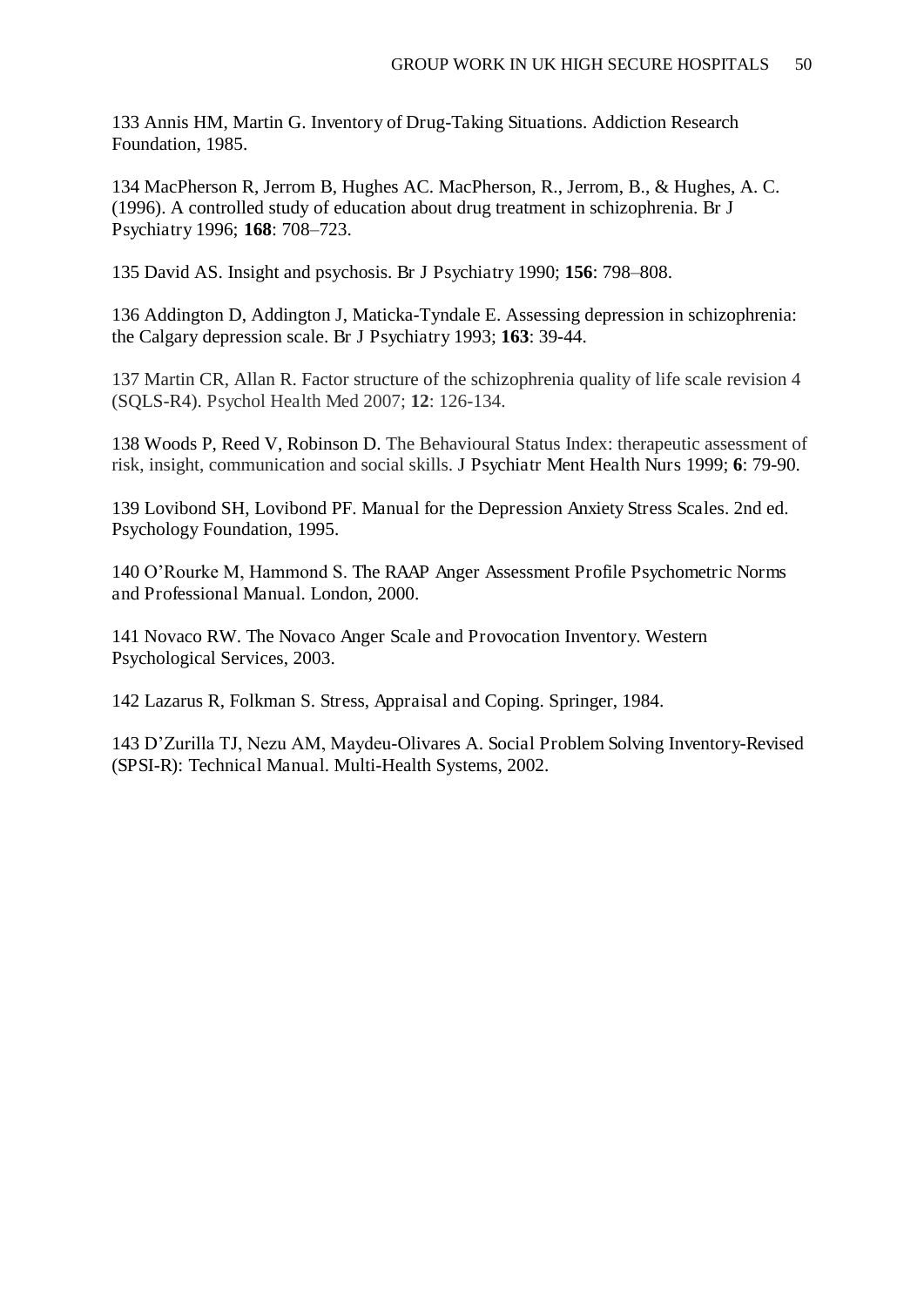# Table 1

 $\overline{a}$ 

# Assessment of Risk of Bias using *Cochrane Collaboration's Tool* <sup>36</sup> <sup>1</sup>

| Study                           | Random     | Allocation  | <b>Blinding</b>  | Blinding outcome | Incomplete   | Selective | Other bias |
|---------------------------------|------------|-------------|------------------|------------------|--------------|-----------|------------|
|                                 | sequence   | concealment | participants and | of assessment    | outcome data | reporting |            |
|                                 | generation |             | personnel        |                  |              |           |            |
| Adshead 201793                  | High       | Unclear     | Unclear          | Unclear          | High         | Low       | Unclear    |
| Annesley $201\overline{7^{49}}$ | High       | Unclear     | Unclear          | Unclear          | Low          | Low       | Unclear    |
| Braham 200844                   | High       | Unclear     | Unclear          | Unclear          | Low          | Unclear   | High       |
| Daffern 201748                  | High       | High        | Unclear          | Unclear          | High         | Unclear   | Unclear    |
| Donnelly 1999 <sup>61</sup>     | High       | Unclear     | Unclear          | Unclear          | Unclear      | Unclear   | Unclear    |
| Evershed 2003 <sup>39</sup>     | High       | Unclear     | Unclear          | Unclear          | Low          | Unclear   | Unclear    |
| Jennings $2002^{51}$            | High       | Unclear     | Unclear          | Unclear          | Low          | Unclear   | High       |
| Jones 2004 <sup>20</sup>        | High       | Unclear     | Unclear          | Unclear          | Low          | Unclear   | High       |
| Laithwaite 200787               | High       | Unclear     | Unclear          | Unclear          | Low          | Low       | High       |
| Laithwaite 200988               | High       | Unclear     | Unclear          | Unclear          | Low          | Low       | High       |
| Low 200179                      | High       | Unclear     | Unclear          | Unclear          | Unclear      | Unclear   | High       |
| Moore $2000^{84}$               | High       | Unclear     | Unclear          | Unclear          | Unclear      | Unclear   | High       |
| Morris $2009^{73}$              | High       | Unclear     | Unclear          | Unclear          | High         | Low       | High       |
| Newton 2005 <sup>89</sup>       | High       | Unclear     | Unclear          | Unclear          | Unclear      | Low       | High       |
| Quayle 1998 <sup>37</sup>       | High       | Unclear     | Unclear          | Unclear          | Low          | Unclear   | High       |
| Reiss 1998 <sup>43</sup>        | High       | Unclear     | Unclear          | Unclear          | Low          | Unclear   | High       |
| Ritchie 200476                  | High       | Unclear     | Unclear          | Unclear          | Unclear      | Unclear   | High       |
| Ritchie $2011^{80}$             | High       | Unclear     | Unclear          | Unclear          | Unclear      | Unclear   | High       |
| Tapp 2009 <sup>65</sup>         | High       | Unclear     | Unclear          | Unclear          | Low          | Unclear   | High       |
| Vallentine 2010 <sup>54</sup>   | High       | Unclear     | Unclear          | Unclear          | Low          | Unclear   | High       |
| Walker 2012 <sup>52</sup>       | High       | Unclear     | Unclear          | Unclear          | Low          | Low       | Unclear    |
| Walker 2013 <sup>34</sup>       | Low        | Low         | Unclear          | Unclear          | Low          | Low       | Low        |
| Walker 201753                   | High       | Unclear     | Unclear          | Unclear          | Low          | Low       | Unclear    |
| Williams 2014 <sup>55</sup>     | High       | Unclear     | Unclear          | Unclear          | Low          | Unclear   | Unclear    |
| Wilson 2013 <sup>38</sup>       | High       | Unclear     | Unclear          | Unclear          | Unclear      | Unclear   | Unclear    |
| Yip $2013^{71}$                 | High       | Unclear     | Unclear          | Unclear          | Unclear      | Unclear   | Unclear    |
| Young $2010^{35}$               | High       | Unclear     | Unclear          | Unclear          | High         | High      | Unclear    |
| Young 2012 <sup>72</sup>        | High       | Unclear     | Unclear          | Unclear          | Unclear      | High      | Unclear    |

 $1$  Where High = high risk of bias, Low = low risk of bias, and Unclear = information not described in enough detail to assess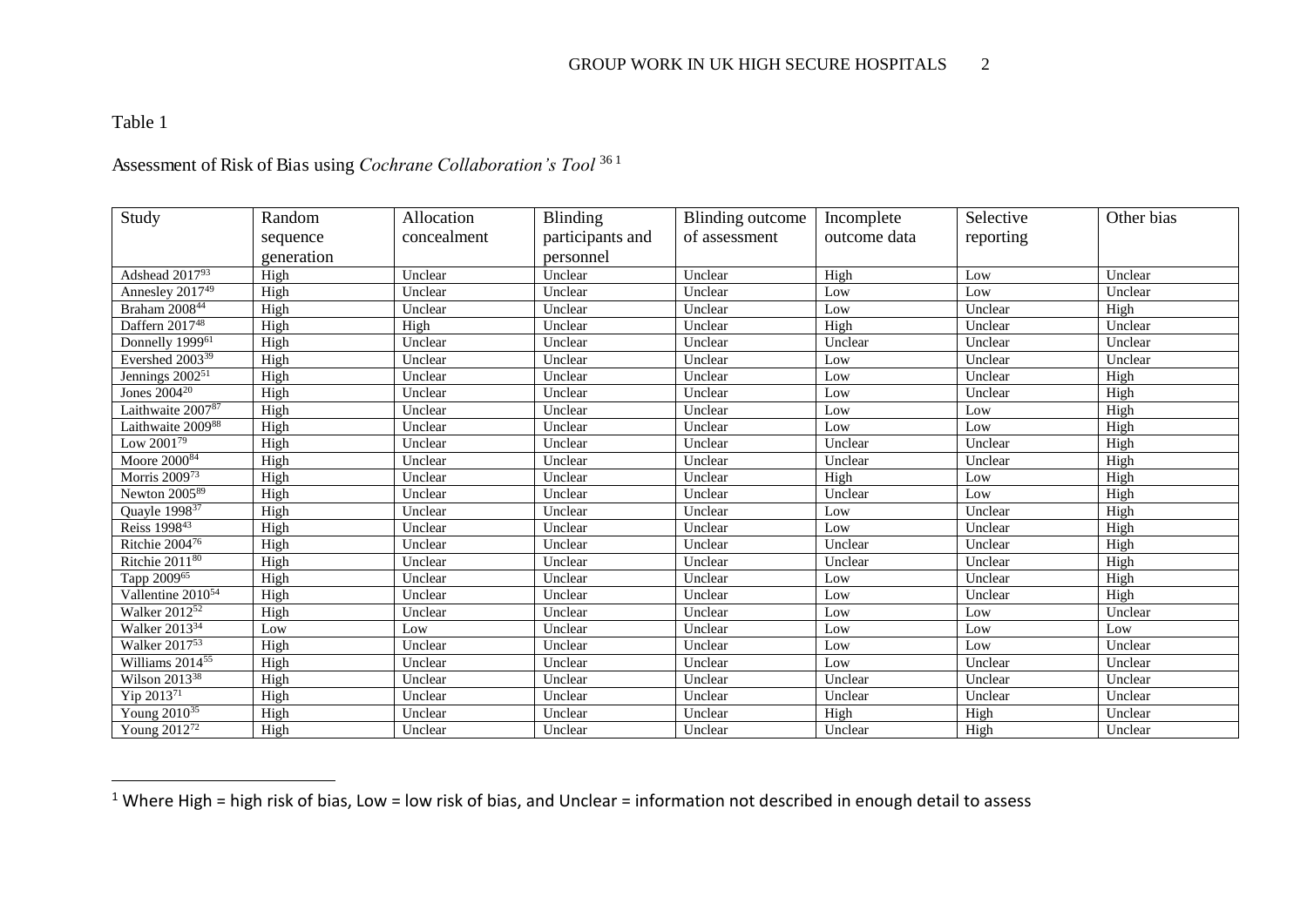Table 2

| Authors                | Focus of<br>intervention and<br>treatment modality<br>(modalities) used | Overview                                                                                                                                                                                                                                                                        | Treatment group                                                                                                                                                                                                                                                                 | Control<br>group                                                    | <b>Measures</b>                                                                                                                                                                                                                                                                                                                                                                                                                                                                                  | Results                                                                                                                                                                                                                                                                                                                                                                                                                                                                                                                                                                                                                                                                                                                                                                                                                                                                                                                                                        |
|------------------------|-------------------------------------------------------------------------|---------------------------------------------------------------------------------------------------------------------------------------------------------------------------------------------------------------------------------------------------------------------------------|---------------------------------------------------------------------------------------------------------------------------------------------------------------------------------------------------------------------------------------------------------------------------------|---------------------------------------------------------------------|--------------------------------------------------------------------------------------------------------------------------------------------------------------------------------------------------------------------------------------------------------------------------------------------------------------------------------------------------------------------------------------------------------------------------------------------------------------------------------------------------|----------------------------------------------------------------------------------------------------------------------------------------------------------------------------------------------------------------------------------------------------------------------------------------------------------------------------------------------------------------------------------------------------------------------------------------------------------------------------------------------------------------------------------------------------------------------------------------------------------------------------------------------------------------------------------------------------------------------------------------------------------------------------------------------------------------------------------------------------------------------------------------------------------------------------------------------------------------|
| Adshead<br>et al. $93$ | Moving on<br>Psychodynamic                                              | A retrospective quasi-<br>experimental study to<br>investigate the<br>characteristics of and<br>outcomes for patients<br>who 'graduated' from<br>a leavers' group in<br>comparison to those<br>who did not attend<br>the leavers' group<br>between August 2003<br>and July 2011 | 109 male patients<br>referred by their<br>clinical teams<br>(reasons for referral<br>included provision of<br>support for anxieties<br>about leaving, and<br>promotion of a sense<br>of hope or<br>preparation of long-<br>stay $($ >8 years $)$<br>patients for moving<br>on). | 229 male<br>patients who<br>did not attend<br>the leavers'<br>group | Patient information (e.g.<br>demographic information, index<br>offence, length of stay, admission<br>source, and diagnostic information<br>were obtained from the hospital's<br>Patient Administration System.<br>Progress on trial leave was<br>investigated by contacting the<br>records office or responsible<br>clinician at the placement to which<br>group graduates were transferred.<br>Data on patient returns were<br>provided by the medical records<br>department at the study site. | Patients referred to the group,<br>compared to those not referred,<br>had a significantly shorter length<br>of hospital stay in their current<br>placement, but were more likely<br>to have already spent a period of<br>admission in another UK high<br>security hospital, and been<br>admitted to the study site as part<br>of a repatriation exercise.<br>Referred patients were also more<br>likely to have been admitted as a<br>transferred prisoner, and have a<br>primary diagnosis of<br>schizophrenia than patients who<br>had not been referred and gone on<br>trial leave over the same period.<br>Patients who were not referred<br>were more likely to have<br>previously refused groupwork.<br>Failed trial leave occurred at<br>about twice the rate as among<br>leavers' group graduates.<br>Although this difference was not<br>statistically significant, the<br>relative risk of return indicated a<br>marginally increased risk of failed |

# Studies Evaluating UK High Secure Group Interventions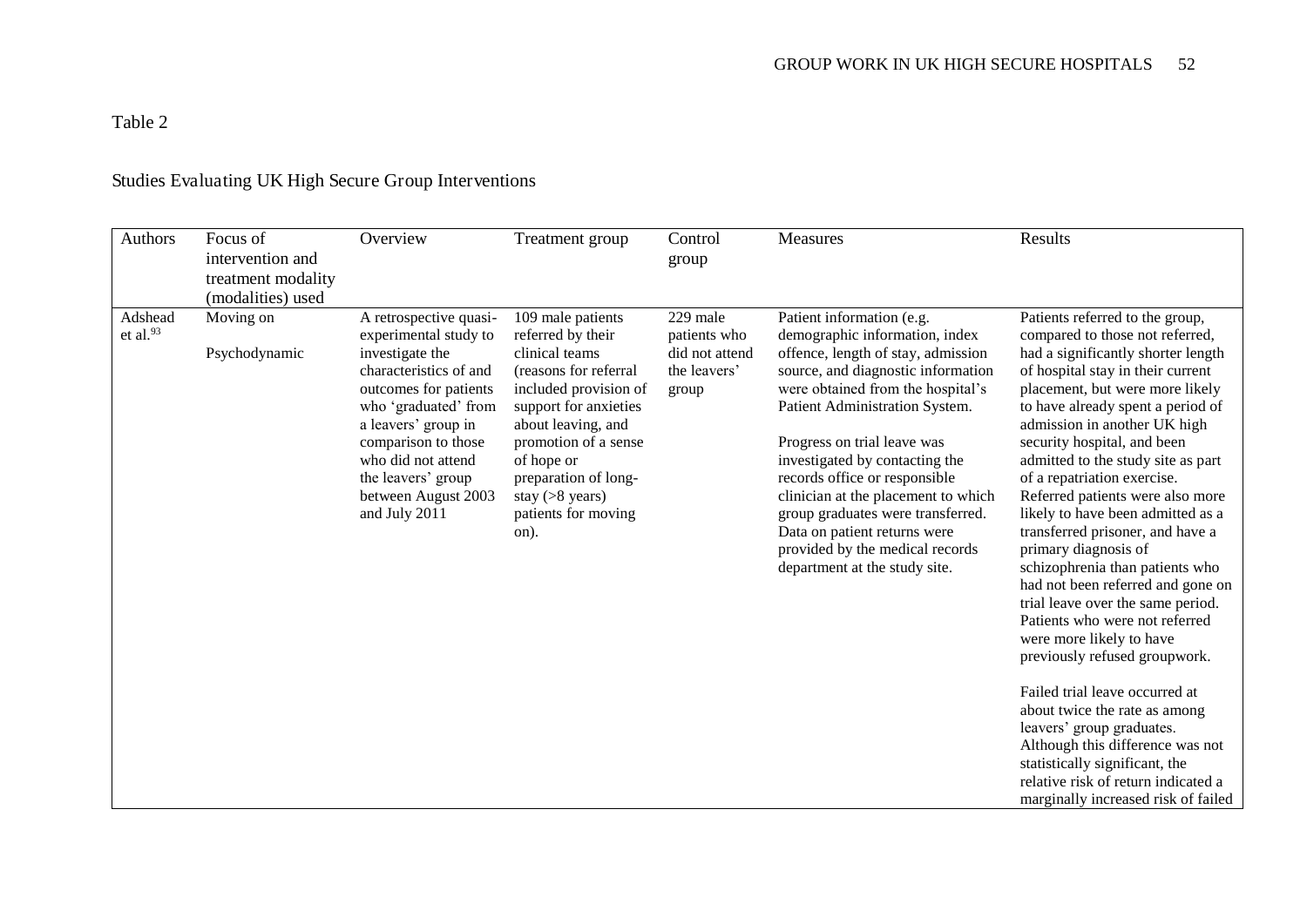|             |                            |                                        |                                               |      |                                                                     | trial leave for non-leavers' group                              |
|-------------|----------------------------|----------------------------------------|-----------------------------------------------|------|---------------------------------------------------------------------|-----------------------------------------------------------------|
|             |                            |                                        |                                               |      |                                                                     | compared with leavers' group                                    |
|             |                            |                                        |                                               |      |                                                                     | patients.                                                       |
| Annesley    | Offence specific -         | An evaluation of                       | 22 females with                               | None | <b>ATGP1</b> Measures:                                              | Attendance rates were very high                                 |
| et al. $49$ | firesetting                | <b>Arson Treatment</b>                 | histories of firesetting                      |      | <b>Blame Attribution Inventory</b>                                  | for programme completers.                                       |
|             |                            | Programmes, two                        | - 19 of which had                             |      | $(GBAI)^{91}$                                                       |                                                                 |
|             | Cognitive                  | types delivered to                     | arson/firesetting                             |      |                                                                     | Post ATGP1 participants reported                                |
|             | <b>Behavioural Therapy</b> | individuals and two                    | convictions.                                  |      | Fire Interest Rating Scale (FIRS) <sup>102</sup>                    | much less interest in fire, less use                            |
|             | (CBT) and Cognitive        | types delivered                        | Participants were                             |      |                                                                     | of fantasy, less personal distress                              |
|             | Analytic Therapy           | within a group                         | referred to Arson                             |      | Functional Assessment of Fire                                       | and less loneliness. Socially                                   |
|             | (CAT)                      | context (ATGP1 &                       | Treatment                                     |      | Starting (Unpublished)                                              | desirable responding and blame                                  |
|             |                            | ATGP2 - the focus                      | Programmes by their                           |      |                                                                     | attribution remained very similar                               |
|             |                            | within this review)                    | responsible clinician                         |      | <b>Interpersonal Reactivity Index</b>                               | pre and post treatment.                                         |
|             |                            | between 2007 and                       | and assessed by two<br><b>Arson Treatment</b> |      | $(IRI)^{103}$                                                       | Participants reported the                                       |
|             |                            | 2015, for women<br>firesetters in high | Team members using                            |      | Personal Reaction Inventory                                         | important roles of social attention,<br>depression and anger as |
|             |                            | secure mental                          | a structured                                  |      | (Unpublished)                                                       | motivators for fire setting and                                 |
|             |                            | healthcare at the                      | questionnaire                                 |      |                                                                     | post treatment recognised anxiety                               |
|             |                            | UK's National                          | developed by the                              |      | Emotional Loneliness Scale <sup>104</sup>                           | as an additional important factor.                              |
|             |                            | Women's Service                        | team, which included                          |      |                                                                     |                                                                 |
|             |                            |                                        | assessment of                                 |      | ATGP2 Measures (changed in 2009                                     | ATGP2 participants showed                                       |
|             |                            |                                        | participants'                                 |      | due to patients' struggles to                                       | improvements post treatment in                                  |
|             |                            |                                        | motivation to engage                          |      | understand some tests, difficulties                                 | all areas of self-capacities, all                               |
|             |                            |                                        | in arson treatment.                           |      | administering numerous measures                                     | areas of problem solving, all areas                             |
|             |                            |                                        | Some motivation to                            |      | and researcher advice to use fewer                                  | of emotional problems and on                                    |
|             |                            |                                        | engage in arson                               |      | measures):                                                          | self-liking and global self-esteem.                             |
|             |                            |                                        | treatment was                                 |      | The Inventory of Altered Self                                       | Scores for impression                                           |
|             |                            |                                        | required.                                     |      | Capacities <sup>105</sup>                                           | management and self- deceptive                                  |
|             |                            |                                        |                                               |      |                                                                     | enhancement varied slightly but                                 |
|             |                            |                                        |                                               |      | Social Problem-Solving Inventory<br>Revised (SPSI-R) <sup>143</sup> | remained with the average range.                                |
|             |                            |                                        |                                               |      |                                                                     | Six main feedback themes                                        |
|             |                            |                                        |                                               |      | Rosenberg Self esteem Scale                                         | occurred across both groups;                                    |
|             |                            |                                        |                                               |      | $(RSE)^{82}$                                                        | 'good group, great benefits',                                   |
|             |                            |                                        |                                               |      |                                                                     | 'changing attitudes to the group                                |
|             |                            |                                        |                                               |      | Coping Responses Inventory                                          | over time', 'important role of the                              |
|             |                            |                                        |                                               |      | $(CRI)^{106}$                                                       | fire service, 'dislikes', 'suggested                            |
|             |                            |                                        |                                               |      |                                                                     | changes', and 'new additions to                                 |
|             |                            |                                        |                                               |      | Paulhus Deception Scales (PDS) <sup>107</sup>                       | the group were well received'.                                  |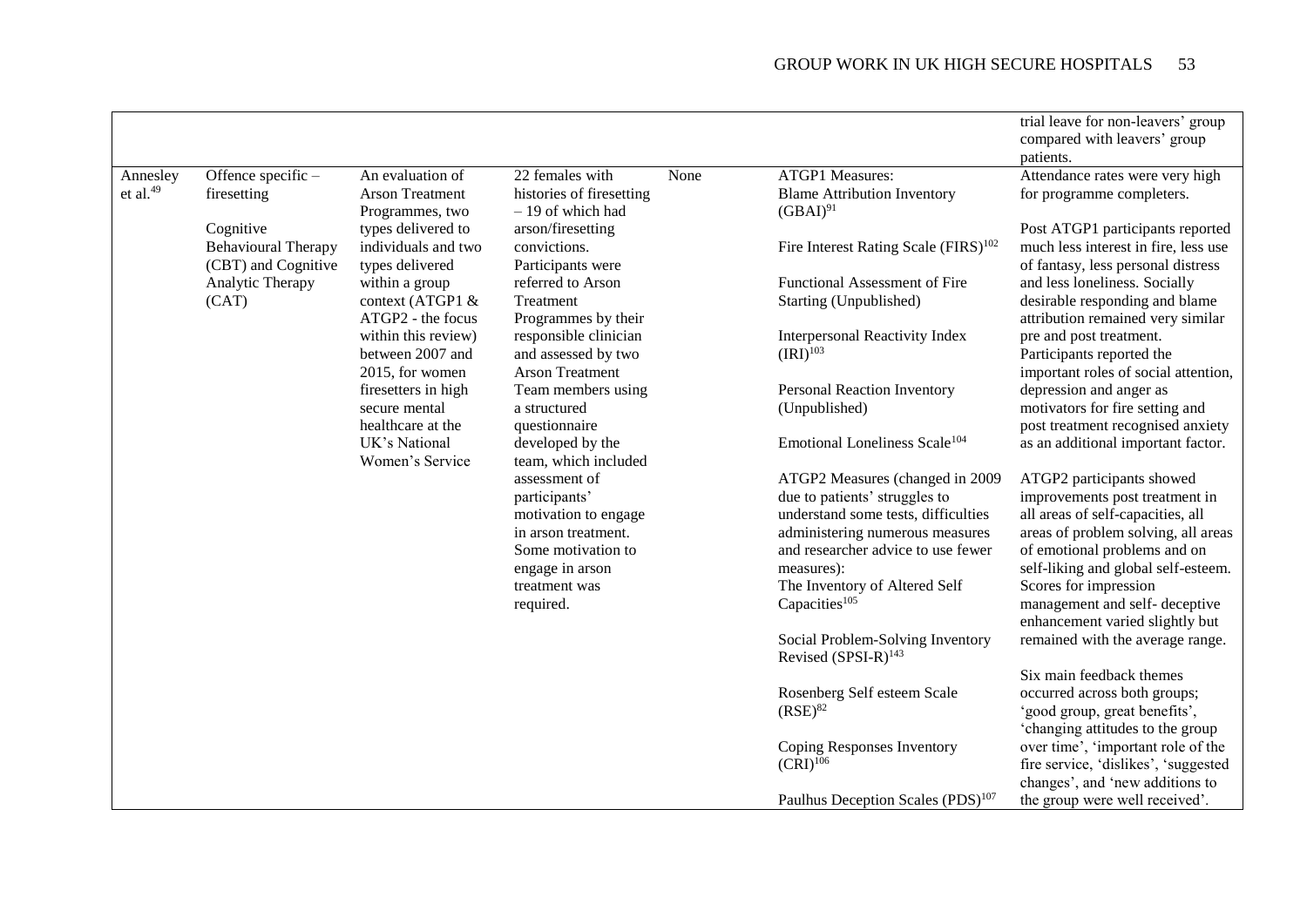|                                |                                |                                                               |                                                                            |                                 | Questionnaire feedback from<br>patients was obtained at the end of<br>each module and at the end of the<br>programme overall. This was coded<br>using a thematic approach.<br>To assess the benefits and<br>drawbacks of group versus<br>individual treatments information<br>on this theme was collated from<br>team supervision records. | Advantages of group therapy<br>included; participants learn from<br>and gain motivation and support<br>from other participants, and<br>longer programme facilitates<br>consolidation of learning and<br>greater topic coverage.<br>Disadvantages included that the<br>pace of the group may not suit<br>everyone. |
|--------------------------------|--------------------------------|---------------------------------------------------------------|----------------------------------------------------------------------------|---------------------------------|--------------------------------------------------------------------------------------------------------------------------------------------------------------------------------------------------------------------------------------------------------------------------------------------------------------------------------------------|-------------------------------------------------------------------------------------------------------------------------------------------------------------------------------------------------------------------------------------------------------------------------------------------------------------------|
| Braham et<br>al. <sup>44</sup> | Offence specific -<br>Violence | An evaluation of a<br>pilot intervention<br>(Violent Offender | 13 male patients with<br>an index offence of<br><b>Assault Occasioning</b> | None                            | Violence Risk Scale (VRS) <sup>45</sup>                                                                                                                                                                                                                                                                                                    | 10 patients completed the<br>programme. Post-treatment,<br>patients held a lower level of                                                                                                                                                                                                                         |
|                                | <b>CBT</b>                     | Treatment<br>Programme) designed                              | Actual Bodily Harm,<br>Grievous Bodily                                     |                                 | The State Trait Anger Expression<br>Inventory-2 $(STAXI-2)^{108}$                                                                                                                                                                                                                                                                          | dynamic risk on the VRS, and self<br>reported decreases in anger                                                                                                                                                                                                                                                  |
|                                |                                | to address and reduce<br>violence                             | Harm, attempted<br>murder, or murder<br>were referred to the               |                                 | The Psychological Inventory of<br>Criminal Thinking Styles (PICTS) <sup>66</sup>                                                                                                                                                                                                                                                           | (STAXI-2), criminal thinking<br>styles (PICTS), and impulsiveness<br>(BIS). The CRF-V indicated key                                                                                                                                                                                                               |
|                                |                                |                                                               | programme, 10<br>completed treatment.                                      |                                 | Barratt Impulsivity Scale (BIS) <sup>111</sup>                                                                                                                                                                                                                                                                                             | improvements in guilt and<br>responsibility, minimisation,                                                                                                                                                                                                                                                        |
|                                |                                |                                                               |                                                                            |                                 | Clinical Rating Form - Violence<br>$(CRF-V)^{46}$                                                                                                                                                                                                                                                                                          | empathy, disclosure, participation,<br>and motivation to change. No<br>statistical significance testing was<br>employed and no follow-up<br>reported.                                                                                                                                                             |
| Daffern et<br>$al.^{48}$       | Offence specific -<br>violence | An investigation into<br>the impact of an                     | 33 male patients<br>referred by their                                      | 42 male<br>patients who         | Historical Clinical Risk-20 (HCR-<br>$20)^{109}$ Total Score                                                                                                                                                                                                                                                                               | The original plan was to analyse<br>pre, post, and follow-up data;                                                                                                                                                                                                                                                |
|                                |                                | intensive inpatient                                           | Responsible Clinician                                                      | met the                         |                                                                                                                                                                                                                                                                                                                                            | however, only a single                                                                                                                                                                                                                                                                                            |
|                                | <b>CBT</b>                     | violent offender                                              | (RC). Inclusion<br>criteria were; a                                        | inclusion                       | Universal Rhode Island Chance                                                                                                                                                                                                                                                                                                              | comparison group member                                                                                                                                                                                                                                                                                           |
|                                |                                | treatment<br>programme, Life                                  | history of                                                                 | criteria for the<br>LMV-E group | Assessment Scale (URICA) <sup>110</sup>                                                                                                                                                                                                                                                                                                    | participated in follow-up<br>assessment. As such, the focus of                                                                                                                                                                                                                                                    |
|                                |                                | Minus Violence-                                               | interpersonal                                                              | but were                        | Barratt Impulsivity Scale (BIS) <sup>111</sup>                                                                                                                                                                                                                                                                                             | evaluation is comparison of                                                                                                                                                                                                                                                                                       |
|                                |                                | Enhanced (LMV-E)                                              | violence, not actively                                                     | unable to                       |                                                                                                                                                                                                                                                                                                                                            | outcomes between pre and post                                                                                                                                                                                                                                                                                     |
|                                |                                |                                                               | psychotic, not<br>cognitively impaired                                     | participate due<br>to limited   | Interpersonal Reactivity Index<br>$(IRI)^{103}$                                                                                                                                                                                                                                                                                            | treatment.                                                                                                                                                                                                                                                                                                        |
|                                |                                |                                                               | as determined by the<br>RC, and not in                                     | availability of<br>treatment    |                                                                                                                                                                                                                                                                                                                                            | Both groups showed reduced<br>problems with impulsivity and                                                                                                                                                                                                                                                       |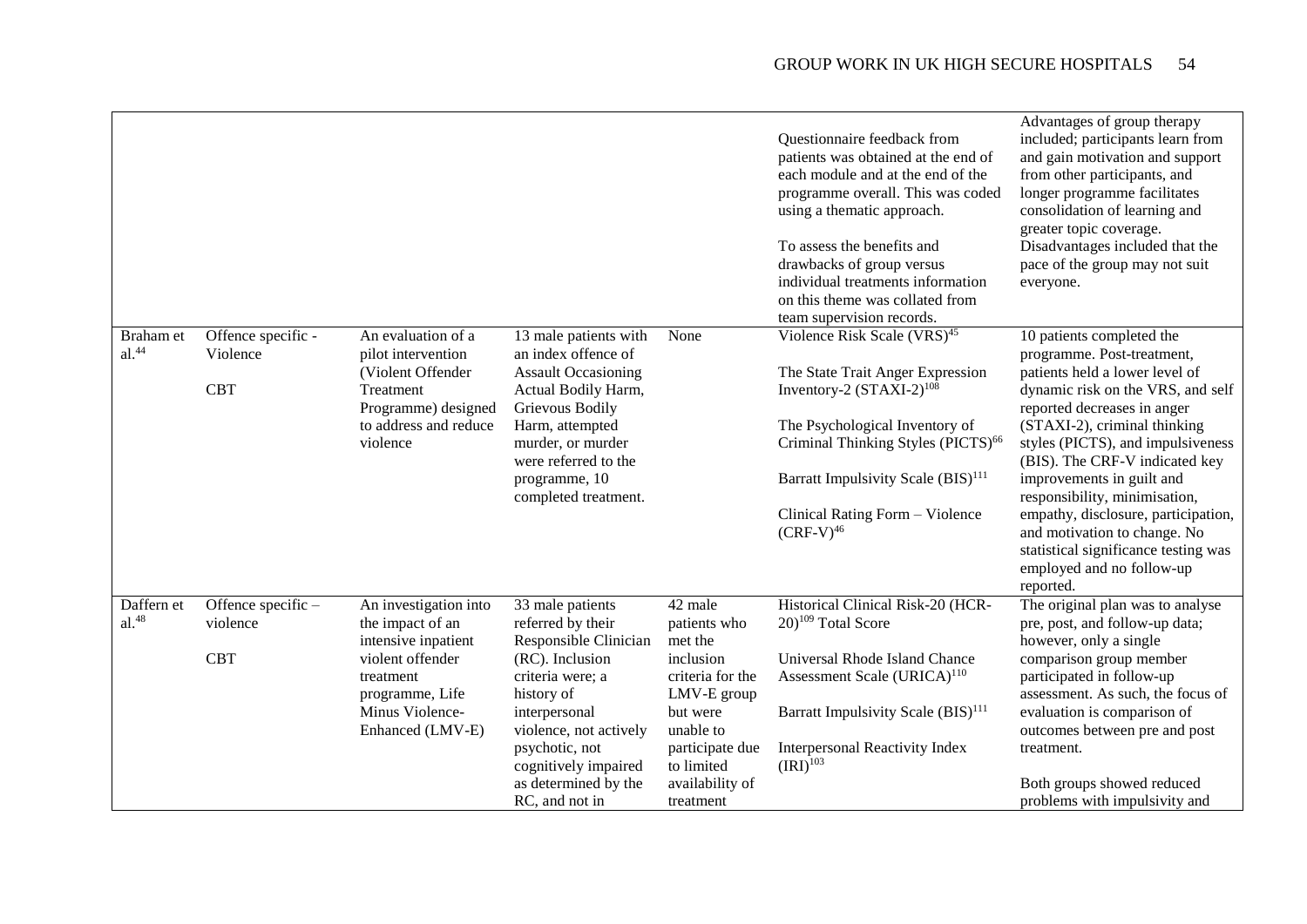|                                     |                                                                 |                                                                            | complete denial of<br>their aggressive<br>behaviour.                                                                                                                                                   | places and<br>thus received<br>TAU.                                                                                                                                                                                    | Novaco Anger Scale - Provocation<br>Inventory $(NAS-PI)^{141}$<br>Social Problem-Solving Inventory-<br>Revised (SPSI-R) <sup>143</sup><br>The State Trait Anger Expression<br>Inventory-2 $(STAXI-2)^{108}$<br>Number of aggressive incidents<br>(including verbal and physical<br>aggression as well as deliberate<br>property damage) collated through<br>file review of patient notes.      | anger regulation, and<br>improvements in social problem<br>solving. Aggregate risk for future<br>violence (HCR-20 Total Score)<br>lessened in both groups, although<br>by a significantly greater degree<br>for the comparison group. The<br>aggressive behaviour of both<br>groups reduced. Neither group<br>showed improvements in<br>empathic responses, coping skills,<br>or problematic interpersonal style.<br>Follow-up data comparisons were<br>completed for the treatment<br>group; however results indicated<br>that none of the improvements in<br>the treatment group were<br>extended between post-treatment<br>ratings and follow-up. |
|-------------------------------------|-----------------------------------------------------------------|----------------------------------------------------------------------------|--------------------------------------------------------------------------------------------------------------------------------------------------------------------------------------------------------|------------------------------------------------------------------------------------------------------------------------------------------------------------------------------------------------------------------------|------------------------------------------------------------------------------------------------------------------------------------------------------------------------------------------------------------------------------------------------------------------------------------------------------------------------------------------------------------------------------------------------|------------------------------------------------------------------------------------------------------------------------------------------------------------------------------------------------------------------------------------------------------------------------------------------------------------------------------------------------------------------------------------------------------------------------------------------------------------------------------------------------------------------------------------------------------------------------------------------------------------------------------------------------------|
| Donnelly<br>and Scott <sup>61</sup> | Thinking skills /<br>problem solving<br><b>Cognitive Skills</b> | An evaluation of the<br>Reasoning and<br>Rehabilitation<br>Programme (R&R) | 12 male patients with<br>a history of violent<br>and antisocial<br>behaviour<br>identified as requiring<br>psychological<br>treatment were<br>referred to the<br>programme, 11<br>completed treatment. | 12 patients<br>selected from<br>the same<br>Wards and<br>with a similar<br>offence<br>history as the<br>treatment<br>group were<br>recruited as<br>control<br>participants,<br>10 completed<br>their<br>participation. | The Rosenzweig Picture-Frustration<br><b>Study-Group Conformity Rating</b><br>$(ROS-PF: GCR)^{63}$<br>The Means-End Problem Solving<br>Procedure (MEPS) <sup>64</sup><br>The Culture-Free Self esteem<br>Inventory-2 <sup>nd</sup> Edition (CFSEI-2) <sup>112</sup><br>Social Comparison Scale (SCS) <sup>113</sup><br>The Nowicki-Strickland<br>Internal/External Scale (N-S:<br>$LOC)^{114}$ | 11 patients completed R&R and<br>10 completed the control<br>condition. Patients who<br>completed R&R showed<br>improved frustration tolerance on<br>the ROS-PF: GCR and social<br>problem solving on the MEPS.<br>However, only the increase in<br>social problem solving appeared<br>to differentiate R&R completers<br>from the control group. No other<br>measure differences were<br>statistically significant within or<br>between groups. The authors<br>report their findings, where<br>possible, within the context of pre<br>existing norms. However, no<br>follow-up testing is reported.                                                 |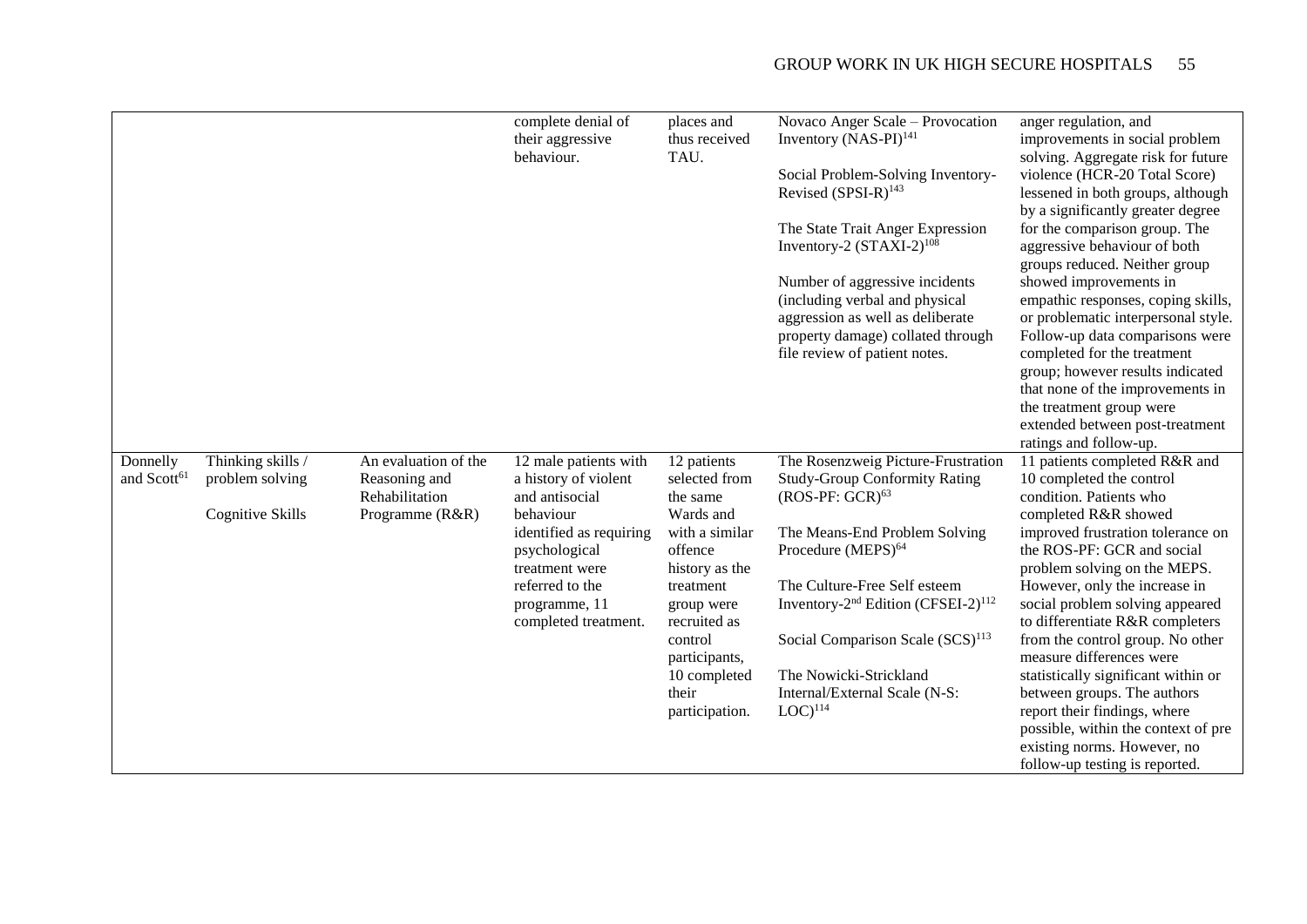| Evershed<br>et al. $39$           | Anger<br><b>Dialectical Behaviour</b><br>Therapy (DBT)                          | An evaluation of the<br>effectiveness of an 18<br>month treatment<br>based on DBT<br>targeting anger                             | 8 male patients who<br>met the criteria for<br>Borderline<br><b>Personality Disorder</b><br>recruited from a<br>specialist Personality<br>Disorder Service<br>within the hospital | 9 male<br>patients<br>receiving<br>treatment as<br>usual,<br>recruited from<br>other wards<br>within the<br>hospital | Frequency and Seriousness of<br><b>Observed Behaviours Scale (locally</b><br>developed)<br>Buss-Durkee Hostility Inventory,<br>Dutch Version (BDHI-D) <sup>40</sup><br><b>State-Trait Anger Expression</b><br>Inventory (STAXI) <sup>41</sup><br>Novaco Anger Scale (NAS) <sup>42</sup> | The patients receiving the DBT<br>treatment showed greater gains<br>across a number of measures. The<br>patients in this group were better<br>able to reduce the cognitive,<br>covert, and dispositional aspects<br>of hostility and anger, and were<br>significantly better at managing<br>outwards expressions of anger<br>and hostility in comparison to the<br>control group. The frequency of<br>violence for both groups<br>decreased over time; however, no<br>significant differences between<br>the groups were evident. The<br>seriousness of violence related<br>behaviours reduced more in the<br>group receiving DBT treatment. |
|-----------------------------------|---------------------------------------------------------------------------------|----------------------------------------------------------------------------------------------------------------------------------|-----------------------------------------------------------------------------------------------------------------------------------------------------------------------------------|----------------------------------------------------------------------------------------------------------------------|-----------------------------------------------------------------------------------------------------------------------------------------------------------------------------------------------------------------------------------------------------------------------------------------|----------------------------------------------------------------------------------------------------------------------------------------------------------------------------------------------------------------------------------------------------------------------------------------------------------------------------------------------------------------------------------------------------------------------------------------------------------------------------------------------------------------------------------------------------------------------------------------------------------------------------------------------|
| Jennings<br>et al. $51$           | Enhancing insight<br>and understanding of<br>mental illness<br>Psycho-education | An evaluation of a<br>pilot psycho-<br>educational group on<br>insight into mental<br>illness for patients<br>with schizophrenia | 7 male patients with a<br>primary diagnosis of<br>schizophrenia                                                                                                                   | None                                                                                                                 | General Knowledge of Illness<br>Questionnaire $(GKI)^{115}$<br>Drug Attitude Inventory<br>$(DAI-30)^{116}$<br>The Insight Scale $(IS)^{117}$<br>Rosenberg Self esteem Scale<br>$(RSE)^{82}$                                                                                             | All patients completed the<br>programme. The majority of<br>patients reported improvements in<br>knowledge of schizophrenia<br>(GKI) and mental health insight<br>(IS) post treatment and six months<br>post treatment. Approaches to<br>medication also appeared more<br>positive six months post group<br>(DAI-30). No statistical<br>significance testing was<br>employed.                                                                                                                                                                                                                                                                |
| Jones and<br>Hollin <sup>20</sup> | Anger<br><b>CBT</b>                                                             | An evaluation of an<br>anger management<br>programme                                                                             | 8 male patients with a<br>diagnosis of<br>personality disorder<br>and previous violent<br>convictions                                                                             | None                                                                                                                 | <b>State-Trait Anger Expression</b><br>Inventory-2 $(STAXI-2)^{108}$<br>Novaco Anger Scale $(NAS)^{42}$<br><b>Emotion Control Questionnaire</b><br>$(ECQ)^{118}$<br>Aggression Questionnaire (AQ) <sup>119</sup>                                                                        | All 8 patients completed the<br>programme. Upon treatment<br>completion patients showed<br>positive shifts on the majority of<br>self report measures except anger<br>control inwards (STAXI-2). There<br>was a notable reduction in both<br>the intensity and frequency of<br>anger incidents as behaviourally                                                                                                                                                                                                                                                                                                                              |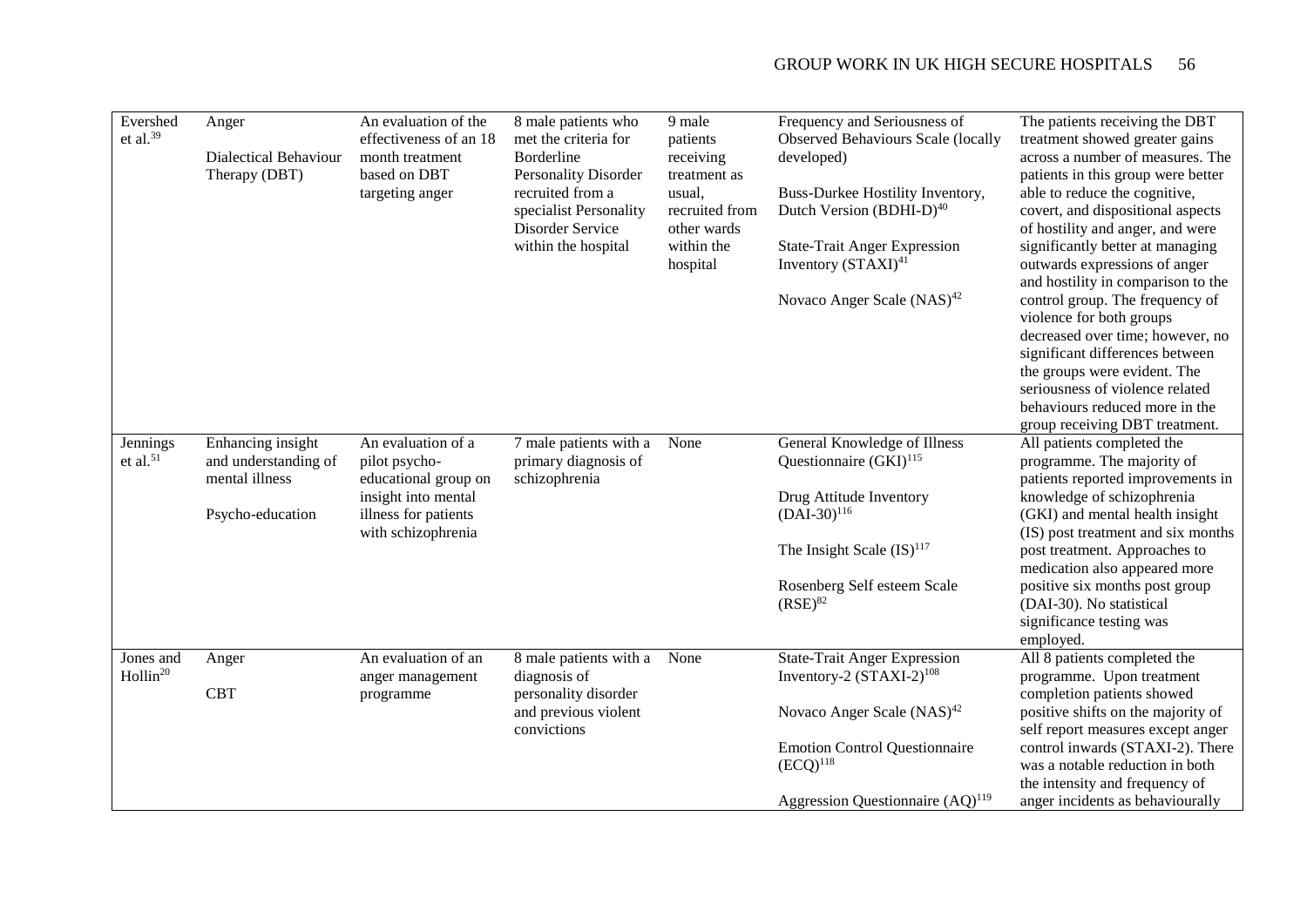|                                    |                                  |                                                                |                                                            |      | <b>Behavioural Rating Questionnaire</b><br>completed by nursing staff | rated by staff, and this was<br>maintained at the 8-week follow-<br>up stage. No statistical<br>significance testing was<br>employed. |
|------------------------------------|----------------------------------|----------------------------------------------------------------|------------------------------------------------------------|------|-----------------------------------------------------------------------|---------------------------------------------------------------------------------------------------------------------------------------|
| Laithwaite<br>et al. <sup>87</sup> | Self-esteem and<br>wellbeing     | An evaluation of a<br>group intervention<br>aimed at improving | 15 male patients<br>experiencing low self<br>esteem with a | None | Rosenberg Self esteem Scale<br>$(RSE)^{82}$                           | All 15 participants completed the<br>intervention. Self report measures<br>were administered at four time-                            |
|                                    | <b>CBT</b>                       | self esteem in<br>patients with<br>psychosis                   | primary diagnosis of<br>schizophrenia                      |      | Robson Self-Concept Questionnaire<br>$(RSQ)^{120}$                    | points (pre, mid, post, and follow-<br>up). Self esteem (RSE) and<br>depression (BDI) appeared                                        |
|                                    |                                  |                                                                |                                                            |      | The Self-Image Profile for Adults<br>$(SIPA)^{121}$                   | improved post treatment but only<br>the improvement in depression<br>was maintained at three month                                    |
|                                    |                                  |                                                                |                                                            |      | The Positive and Negative<br>Syndrome Scale (PANSS) <sup>108</sup>    | follow-up. No significant overall<br>effects were found on the PANSS,<br>suggesting minimal intervention                              |
|                                    |                                  |                                                                |                                                            |      | The Psychotic Symptom Rating<br>Scales (PSYRATS) <sup>58</sup>        | effect on psychiatric<br>symptomology. Reported<br>improvements were statistically                                                    |
|                                    |                                  |                                                                |                                                            |      | <b>Beck Depression Inventory</b><br>$(BDI)^{123}$                     | significant but not consistent<br>across measures. Indices of<br>clinical or reliable change were<br>not reported.                    |
| Laithwaite<br>et al. <sup>88</sup> | Self-esteem and<br>wellbeing     | An evaluation of the<br>effectiveness of a                     | 19 male patients with<br>a primary diagnosis               | None | Social Comparison Scale (SCS) <sup>113</sup>                          | 18 patients completed the group.<br>Improvements were reported post                                                                   |
|                                    | Compassion                       | recovery group<br>intervention for                             | of schizophrenia,<br>schizoaffective                       |      | External Shame Scale (ESS) <sup>124</sup>                             | treatment for self esteem (SCS),<br>depression (BDI), and general                                                                     |
|                                    | <b>Focussed Therapy</b><br>(CFT) | individuals with<br>psychosis                                  | disorder or bipolar<br>affective disorder                  |      | Self Compassion Scale (SCS) <sup>125</sup>                            | psychopathology (PANSS). These<br>improvements were maintained at                                                                     |
|                                    |                                  |                                                                |                                                            |      | <b>Beck Depression Inventory</b><br>$(BDI)^{123}$                     | 6-week follow-up. Improvements<br>from baseline to 6-week follow-<br>up were reported on the ESS and                                  |
|                                    |                                  |                                                                |                                                            |      | The Self-Image Profile for Adults<br>$(SIPA)^{121}$                   | the RSE. Reported improvements<br>were statistically significant but<br>not consistent across measures.                               |
|                                    |                                  |                                                                |                                                            |      | Rosenberg Self esteem Scale<br>$(RSE)^{82}$                           | Indices of clinical or reliable<br>change were not reported.                                                                          |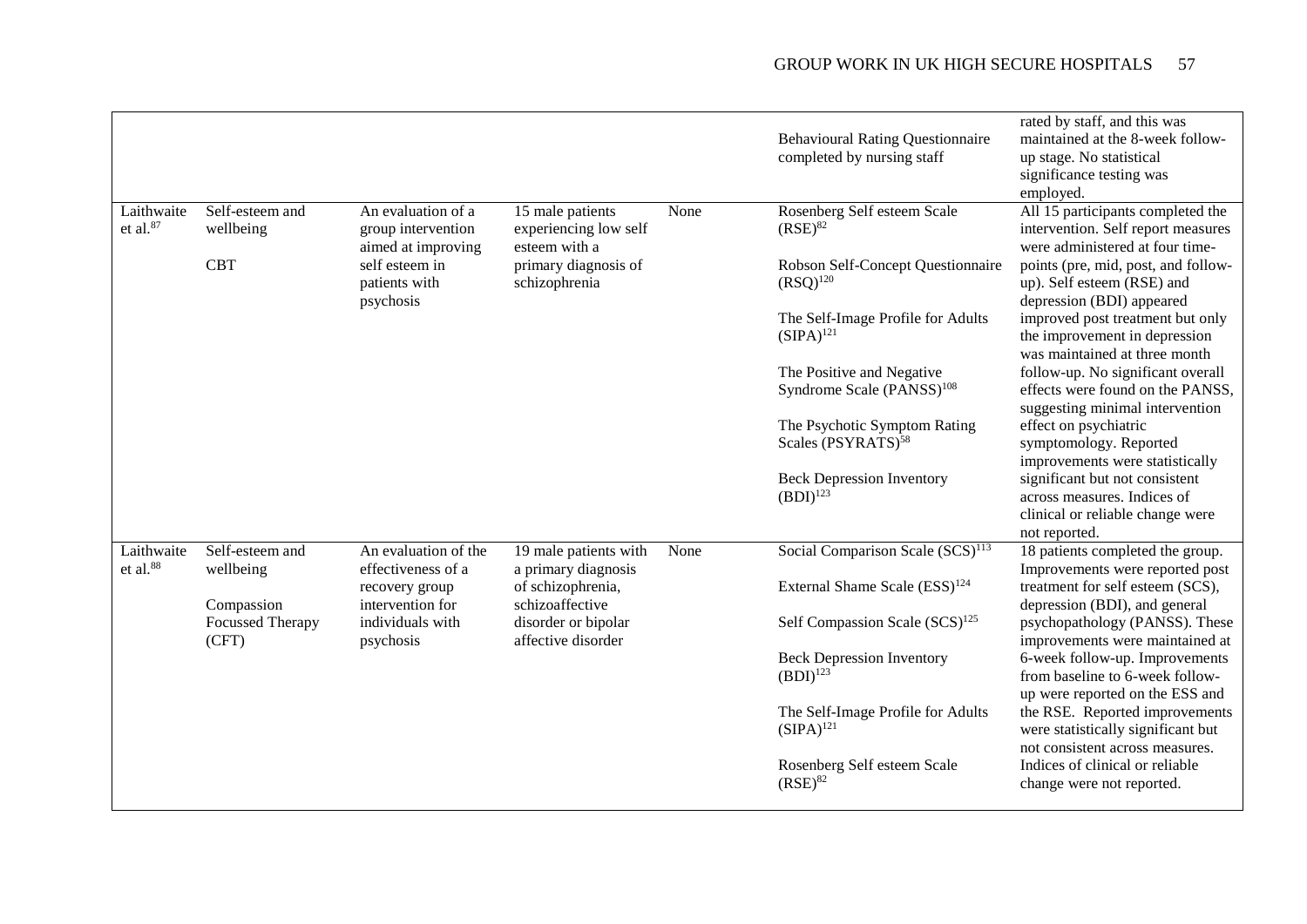|            |                    |                        |                        |      | The Positive and Negative                      |                                                                           |
|------------|--------------------|------------------------|------------------------|------|------------------------------------------------|---------------------------------------------------------------------------|
|            |                    |                        |                        |      | Syndrome Scale (PANSS) <sup>122</sup>          |                                                                           |
| Low et     | Self-harm          | A pilot study          | 13 female patients     | None | Irritability, Depression and Anxiety           | 10 patients completed the group.                                          |
| al.79      |                    | evaluating the         | with a diagnosis of    |      | Scale $(IDAS)^{126}$                           | Patients showed significant                                               |
|            | <b>DBT</b>         | effectiveness of a     | borderline personality |      |                                                | improvements post treatment for                                           |
|            |                    | DBT group              | disorder and current   |      | Dissociative Experiences Scale                 | rates of deliberate self-harm,                                            |
|            |                    | intervention for self- | self-harming           |      | $(DES)^{127}$                                  | dissociation (DES), survival and                                          |
|            |                    | harm in female         | behaviour.             |      |                                                | coping beliefs (RFL), and suicidal                                        |
|            |                    | patients who met the   |                        |      | Reasons for Living Inventory                   | ideation (BSI). Improvements for                                          |
|            |                    | DSM-IV criteria for    |                        |      | $(RFL)^{128}$                                  | rates of deliberate self-harm,                                            |
|            |                    | borderline personality |                        |      |                                                | dissociation and survival and                                             |
|            |                    | disorder.              |                        |      | Beck Hopelessness Scale (BHS) <sup>123</sup>   | coping beliefs were maintained                                            |
|            |                    |                        |                        |      | Beck Scale for Suicide Ideation                | six months post treatment. Indices<br>of clinical or reliable change were |
|            |                    |                        |                        |      | $(BSI)^{129}$                                  | not reported.                                                             |
|            |                    |                        |                        |      |                                                |                                                                           |
|            |                    |                        |                        |      | <b>Beck Depression Inventory</b>               |                                                                           |
|            |                    |                        |                        |      | $(BDI)^{130}$                                  |                                                                           |
|            |                    |                        |                        |      |                                                |                                                                           |
|            |                    |                        |                        |      | Eysenck Personality Scale (EPS) <sup>131</sup> |                                                                           |
| Moore et   | Relationships      | An evaluation of a     | 8 males suffering      | None | Family Relations Test (FRT) <sup>85</sup>      | All 8 patients completed the post                                         |
| $al.^{84}$ |                    | family awareness       | from personality       |      |                                                | group assessments (one patient                                            |
|            | Narrative therapy, | group work             | disturbance with a     |      | Placement at 12 month follow-up                | did not fully complete the final                                          |
|            | Psychodynamic      | intervention           | history of childhood   |      |                                                | group component). On the FRT,                                             |
|            | therapy, CBT       |                        | trauma and/or          |      |                                                | using statistical significance                                            |
|            |                    |                        | complex family         |      |                                                | testing, patients reported                                                |
|            |                    |                        | relationships.         |      |                                                | significantly less negative feelings<br>towards their mother, and were    |
|            |                    |                        |                        |      |                                                | less likely to think that their                                           |
|            |                    |                        |                        |      |                                                | fathers perceived them in a                                               |
|            |                    |                        |                        |      |                                                | negative way post intervention.                                           |
|            |                    |                        |                        |      |                                                | However, patients continued to                                            |
|            |                    |                        |                        |      |                                                | report generally negative feelings                                        |
|            |                    |                        |                        |      |                                                | associated with their fathers. At                                         |
|            |                    |                        |                        |      |                                                | 12 month follow-up two patients                                           |
|            |                    |                        |                        |      |                                                | had progressed to conditions of                                           |
|            |                    |                        |                        |      |                                                | medium security. Indices of                                               |
|            |                    |                        |                        |      |                                                | clinical or reliable change were                                          |
|            |                    |                        |                        |      |                                                | not reported.                                                             |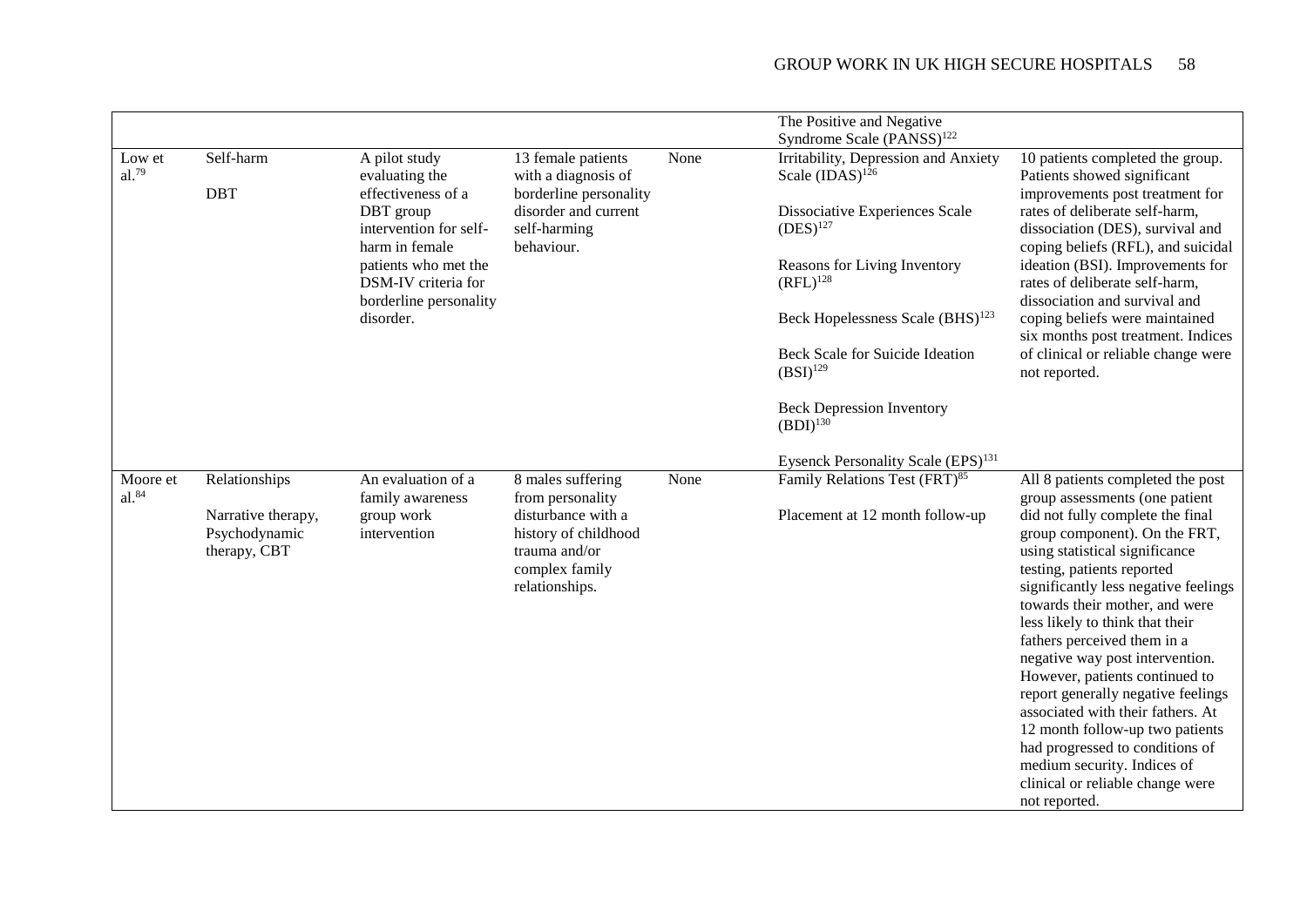| Morris and<br>Moore <sup>73</sup> | Substance misuse<br>CBT, Psychodrama | An exploration of the<br>effectiveness of a<br>substance misuse<br>intervention | 30 male patients with<br>an established history<br>of alcohol or drug<br>abuse. The majority<br>of patients had a<br>diagnosis of<br>schizophrenia         | None | <b>Stages of Change Readiness and</b><br><b>Treatment Eagerness Scale</b><br>$(SOCRATES)^{74}$<br>Psychological Inventory of Drug-<br>Based Thinking Styles (PIDTS) <sup>75</sup><br>Incident Report Forms completed<br>by staff<br>Semi-Structured Interview | 22 patients completed the<br>intervention. Post group, patients<br>reported a statistically significant<br>improvement in their awareness<br>of the association between<br>personal problems and substance<br>abuse (SOCRATES). However,<br>no significant improvements were<br>noted for the SOCRATES<br>subscales of recognition and<br>taking steps. On the PIDTS,<br>patients reported statistically<br>significant improvements in four<br>of the eight subscales<br>(mollification, cut-off,<br>entitlement, and cognitive<br>indolence). The authors provided<br>mean Reliable Change Indexes<br>although only 10 patients held full<br>records of pre-post group data.<br>Incident Report Forms indicated<br>that no patient<br>experienced an incident involving<br>substances during the study<br>period. A small number of<br>individuals provided data via<br>interview ( $n = 4$ ). Group<br>completers $(n = 3)$ voiced<br>generally positive views about the<br>group. |
|-----------------------------------|--------------------------------------|---------------------------------------------------------------------------------|------------------------------------------------------------------------------------------------------------------------------------------------------------|------|---------------------------------------------------------------------------------------------------------------------------------------------------------------------------------------------------------------------------------------------------------------|---------------------------------------------------------------------------------------------------------------------------------------------------------------------------------------------------------------------------------------------------------------------------------------------------------------------------------------------------------------------------------------------------------------------------------------------------------------------------------------------------------------------------------------------------------------------------------------------------------------------------------------------------------------------------------------------------------------------------------------------------------------------------------------------------------------------------------------------------------------------------------------------------------------------------------------------------------------------------------------|
| Newton et<br>$al.^{89}$           | Relapse prevention<br><b>CBT</b>     | An evaluation of a<br>relapse prevention<br>group                               | 12 male patients with<br>a history of repetitive<br>problem behaviour.<br>Index offences<br>included: sexual<br>offences, homicide,<br>violence, and arson | None | Impulsiveness, Venturesomeness<br>and Empathy Questionnaire<br>$(IVEO)^{90}$<br><b>Gudjonsson Blame Attribution</b><br>Inventory $(GBAI)^{91}$<br>The Psychological Inventory of<br>Criminal Thinking Styles (PICTS) <sup>66</sup>                            | 9 patients completed the<br>programme. Patients<br>demonstrated a significant<br>increase on the guilt subscale of<br>the GBAI and a significant<br>decrease in overall criminal<br>thinking styles and the entitlement<br>and discontinuity subscales of the<br>PICTS. No shifts were evidenced                                                                                                                                                                                                                                                                                                                                                                                                                                                                                                                                                                                                                                                                                      |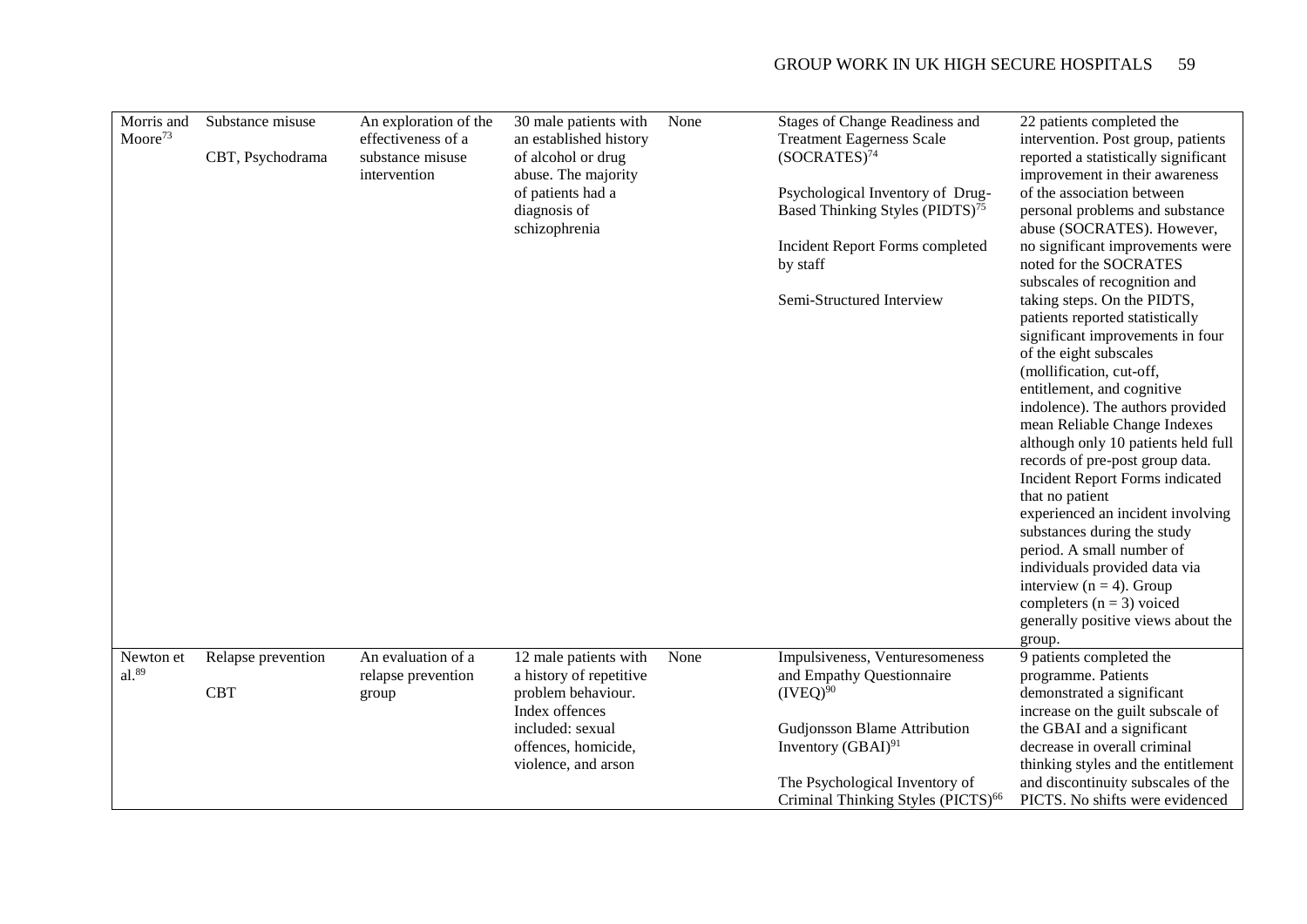|                                      |                                                                                      |                                                                                                                                                            |                                                                                                                                                                                                    |      |                                                                                                                                                                                                                                                                                                                                                                                                         | on the IVEQ. A notable strength<br>of this study was that patients'<br>questionnaire data was interpreted<br>in the context of pre-existing<br>reference data obtained with non-<br>offending populations.<br>Two years following intervention,<br>the authors noted that 56% of<br>patients ( $n = 5$ ) had moved to<br>conditions of medium security.                                                                                                                                                                                                                                                                                                                                                                                                                                          |
|--------------------------------------|--------------------------------------------------------------------------------------|------------------------------------------------------------------------------------------------------------------------------------------------------------|----------------------------------------------------------------------------------------------------------------------------------------------------------------------------------------------------|------|---------------------------------------------------------------------------------------------------------------------------------------------------------------------------------------------------------------------------------------------------------------------------------------------------------------------------------------------------------------------------------------------------------|--------------------------------------------------------------------------------------------------------------------------------------------------------------------------------------------------------------------------------------------------------------------------------------------------------------------------------------------------------------------------------------------------------------------------------------------------------------------------------------------------------------------------------------------------------------------------------------------------------------------------------------------------------------------------------------------------------------------------------------------------------------------------------------------------|
| Quayle<br>and<br>Moore <sup>37</sup> | Relationships<br>CBT, Interpersonal,<br>Psychodynamic<br>Anger<br>CBT, Psychodynamic | An evaluation of the<br>impact of two<br>structured group<br>work interventions -<br>Interpersonal<br>Relationships Group<br>and Anger<br>Management Group | 16 male patients; 8 in<br>the Interpersonal<br>Relationships Group,<br>10 in the Anger<br>Management Group,<br>and 2 in both groups.<br>Index offences<br>included violence and<br>sexual offences | None | Interpersonal Relationships Group:<br>Inventory of Interpersonal<br>Problems (IIP) <sup>86</sup><br>Anger Management Group:<br>An in-house self report inventory<br>consisting of 25 potentially<br>provoking situations within the<br>hospital setting<br><b>Simple Rathus Assertiveness</b><br>Schedule (SRS) <sup>132</sup><br><b>Staff Ratings of Relationships with</b><br>Peers and Staff Members | All 8 patients completed the<br><b>Interpersonal Relationships</b><br>Group. On the IIP post-treatment,<br>patients reported statistically<br>significant reductions on<br>interpersonal problems in terms of<br>assertiveness, responsibility and<br>control. However, no significant<br>reductions were detected for areas<br>of interpersonal sociability,<br>submissiveness, or intimacy. No<br>follow-up, or indices of clinical or<br>reliable change were reported.<br>All 10 patients completed the<br>Anger Management Group.<br>Statistically significant increases<br>in scores of assertiveness (SRS)<br>and relationships with peers were<br>reported. No other significant<br>effects were reported. No follow-<br>up, or indices of clinical or<br>reliable change were reported. |
| Reiss et<br>$al.^{43}$               | Anger                                                                                | A study examining<br>changes in levels of                                                                                                                  | 12 male patients<br>recruited from the                                                                                                                                                             | None | Anger Inventory (locally<br>developed)                                                                                                                                                                                                                                                                                                                                                                  | All 12 patients completed the<br>group. Results from the Anger                                                                                                                                                                                                                                                                                                                                                                                                                                                                                                                                                                                                                                                                                                                                   |
|                                      | Dramatherapy<br>(psychodrama)                                                        | anger associated with<br>a therapeutic theatre<br>project                                                                                                  | hospital's Young<br>Persons Unit. Seven<br>patients were legally                                                                                                                                   |      | <b>State-Trait Anger Expression</b><br>Inventory (STAXI) <sup>41</sup>                                                                                                                                                                                                                                                                                                                                  | Inventory showed significant<br>improvements on the 'How<br>angry' and 'How react' scales                                                                                                                                                                                                                                                                                                                                                                                                                                                                                                                                                                                                                                                                                                        |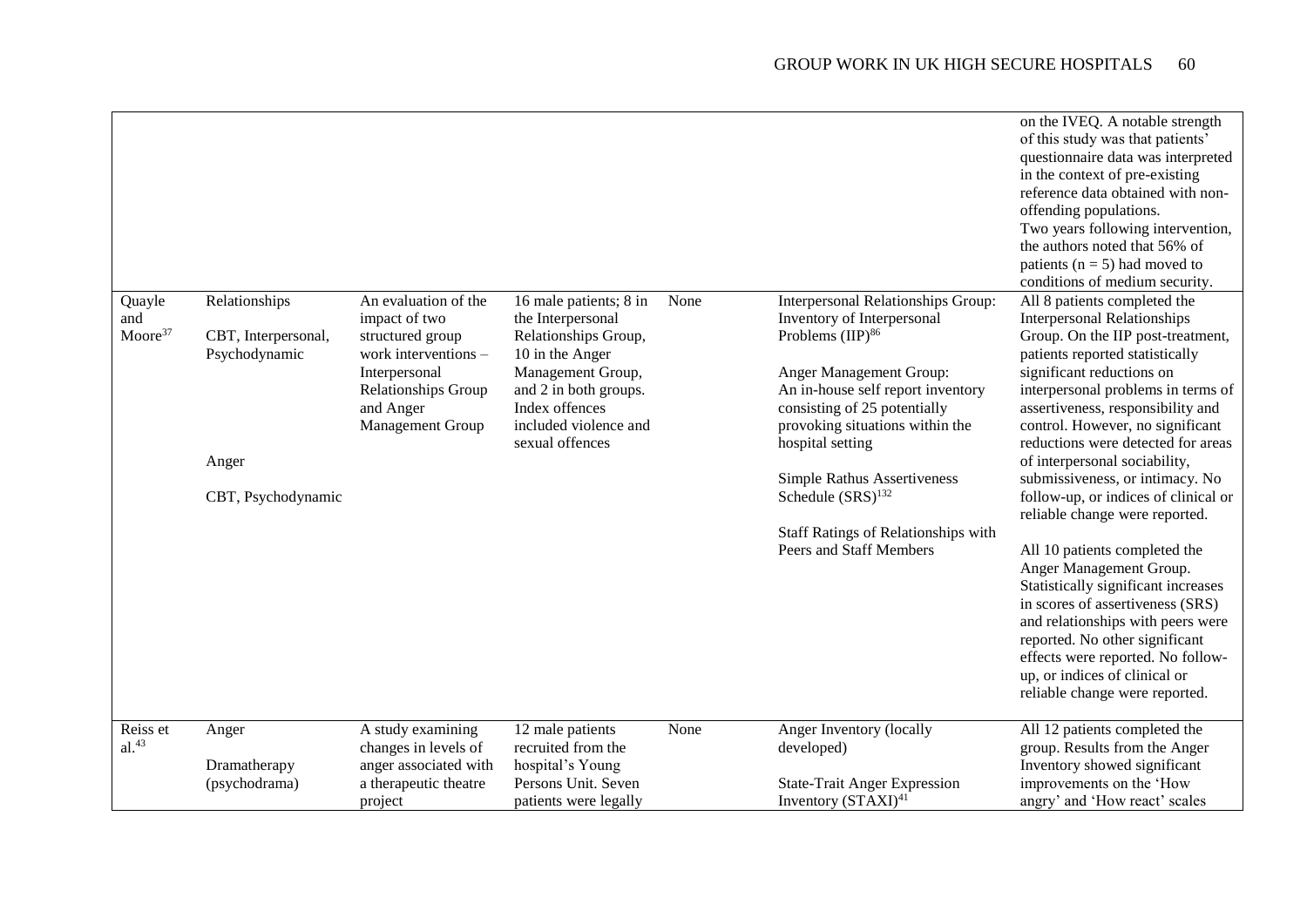|                          |                                      |                                                                                                                                                                                                                                                                     | classified as suffering<br>from 'psychopathic<br>disorder', whilst the<br>remaining five were<br>classified as 'mental<br>illness' |      | Patients rating of the workshop on a<br>five-point scale                                                                                                                                                                     | between pre-intervention and<br>post-intervention measures. This<br>significant result was maintained<br>at three month follow-up.<br>No significant differences were<br>reported on the STAXI on the<br>state anger scale; however, the<br>trait anger scale showed<br>significant improvement from the<br>before to the follow-up measures.<br>Patients also rated the workshop<br>on a five-point scale with the<br>maximum score of four<br>representing very great benefit.<br>The mean score across the patient<br>group was 3.2. The patients also<br>mentioned a number of things<br>they found positive, such as being<br>shown they had anger 'deep<br>down' and the trust and support of |
|--------------------------|--------------------------------------|---------------------------------------------------------------------------------------------------------------------------------------------------------------------------------------------------------------------------------------------------------------------|------------------------------------------------------------------------------------------------------------------------------------|------|------------------------------------------------------------------------------------------------------------------------------------------------------------------------------------------------------------------------------|-----------------------------------------------------------------------------------------------------------------------------------------------------------------------------------------------------------------------------------------------------------------------------------------------------------------------------------------------------------------------------------------------------------------------------------------------------------------------------------------------------------------------------------------------------------------------------------------------------------------------------------------------------------------------------------------------------|
| Ritchie et<br>$al.^{76}$ | Substance misuse<br>Psycho-education | A study examining<br>the efficacy of an<br>eight week drug and<br>alcohol education<br>awareness<br>programme in<br>increasing<br>knowledge,<br>enhancing internal<br>control, and<br>increasing motivation<br>of patients with a<br>history of substance<br>misuse | 51 male patients with<br>a history of substance<br>misuse                                                                          | None | Drug Knowledge Questionnaire<br>(locally developed)<br>Alcohol Knowledge Questionnaire<br>(locally developed)<br><b>Stages of Change Questionnaire</b><br>$(SOC)^{77}$<br>Multidimensional Locus of Control<br>$(MLOC)^{78}$ | everyone working together.<br>Pre-intervention and post-<br>intervention measures reported a<br>significant increase in patients'<br>knowledge of drugs and alcohol.<br>No significant differences<br>between pre-intervention and<br>post-intervention measures were<br>reported for stages of change of<br>locus of control. The main<br>hypothesis that the intervention<br>would enhance internal control<br>and increase motivation was not<br>supported. No follow-up or<br>indices of clinical or reliable<br>change were reported.                                                                                                                                                          |
| Ritchie et<br>$al.^{80}$ | Substance misuse                     | An evaluation of the<br>Saying No: Coping<br>and Social Skills                                                                                                                                                                                                      | 82 male patients with<br>a history of substance<br>misuse who started                                                              | None | The Inventory of Drug taking<br>Situations (IDTS) <sup>133</sup>                                                                                                                                                             | 74 patients completed the<br>intervention. Pre-post intervention<br>measures showed that patients                                                                                                                                                                                                                                                                                                                                                                                                                                                                                                                                                                                                   |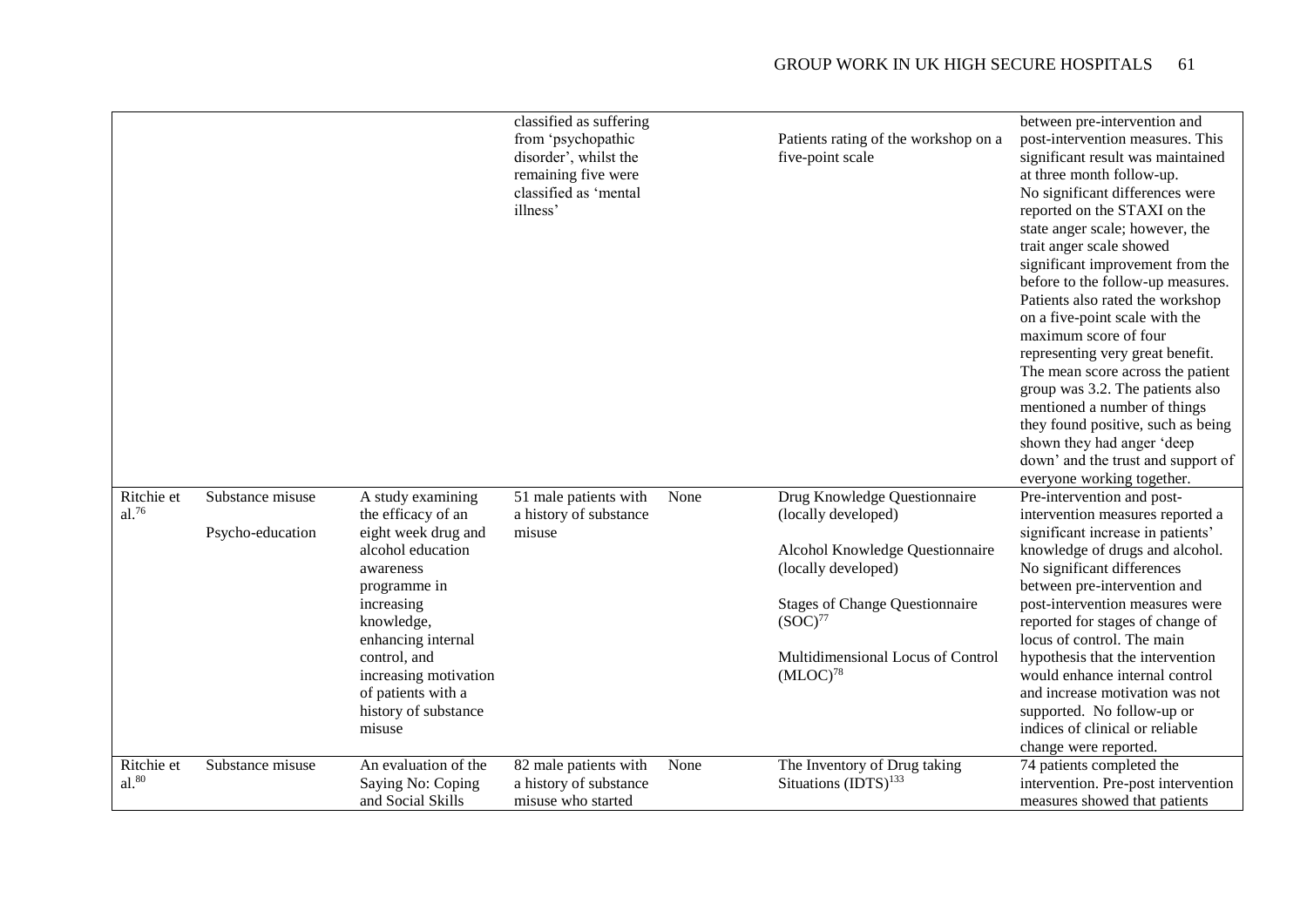|                           | Psycho-education,<br>Social skills                                                             | Programme for<br>substance use.                                                            | the group between<br>2003 and 2009.                                                                                                                                          |      | <b>Drug Taking Confidence</b><br>Questionnaire (DTCQ) <sup>81</sup><br>Multidimensional Locus of Control<br>$(MLOC)^{78}$<br><b>Stages of Change Questionnaire</b><br>$(SOC)^{77}$<br>Rosenberg Self esteem Scale<br>$(RSE)^{82}$ | reported a significant increase in<br>their confidence to resist<br>substance use in the future<br>(DTCQ). No significant<br>improvements were reported for<br>stages of change (SOC), locus of<br>control (MLOC), or self esteem<br>(RSE). No follow-up or indices of<br>clinical or reliable change were<br>reported.                                                                                                                                                                                                                                                                                                             |
|---------------------------|------------------------------------------------------------------------------------------------|--------------------------------------------------------------------------------------------|------------------------------------------------------------------------------------------------------------------------------------------------------------------------------|------|-----------------------------------------------------------------------------------------------------------------------------------------------------------------------------------------------------------------------------------|-------------------------------------------------------------------------------------------------------------------------------------------------------------------------------------------------------------------------------------------------------------------------------------------------------------------------------------------------------------------------------------------------------------------------------------------------------------------------------------------------------------------------------------------------------------------------------------------------------------------------------------|
| Tapp et<br>$al.^{65}$     | Thinking skills /<br>Problem solving<br>CBT, Social Problem<br>Solving                         | An evaluation of the<br><b>Enhanced Thinking</b><br>Skills programme                       | 83 male patients<br>referred for the<br><b>Enhanced Thinking</b><br>Skills programme<br>between 2001 and<br>2006                                                             | None | Clinical Outcomes in Routine<br>Evaluation - Outcome Measure<br>$(CORE-OM)^{68}$<br>The Psychological Inventory of<br>Criminal Thinking Styles (PICTS) <sup>66</sup><br>Social Problem Solving Inventory<br>$(SPSI)^{67}$         | 62 patients completed the<br>intervention. Patients who<br>completed ETS reported<br>statistically significant<br>improvements for externalising<br>blame, frustration tolerance,<br>power orientation, critical<br>thinking, and aggressive problem<br>solving (PICTS and SPSI).<br>However, patients also reported<br>increases in passive (or<br>dysfunctional) problem solving.<br>For clinical change, participants<br>showed notable change on<br>problems /symptoms and social<br>functioning (CORE-OM). Small<br>numbers of participants evidenced<br>reliable change across the<br>measures. No follow-up was<br>reported. |
| Vallentine<br>et al. $54$ | Enhancing insight<br>and understanding of<br>mental illness<br>Psycho-education,<br><b>CBT</b> | An evaluation of a<br>psycho-educational<br>group work<br>intervention on<br>mental health | 42 male patients<br>assessed as having<br>the potential to<br>benefit from gaining<br>a better insight into<br>their mental health<br>diagnosis. The<br>majority of patients | None | Clinical Outcomes in Routine<br><b>Evaluation - Outcome Measure</b><br>$(CORE-OM)^{68}$<br>Robson Self-Concept Questionnaire<br>$(RSO)^{120}$<br>Observational reports from staff                                                 | 31 patients completed the group.<br>No statistically significant pre-<br>post treatment shifts were<br>observed on the CORE-OM or<br>SCQ. While a small proportion of<br>patients showed clinically<br>meaningful change on these<br>measures (approximately one                                                                                                                                                                                                                                                                                                                                                                    |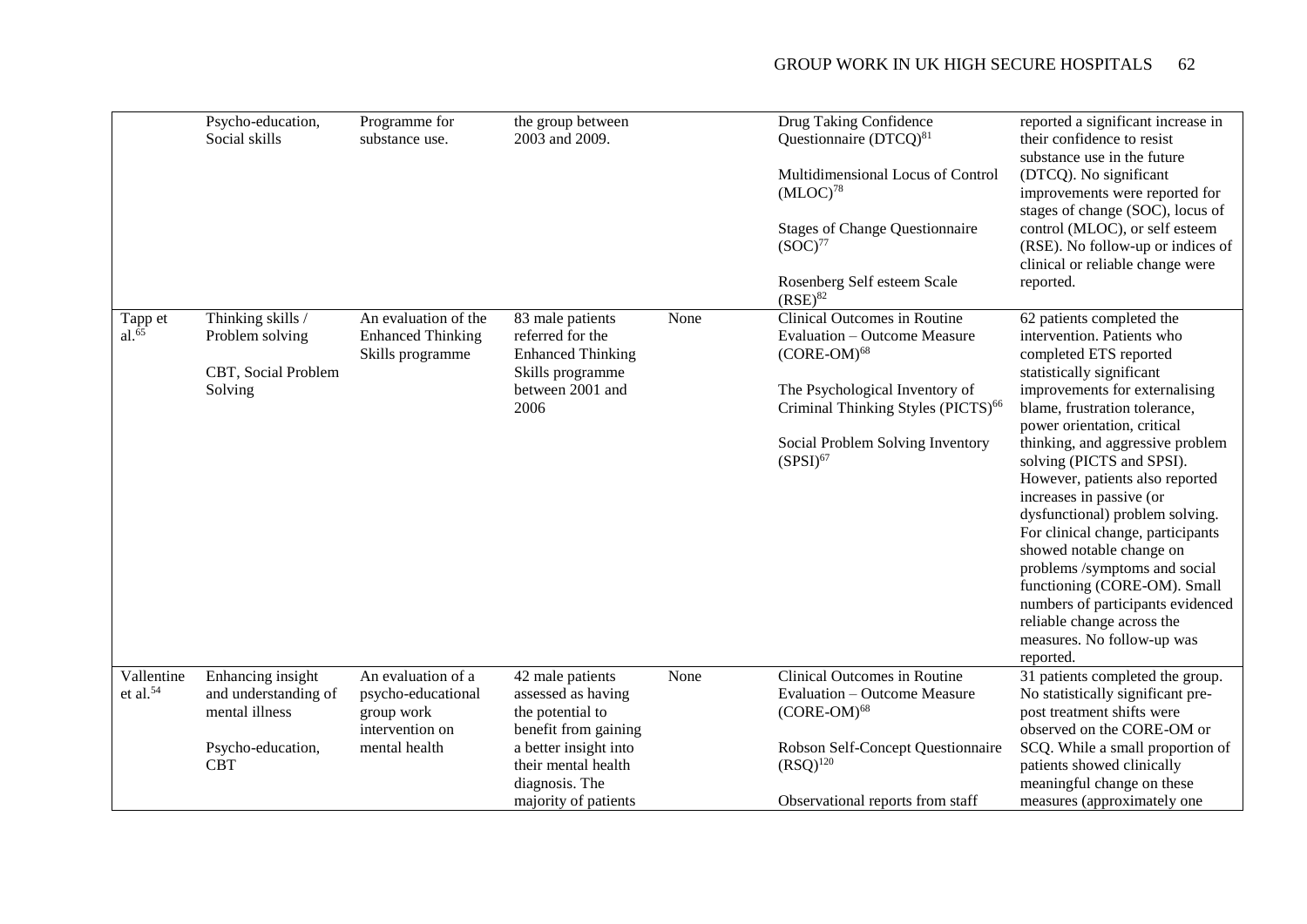|                         |                                                                                                |                                                                                                                                                                       | suffered from<br>schizophrenia or<br>schizotypal and<br>delusional disorders                                                          |                                                                                                                                                                                                                                                                                                             | <b>Medication Amendments</b><br>Ward Progression<br>Semi-Structured Interview                                                                                                                                                                                      | fifth), up to 38% reported little or<br>no change. A comparison of<br>treatment completers and non-<br>completers showed little change<br>on other measures of treatment<br>success. No significant<br>differences were observed across<br>completers and non-completers on<br>observational reports from staff,<br>medication amendments or ward<br>progression. A total of 21<br>treatment completers engaged in<br>interviews; all reporting the group<br>to be "valuable".                                                    |
|-------------------------|------------------------------------------------------------------------------------------------|-----------------------------------------------------------------------------------------------------------------------------------------------------------------------|---------------------------------------------------------------------------------------------------------------------------------------|-------------------------------------------------------------------------------------------------------------------------------------------------------------------------------------------------------------------------------------------------------------------------------------------------------------|--------------------------------------------------------------------------------------------------------------------------------------------------------------------------------------------------------------------------------------------------------------------|-----------------------------------------------------------------------------------------------------------------------------------------------------------------------------------------------------------------------------------------------------------------------------------------------------------------------------------------------------------------------------------------------------------------------------------------------------------------------------------------------------------------------------------|
| Walker et<br>$al.^{52}$ | Enhancing insight<br>and understanding of<br>mental illness<br>Psycho-education,<br><b>CBT</b> | A pilot study<br>investigating the<br>effectiveness of a<br>psycho-education<br>programme (Coping<br>With Mental Illness)<br>for patients suffering<br>from psychosis | 28 male patients who<br>had a diagnosis of<br>severe and enduring<br>mental illness and<br>required education<br>about their illness. | 20 controls<br>matched on<br>gender and<br>psychiatric<br>diagnosis<br>receiving<br>treatment as<br>usual.<br>Controls were<br>tested at only<br>two time<br>points (pre and<br>six months<br>post<br>treatment).<br>The treatment<br>group were<br>tested pre,<br>post and six<br>months post<br>treatment | Forensic Assessment and<br>Knowledge Tool (FAKT) <sup>52</sup><br><b>Understanding of Medication</b><br>Questionnaire $(UMQ)^{134}$<br>The Positive and Negative<br>Syndrome Scale $(PANSS)^{122}$<br>Schedule for Assessment of Insight<br>$(SAI)$ <sup>135</sup> | All 28 patients completed the<br>programme. In comparison to the<br>control group, patients in the<br>treatment group demonstrated<br>significantly increased knowledge<br>of (FAKT) and insight into mental<br>illness (SAI), and an increased<br>understanding of their medication<br>at six month follow-up (UMQ).<br>The magnitude of change is<br>unclear and changes in<br>medication may have influenced<br>results. Although t-scores are<br>presented for the PANSS, indices<br>of reliable change are not<br>presented. |
| Walker et<br>$al.^{34}$ | Enhancing insight<br>and understanding of<br>mental illness                                    | A randomised<br>controlled trial<br>examining the<br>effectiveness of a                                                                                               | 46 male and female<br>patients recruited<br>across all four<br>services who had a                                                     | 35 male and<br>female waiting<br>list controls<br>recruited                                                                                                                                                                                                                                                 | Schedule for Assessment of Insight<br>$(SAI)$ <sup>135</sup>                                                                                                                                                                                                       | Pre-post treatment patients who<br>attended the group reported<br>significant improvements in their<br>knowledge of mental illness                                                                                                                                                                                                                                                                                                                                                                                                |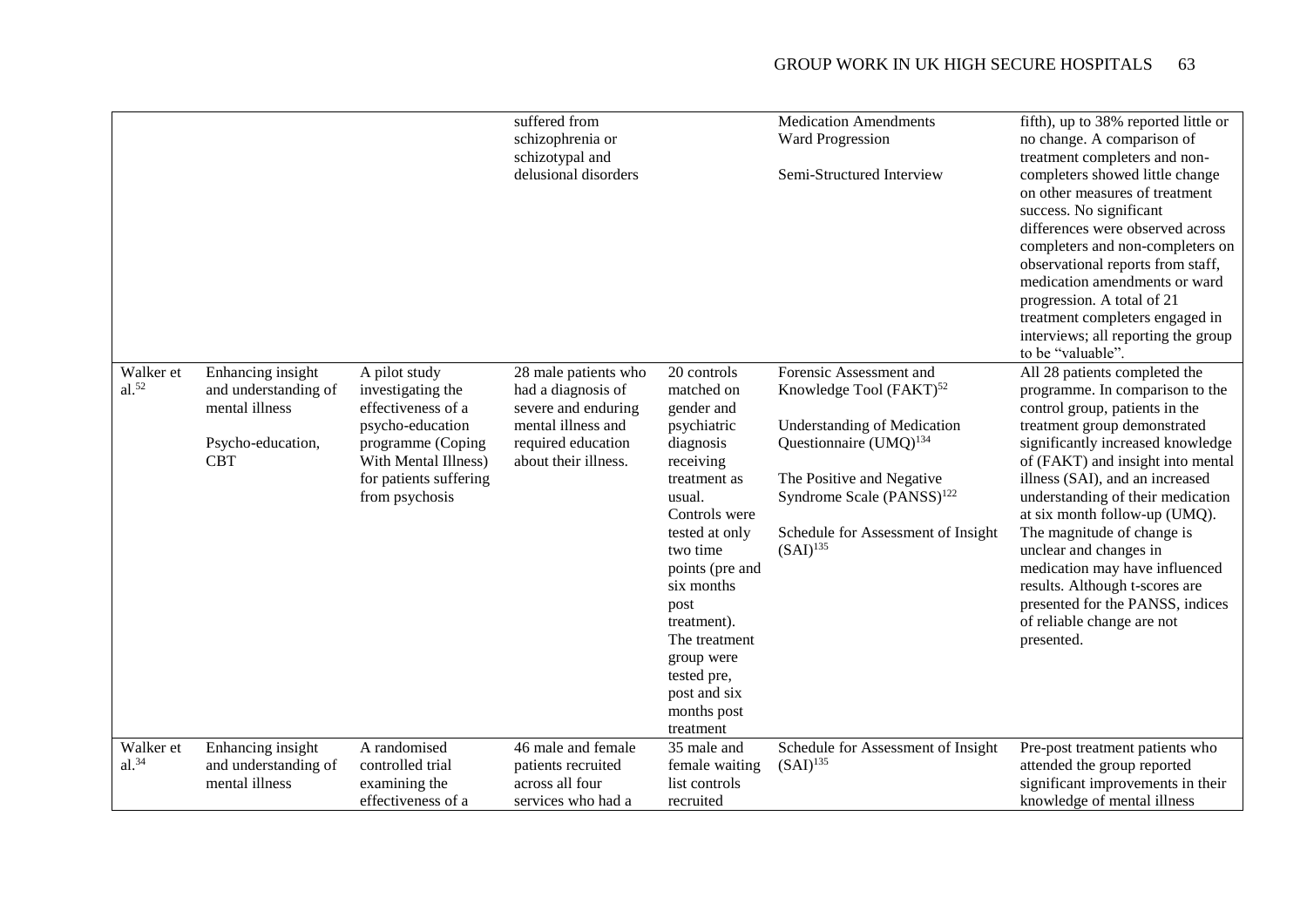|                                  | Psycho-education,<br><b>CBT</b>                                                                | psycho-education<br>programme (Coping<br>with Mental Illness)<br>for patients suffering<br>from psychosis<br>compared to<br>treatment as usual<br>across four forensic<br>centres (2 medium<br>security, 1 high<br>security and 1 low<br>security). | diagnosis of severe<br>and enduring mental<br>illness and required<br>education about their<br>illness.                                                                                                                                                                                                                                                                                                                                                                     | across all four<br>services<br>receiving<br>treatment as<br>usual.<br>Controls were<br>tested at only<br>two time<br>points (pre and<br>post<br>treatment).<br>The treatment<br>group were<br>tested pre,<br>post and six<br>months post<br>treatment. | Forensic Assessment and<br>Knowledge Tool (FAKT) <sup>52</sup><br>The Positive and Negative<br>Syndrome Scale (PANSS) <sup>122</sup><br>The Calgary Depression Scale for<br>Schizophrenia (CDSS) <sup>136</sup><br>The Schizophrenia Quality of Life<br>Scale Revision 4 (SQLS-R4) <sup>137</sup><br>Behaviour Status Index (BEST-<br>Index $)^{138}$                                                                                                                                                                                                | (FAKT) and empathy (BEST-<br>Index) in comparison to the<br>control group. Although patients<br>who attended the group reported<br>positive reductions post-treatment<br>for insight (SAI), symptoms of<br>mental illness (PANNS) and<br>quality of life (SQLS-R4) this did<br>not reach statistical significance.<br>Indices of clinical or reliable<br>change are not presented.                                                                                                                                                                                                                                                     |
|----------------------------------|------------------------------------------------------------------------------------------------|-----------------------------------------------------------------------------------------------------------------------------------------------------------------------------------------------------------------------------------------------------|-----------------------------------------------------------------------------------------------------------------------------------------------------------------------------------------------------------------------------------------------------------------------------------------------------------------------------------------------------------------------------------------------------------------------------------------------------------------------------|--------------------------------------------------------------------------------------------------------------------------------------------------------------------------------------------------------------------------------------------------------|------------------------------------------------------------------------------------------------------------------------------------------------------------------------------------------------------------------------------------------------------------------------------------------------------------------------------------------------------------------------------------------------------------------------------------------------------------------------------------------------------------------------------------------------------|----------------------------------------------------------------------------------------------------------------------------------------------------------------------------------------------------------------------------------------------------------------------------------------------------------------------------------------------------------------------------------------------------------------------------------------------------------------------------------------------------------------------------------------------------------------------------------------------------------------------------------------|
| Walker<br>and<br>Trenoweth<br>53 | Enhancing insight<br>and understanding of<br>mental illness<br>Psycho-education,<br><b>CBT</b> | A study investigating<br>patient's perspectives<br>of personal change<br>following attendance<br>at a psycho-<br>educational<br>$programme - Coping$<br>with Mental Illness                                                                         | A purposive sample<br>of 20 male<br>participants (selected<br>by their RCs) who<br>had engaged in the<br>final year of a<br>randomised control<br>trial of a Coping with<br><b>Mental Illness</b><br>intervention across.<br>Participants were<br>either residing at The<br>State Hospital (high<br>secure) or the<br>Orchard Clinic<br>(medium secure).<br>Patients were<br>excluded if they had a<br>primary diagnosis of<br>Learning Disability<br>or were too unwell to | None                                                                                                                                                                                                                                                   | Repertory Grid completed at<br>baseline and post intervention.<br>In the Grid, all patients rated on a<br>seven-point scale $(1 -$ strongly<br>agree, to $7$ – strongly disagree) on<br>seven supplied constructs; have<br>hope to move on, have confidence<br>to engage in groups, understand my<br>own illness and how it affects me,<br>don't realise others have the same<br>problems, realise I am a valuable<br>person in society, have little or no<br>control over how I think and feel,<br>and feel normal.<br>Interviews with participants | 2 participants terminated the<br>interview early due to difficulties<br>incurred in completing the<br>repertory grid.<br>No scores reached a significant<br>level when exploring how<br>participants feel (now) at baseline<br>and post group. Due to these<br>findings, the null hypothesis<br>indicating there will be no<br>difference in the patient's<br>impression of why things might<br>change following attendance at<br>the Coping with Mental Illness<br>group was accepted.<br>Perception at post group stage<br>revealed significant differences in<br>three areas: have confidence to<br>engage in groups, understand my |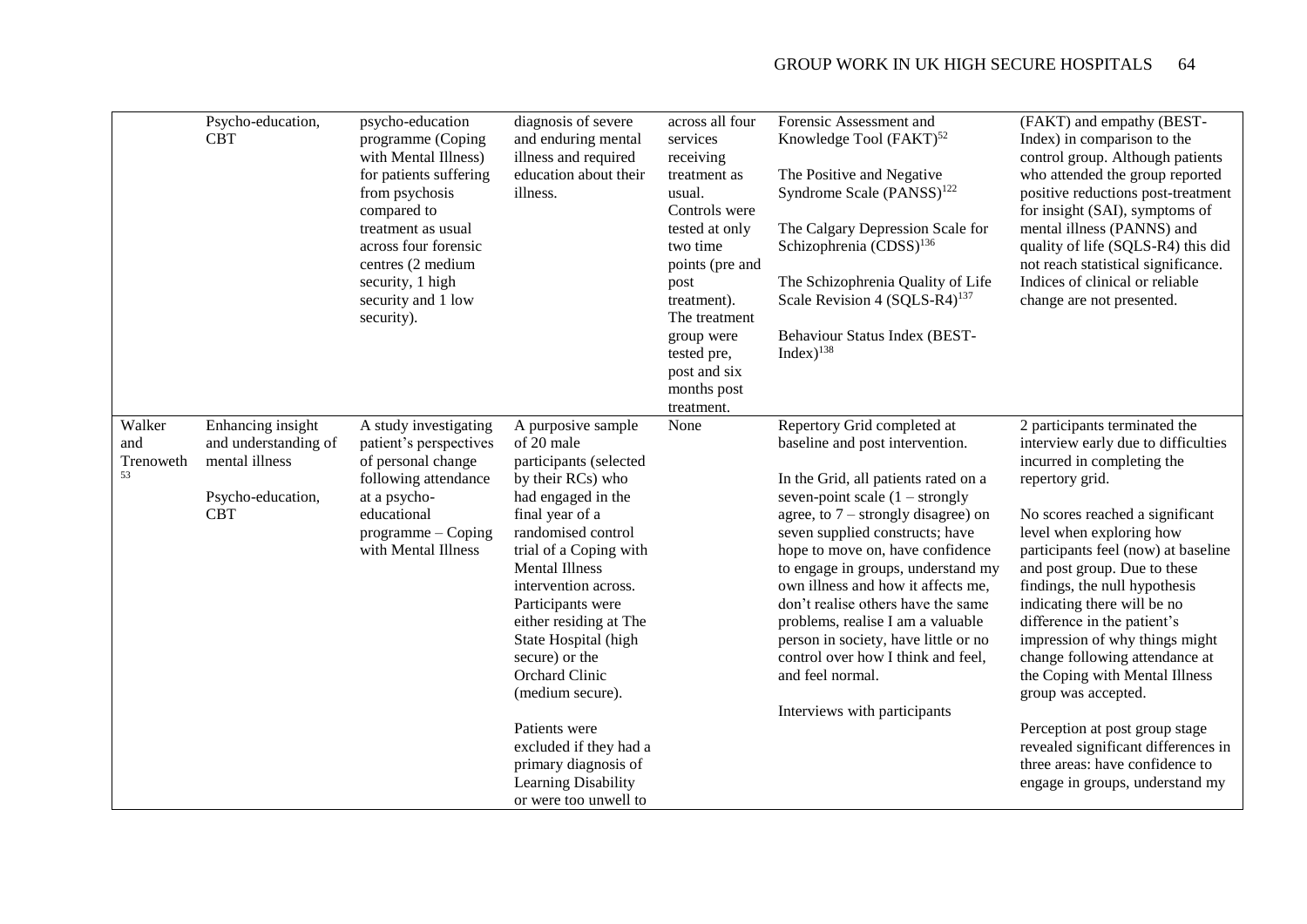|                                  |                                                                           |                                                                                                                                                                                                                                                                                                             | take part (as decided<br>by the RC).                                                               |                                                                                                                                                                       |                                                                                                                                                                                                                                                                                                                                | own illness and how it affects me,<br>and feel normal.<br>Feeling normal was closely<br>correlated with feeling valued,<br>having hope, feeling confident,<br>understanding your illness, and<br>realising others have the same<br>problem.<br>Qualitative data gained through<br>interviews highlighted the<br>importance of maintaining a<br>degree of hope and feeling<br>normal.                                                                                                                                                                                                                                                                                                                                                                                           |
|----------------------------------|---------------------------------------------------------------------------|-------------------------------------------------------------------------------------------------------------------------------------------------------------------------------------------------------------------------------------------------------------------------------------------------------------|----------------------------------------------------------------------------------------------------|-----------------------------------------------------------------------------------------------------------------------------------------------------------------------|--------------------------------------------------------------------------------------------------------------------------------------------------------------------------------------------------------------------------------------------------------------------------------------------------------------------------------|--------------------------------------------------------------------------------------------------------------------------------------------------------------------------------------------------------------------------------------------------------------------------------------------------------------------------------------------------------------------------------------------------------------------------------------------------------------------------------------------------------------------------------------------------------------------------------------------------------------------------------------------------------------------------------------------------------------------------------------------------------------------------------|
| Williams<br>et al. <sup>55</sup> | Enhancing insight<br>and understanding of<br>mental illness<br><b>CBT</b> | A study comparing<br>the efficacy of<br>Cognitive<br><b>Behavioural Therapy</b><br>(CBT) and treatment<br>as usual to treatment<br>as usual only in<br>reducing positive and<br>negative symptoms<br>associated with<br>schizophrenia, and<br>improving<br>functioning of<br>patients with<br>schizophrenia | 27 male patients with<br>a diagnosis of either<br>schizophrenia or<br>schizoaffective<br>disorder. | 14 male<br>patients also<br>with a<br>diagnosis of<br>either<br>schizophrenia<br><sub>or</sub><br>schizoaffectiv<br>e disorder<br>receiving<br>treatment as<br>usual. | Scale for the Assessment of<br>Positive Symptoms (SAPS) <sup>56</sup><br>Scale for the Assessment of<br>Negative Symptoms (SANS) <sup>57</sup><br><b>Psychotic Symptom Rating Scale</b><br>$(PSYRATS)^{58}$<br><b>Depression Anxiety Stress Scale</b><br>$(DASS)^{139}$<br>Inventory of Interpersonal<br>Problems $(IIP)^{86}$ | All 27 patients completed the<br>programme. Although reductions<br>in both negative (affective<br>flattening, alogia, anhedonia) and<br>positive (delusions and<br>hallucinations) symptoms were<br>reported for the CBT group, these<br>reductions were not significant<br>when compared to the control<br>group. Furthermore, results from<br>the PSYRATS reported no<br>improvements in positive<br>symptoms for either patient<br>group. Disconcordant with results<br>from the SAPS, the results of the<br>PSYRATS demonstrated a slight<br>increase in reported hallucinations<br>for the CBT group.<br>Patients in the CBT group<br>reported significant improvement<br>in depression and anxiety in<br>comparison to the control group.<br>Additionally, the CBT group |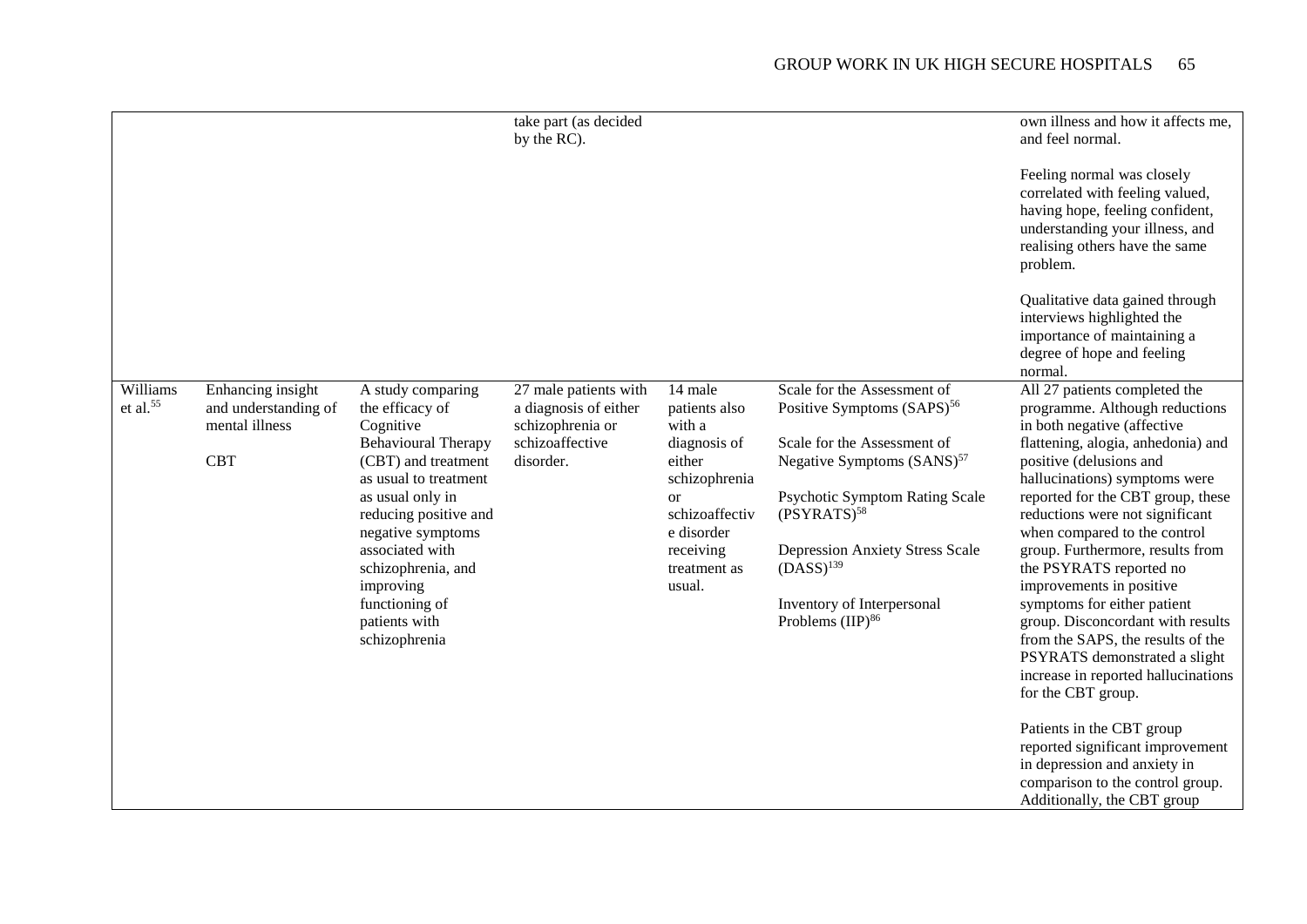|                                                                                                          |                                                                                                                                                                                           |                                                                                                                                                     |                                                                                                                                                                                                                                                  | reported a significant reduction in<br>interpersonal problems when<br>compared to the control group.<br>No follow-up or indices of<br>clinical or reliable change were<br>reported.                                                                                                                                                                                                                                                                                                                                                     |
|----------------------------------------------------------------------------------------------------------|-------------------------------------------------------------------------------------------------------------------------------------------------------------------------------------------|-----------------------------------------------------------------------------------------------------------------------------------------------------|--------------------------------------------------------------------------------------------------------------------------------------------------------------------------------------------------------------------------------------------------|-----------------------------------------------------------------------------------------------------------------------------------------------------------------------------------------------------------------------------------------------------------------------------------------------------------------------------------------------------------------------------------------------------------------------------------------------------------------------------------------------------------------------------------------|
| An evaluation of an<br>anger management<br>intervention                                                  | 86 male offender<br>patients with anger<br>management<br>difficulties and<br>violent behaviour<br>who had been<br>referred for anger<br>management groups<br>over a period of 10<br>years | Incident data<br>was collected<br>for 64 patients<br>referred to a<br>waiting list for<br>this group and<br>these patients<br>acted as a<br>control | <b>RAMAS Anger Assessment Profile</b><br>$(RAAP)^{140}$<br><b>State-Trait Anger Expression</b><br>Inventory-2 $(STAXI-2)^{108}$<br>Institutional incidents of<br>verbal/physical aggression or self-<br>harm electronically recorded by<br>staff | 70 men completed the<br>programme. Completers reported<br>significant reductions in feelings<br>of anger and positive changes in<br>anger duration and control,<br>aggressive acts, as well as trait<br>and dispositional anger. Clinical<br>and reliable change measures also<br>indicated gains in anger intensity<br>and duration, anger control and<br>inward expression, and<br>dispositional anger. On<br>institutional incidents of<br>aggression, no significant<br>differences were observed<br>between patients who completed |
|                                                                                                          |                                                                                                                                                                                           |                                                                                                                                                     |                                                                                                                                                                                                                                                  | treatment and waiting list<br>controls. Although institutional<br>incidents of aggression were<br>subject to follow-up testing, the<br>self report measures were<br>restricted to completion at two<br>time points (i.e., pre and post<br>treatment).                                                                                                                                                                                                                                                                                   |
| An evaluation of the<br>effectiveness of the                                                             | 30 male patients with<br>a history of serious                                                                                                                                             | 29 matched<br>male controls                                                                                                                         | Maudsley Violence Questionnaire<br>$(MVQ)^{69}$                                                                                                                                                                                                  | 24 patients completed the<br>programme. In comparison to the                                                                                                                                                                                                                                                                                                                                                                                                                                                                            |
| Rehabilitation 2<br>programme adapted<br>for offenders with<br>severe mental illness<br>(R&R2 MHP; Young | schizophrenia,<br>schizoaffective<br>disorder, bipolar<br>disorder) and violent<br>or antisocial                                                                                          | treatment as<br>usual. These<br>patients were<br>not permitted<br>to attend                                                                         | Novaco Anger Scale - Provocation<br>Inventory $(NAS-PI)^{141}$<br>Ways of Coping Scale (WAYS) <sup>142</sup>                                                                                                                                     | control group, Intention to Treat<br>analyses showed that R&R2 MHP<br>patients self reported significant<br>improvements in violent attitudes<br>(MVQ), social problem-solving<br>SPSI-R: Short) and coping<br>processes (WAYS). No notable                                                                                                                                                                                                                                                                                             |
|                                                                                                          | Reasoning and<br>& Ross, 2007a).                                                                                                                                                          | mental illness (i.e.<br>behaviour                                                                                                                   | receiving<br>R&R2 MHP                                                                                                                                                                                                                            |                                                                                                                                                                                                                                                                                                                                                                                                                                                                                                                                         |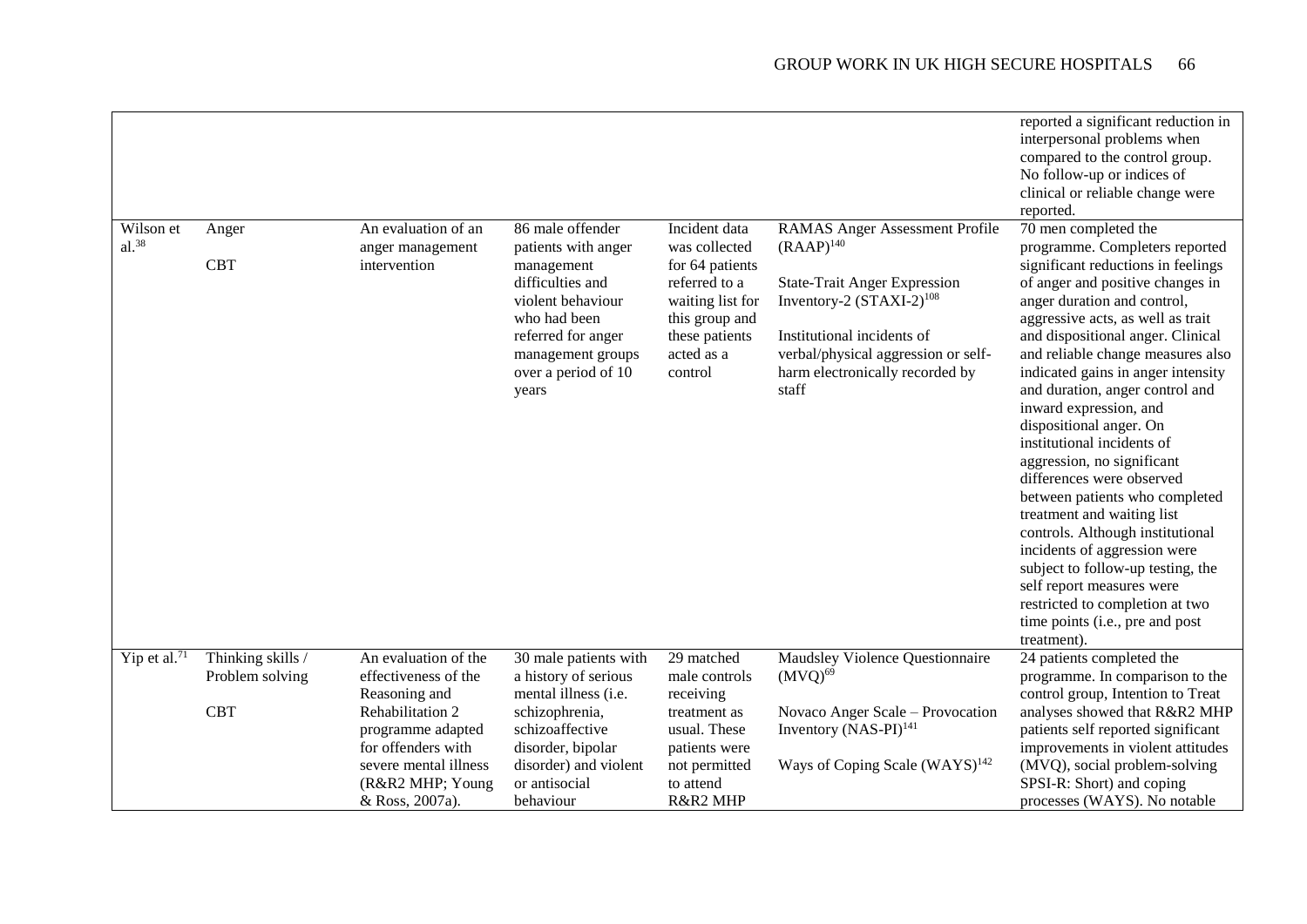|                      |                                                    |                                                                                                                                                                                                                                        |                                                                                                                                                                                                                                                                               | or similar<br>interventions                                                                                                                                  | Social Problem-Solving Inventory-<br>Revised: Short (SPSI-R:S) <sup>143</sup><br>Disruptive Behaviour and Social<br>Problems Scale (DBSP) <sup>70</sup>                                                                                                                               | shifts were observed on the NAS-<br>PI. However, ward behaviour as<br>rated by staff on the DBSPS had<br>also significantly improved.<br>Although statistical significance<br>testing and power analyses were<br>reported, no indices of clinical or<br>reliable change were calculated<br>and there was no follow-up<br>testing post treatment.                                                                                                                                                       |
|----------------------|----------------------------------------------------|----------------------------------------------------------------------------------------------------------------------------------------------------------------------------------------------------------------------------------------|-------------------------------------------------------------------------------------------------------------------------------------------------------------------------------------------------------------------------------------------------------------------------------|--------------------------------------------------------------------------------------------------------------------------------------------------------------|---------------------------------------------------------------------------------------------------------------------------------------------------------------------------------------------------------------------------------------------------------------------------------------|--------------------------------------------------------------------------------------------------------------------------------------------------------------------------------------------------------------------------------------------------------------------------------------------------------------------------------------------------------------------------------------------------------------------------------------------------------------------------------------------------------|
| Young et<br>$al.^35$ | Thinking skills /<br>Problem solving<br><b>CBT</b> | An evaluation of the<br>effectiveness of the<br>Reasoning and<br>Rehabilitation 2<br>programme adapted<br>for offenders with<br>severe mental illness<br>(R&R2M Young &<br>Ross, 2007a) across a<br>medium and high<br>secure service. | 34 male patients with<br>a diagnosis of a<br>diagnosis of a serious<br>mental illness (i.e.<br>schizophrenia,<br>schizoaffective<br>disorder, bipolar<br>disorder) and a<br>history of violent<br>behaviour (53% from<br>medium secure<br>services, 47% from<br>high secure). | 12 male<br>patients<br>receiving<br>treatment as<br>usual. These<br>patients were<br>on a waiting<br>list to attend<br>R&R2M (92%<br>from high<br>security). | Maudsley Violence Questionnaire<br>$(MVQ)^{69}$<br>Ways of Coping Scale $(WAYS)^{142}$<br>Social Problem-Solving Inventory-<br>Revised: Short (SPSI-R:S) <sup>143</sup><br>Disruptive Behaviour and Social<br>Problems Scale (DBSP) <sup>70</sup>                                     | 22 patients completed the<br>programme. Patients who<br>completed R&R2M demonstrated<br>significant improvements on self-<br>rated attitudes towards violence<br>(MVQ) and also on staff ratings<br>for behaviour and social<br>interactions (DBSP). No<br>significant improvements were<br>noted for the control group. Due<br>to the small sample size statistical<br>analyses between the groups were<br>not conducted. No follow-up or<br>indices of clinical or reliable<br>change were reported. |
| Young et<br>al.72    | Thinking skills /<br>Problem solving<br><b>CBT</b> | A controlled trial<br>evaluating the<br>effectiveness of the<br>Reasoning and<br>Rehabilitation 2<br>programme adapted<br>for youths and adults<br>with ADHD with a<br>group of personality<br>disordered offenders                    | 16 male patients with<br>a primary diagnosis<br>of a personality<br>disorder and history<br>of violent (including<br>sexual) offending<br>who were detained<br>within a DSPD unit.                                                                                            | 15 male<br>patients<br>receiving<br>treatment as<br>usual. These<br>patients were<br>on a waiting<br>list to attend<br>R&R2 ADHD.                            | Maudsley Violence Questionnaire<br>$(MVQ)^{69}$<br>Novaco Anger Scale - Provocation<br>Inventory (NAS-PI) <sup>141</sup><br>Social Problem-Solving Inventory-<br>Revised: Short (SPSI-R:S) <sup>143</sup><br>R&R2 ADHD Training Evaluation<br>Self report Scale (RATE-S) <sup>5</sup> | 12 patients completed the group.<br>Intention to Treat analyses<br>showed that, in comparison to the<br>control group, patients who<br>completed R&R2 ADHD self<br>reported significant improvements<br>in social problem solving (SPSI-<br>R:S), violent attitudes (MVQ),<br>arousal and behavioural domains<br>of anger (NAS), and significant<br>reductions in self reported ADHD<br>symptoms (RATE-S). No indices<br>of clinical or reliable change were                                           |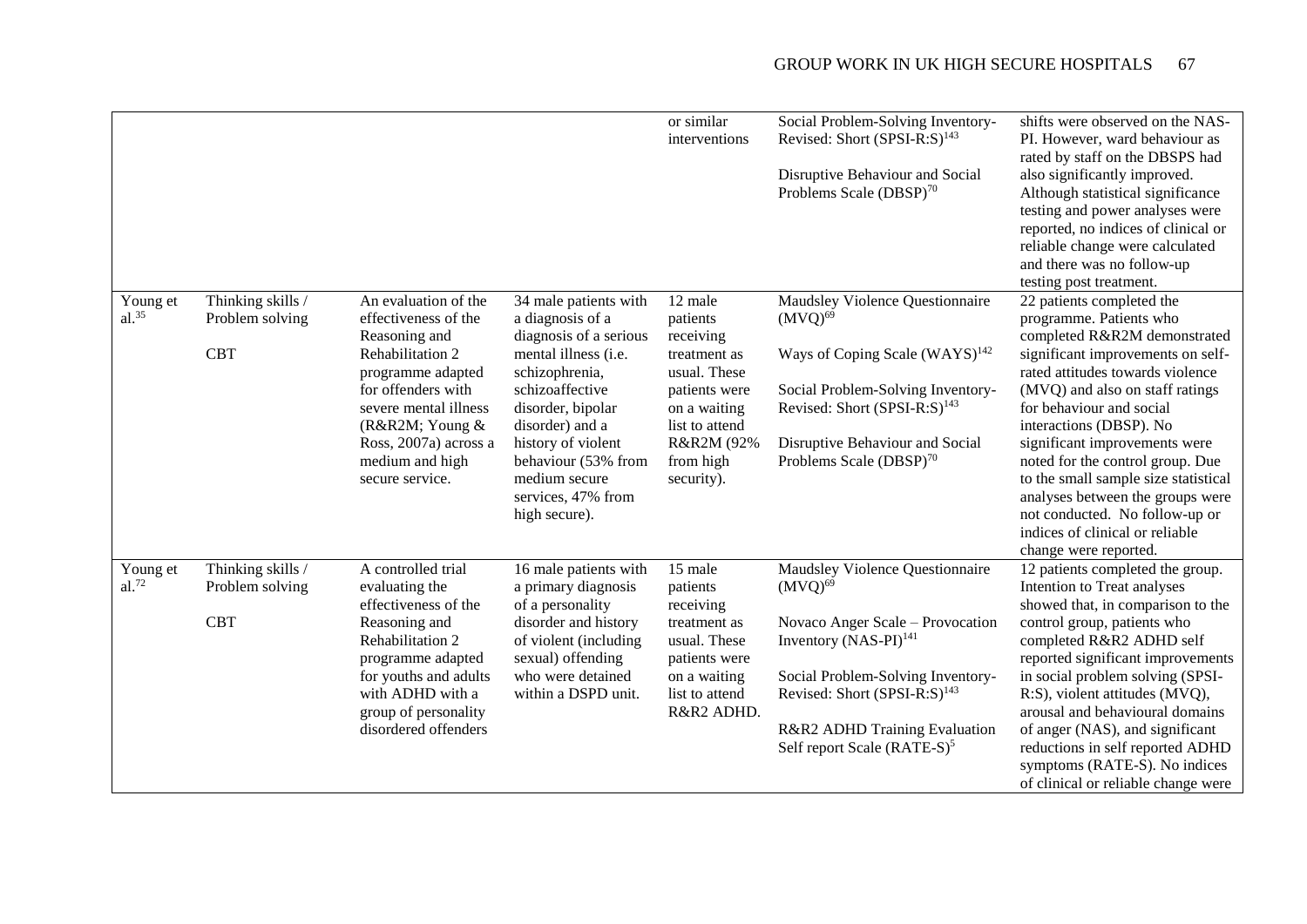calculated and there was no follow-up testing post treatment.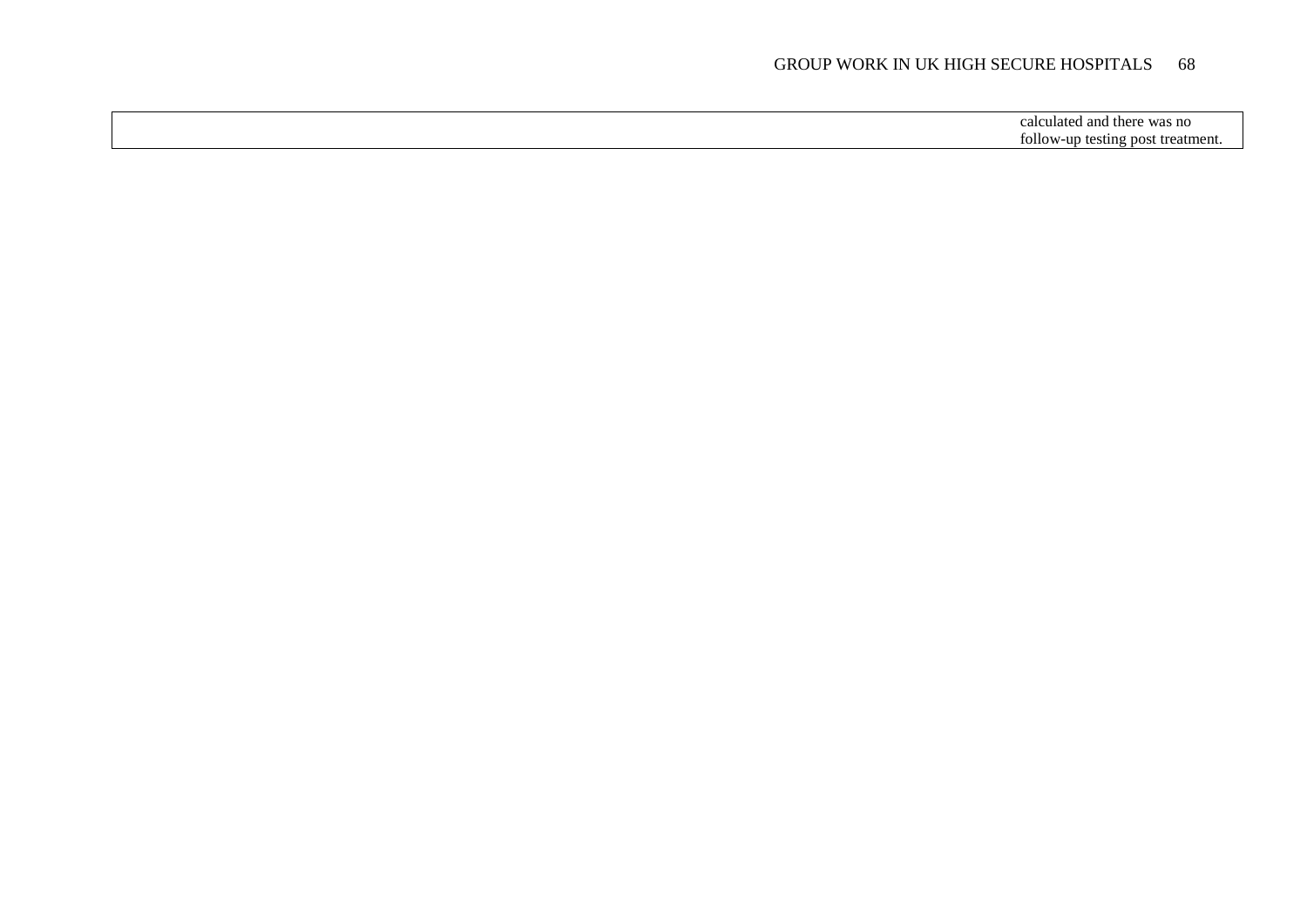

Figure 1. Identification and Selection Process of Eligible Studies Included for Review.